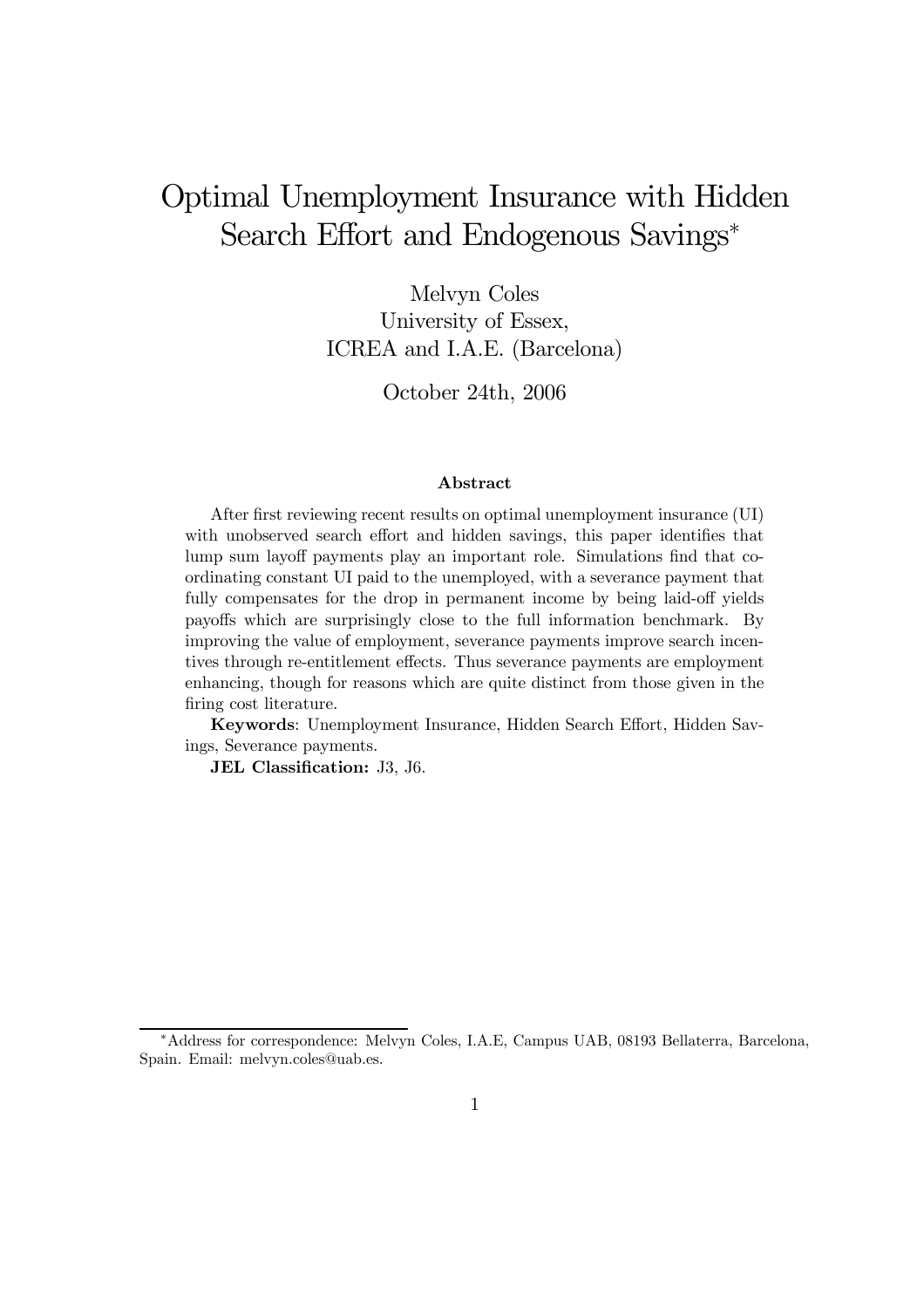## 1 Introduction.

Following seminal work by Shavell and Weiss (1979) on optimal unemployment insurance (UI) with hidden job search effort, a large literature has asked whether UI payments should stop after 6 months unemployment (as in the U.S.), one year (as in the U.K.) or be paid indefinitely (e.g. Davidson and Woodbury (1997), Millard and Mortensen (1997), Fredriksson and Holmlund (2001), Cahuc and Lehmann (2002), Coles (2006)). Recent work, however, extends the analysis to allow (hidden) savings (e.g. Werning (2002), Kocherlakota (2004), Lentz and Tranaes (2005)). Introducing savings into the analysis is important not only because employed workers can use a savings strategy to self-insure against layoff risk, but also because ruling out savings by assumption leads to distorted policy prescriptions. Indeed Werning (2002) argues that when workers can save:

• "optimal unemployment benefits are not necessarily decreasing, and, in fact, are typically increasing with unemployment durations."

This suggests UI payments should be backloaded with duration, rather than frontloaded. In contrast, I show UI payments should instead be frontloaded even more than is suggested by Shavell and Weiss (1979): the laid-off worker is given a lump sum severance payment and continuation payments  $b(.)$  are set low thereafter.

The literature on optimal UI with hidden search effort and hidden savings is complex. With no savings, Hopenhayn and Nicolini (1997) show that setting income tax premia (on re-employment) which depend on the length of the completed unemployment spell can generate large welfare gains. Their proposed program is not unlike a loans program, where benefits received while unemployed are repaid though higher taxes when re-employed. But in the more realistic case that workers can save, and if in addition there are perfect capital markets (i.e. no liquidity constraints) then one can normalise the Hopenhayn/Nicolini tax premia to zero in the optimal policy (e.g. Fudenberg et al (1990), Werning (2002)). In this no liquidity constraints case, Werning (2002) further argues that UI payments should increase with duration.1 Kocherlakota (2004) instead assumes liquidity constraints and for a special

<sup>&</sup>lt;sup>1</sup>Werning (2002) allows liquidity constraints in the description of the model but for the most part (from page 10 onwards) assumes this constraint never binds on the optimal program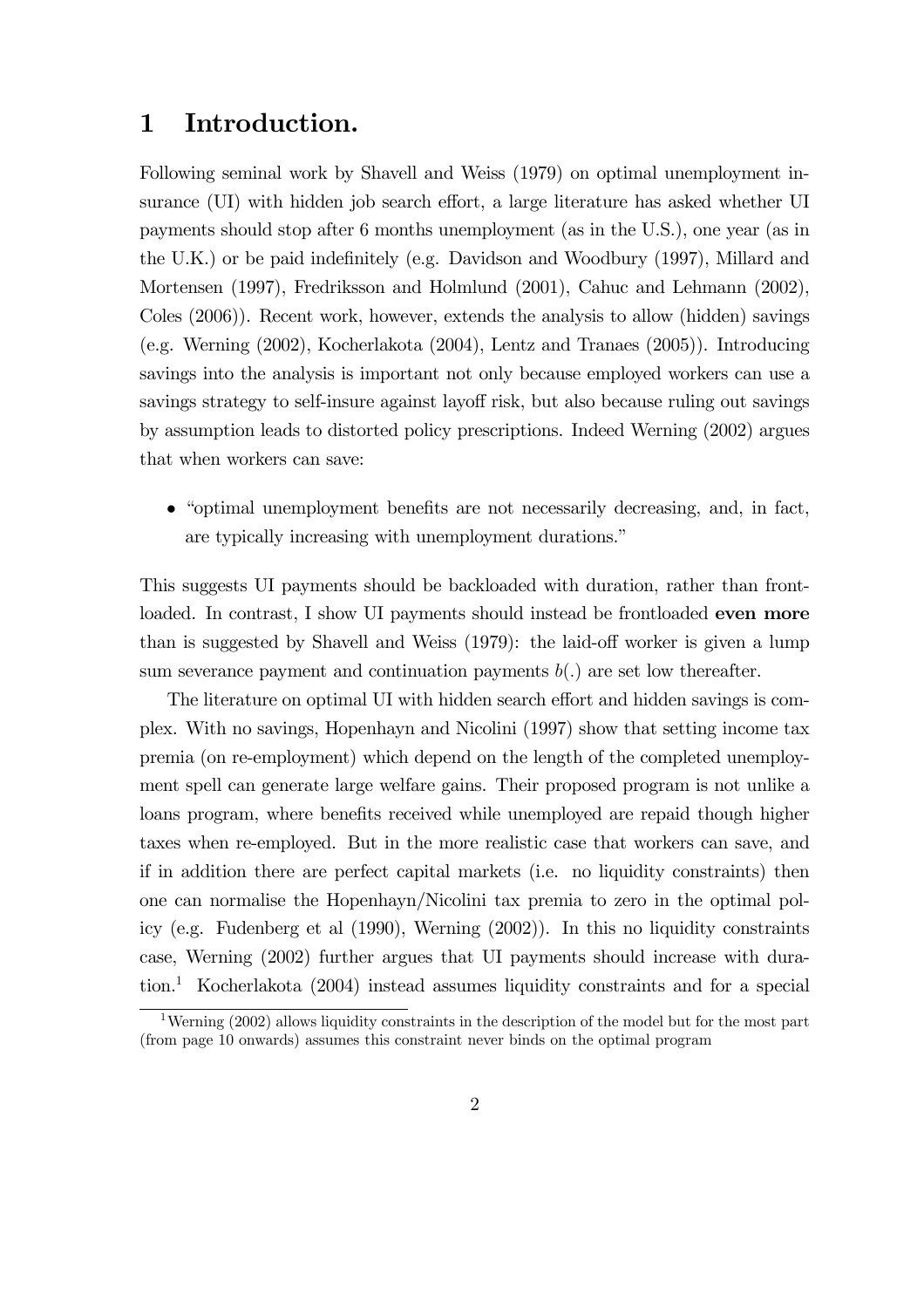case - linear search costs - argues that the Planner pays constant UI during the unemployment spell, and a re-employment bonus which does not depend on the length of the unemployment spell. Unfortunately to derive this result Kocherlakota (2004) makes a possibly counterfactual assumption which I discuss fully in the text. The underlying difficulty with this literature is that the principal's programming problem is not concave and so the first order approach as developed in Werning (2002) is not valid (see Kocherlakota (2004) for a full critique).

This paper instead builds on the analytic insights obtained in Coles (2006), using numerical examples to demonstrate the argument. Coles (2006) characterises optimal unemployment policy in a standard Pissarides (2000) matching equilibrium with hidden search effort but where workers cannot save. An important finding there is that the first UI payment received when laid-off, denoted  $b(0)$ , equals the wage w; i.e. optimal unemployment insurance implies consumption is smooth across the job destruction shock.<sup>2</sup> Shavell and Weiss (1979) do not identify this result as the UI budget there is exogenous. Indeed this is the case with much of the insurance literature - the budget level is not determined optimally, the focus instead is on how UI payments vary within the spell. But optimal unemployment insurance not only smooths consumption within the unemployment spell, it also smooths consumption across job destruction shocks and re-employment shocks.

A useful perspective then is that unemployment risk has two separate components. First being laid-off implies a drop in permanent income and the employed worker would like to buy insurance against layoff risk. Second there is re-employment risk - finding a job implies an increase in permanent income and re-employment is also a stochastic process. Thus the risk averse worker would like to purchase insurance against both types of risk. The central insight here is that benefits received while unemployed,  $b(.)$ , insure unemployed job seekers against re-employment risk, while a severance layoff payment  $B_0$  insures employed worker's against the drop in permanent income through being laid-off. If the layoff payment  $B_0$  fully compensates for the drop in permanent income by being laid-off, then an optimal dissavings strategy while unemployed not only smooths consumption across the unemployment spell, it also smooths consumption across the job destruction shock.<sup>3</sup> Of course the optimal UI

<sup>&</sup>lt;sup>2</sup>this result requires additively separable preferences

<sup>3</sup> also see Abdulkadiroglu et al (2002)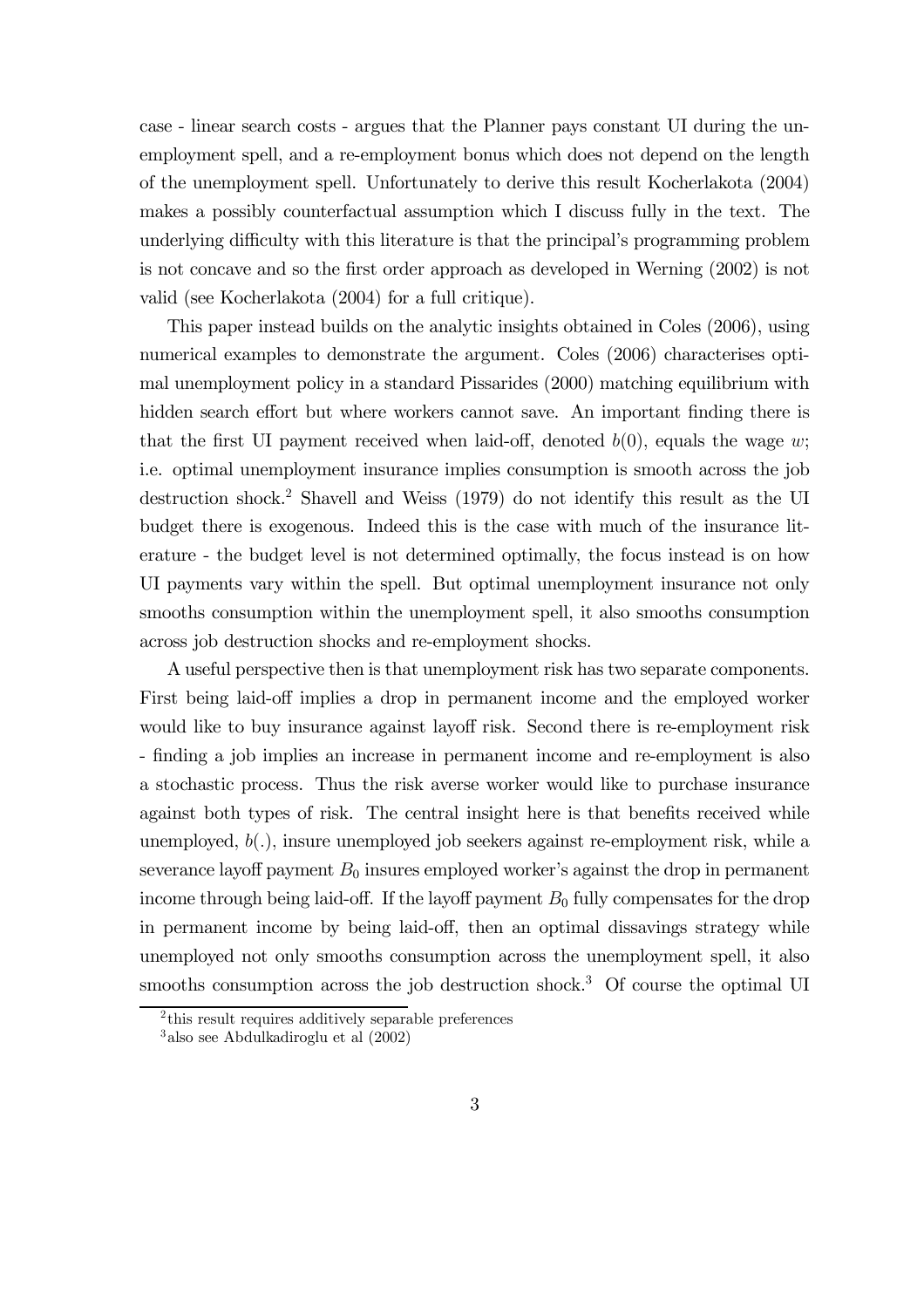program co-ordinates  $B_0$  and  $b(.)$  to maximise worker welfare given worker search and savings strategies.

Augmenting the UI program with a lump sum severance payment which fully compensates for the drop in permanent income is welfare improving for three reasons:

(i) employed workers are fully insured against the drop in permanent income when laid-off through a job destruction shock;

(ii) re-entitlement effects imply unemployed workers have improved search incentives and;

(iii) the employed have weaker incentives to over-accumulate assets and so more likely to search actively for work when laid-off.

Point (iii) is related to Kocherlakota's explanation for why the Planner's programming problem is not concave: unemployed workers have the incentive to underconsume and, by saving some of their early UI payments for later consumption, choose lower search effort. An important insight here is that employed workers have the same incentive: the precautionary savings motive while employed implies they over-accumulate savings and choose too little search effort when laid-off. Somewhat surprisingly, the lump sum severance payment reduces this incentive so much that the asset overaccumulation problem largely disappears. The simulations find that co-ordinating policy choices  $b(.)$  and  $B_0$  optimally yields welfare payoffs which are surprisingly close to the full information benchmark

There are several related literatures. A different optimal UI approach assumes instead that search effort is exogenously fixed but job offers are not observed. Thus a worker might reject a low wage offer and continue search. But with no UI, workers might have too low reservation wages and it is then efficient to subsidise search. Papers in this literature include Mortensen (1977), van den Berg (1990), Mortensen and Pissarides (1999), Marimon and Zilibotti (1999), Shimer and Werning (2005).4 Some papers instead have considered how, with unobserved job offers, a duration dependent UI program distorts wages either with wage posting by firms (Albrecht and Vroman (2005)) or when wages are determined by strategic bargaining and UI payments raise the option value of remaining unemployed (e.g. Coles and Masters  $(2006a)$ ,  $(2006b)$ ).

<sup>&</sup>lt;sup>4</sup> Also see Acemoglu and Shimer (1999) who consider efficient UI within a directed search framework.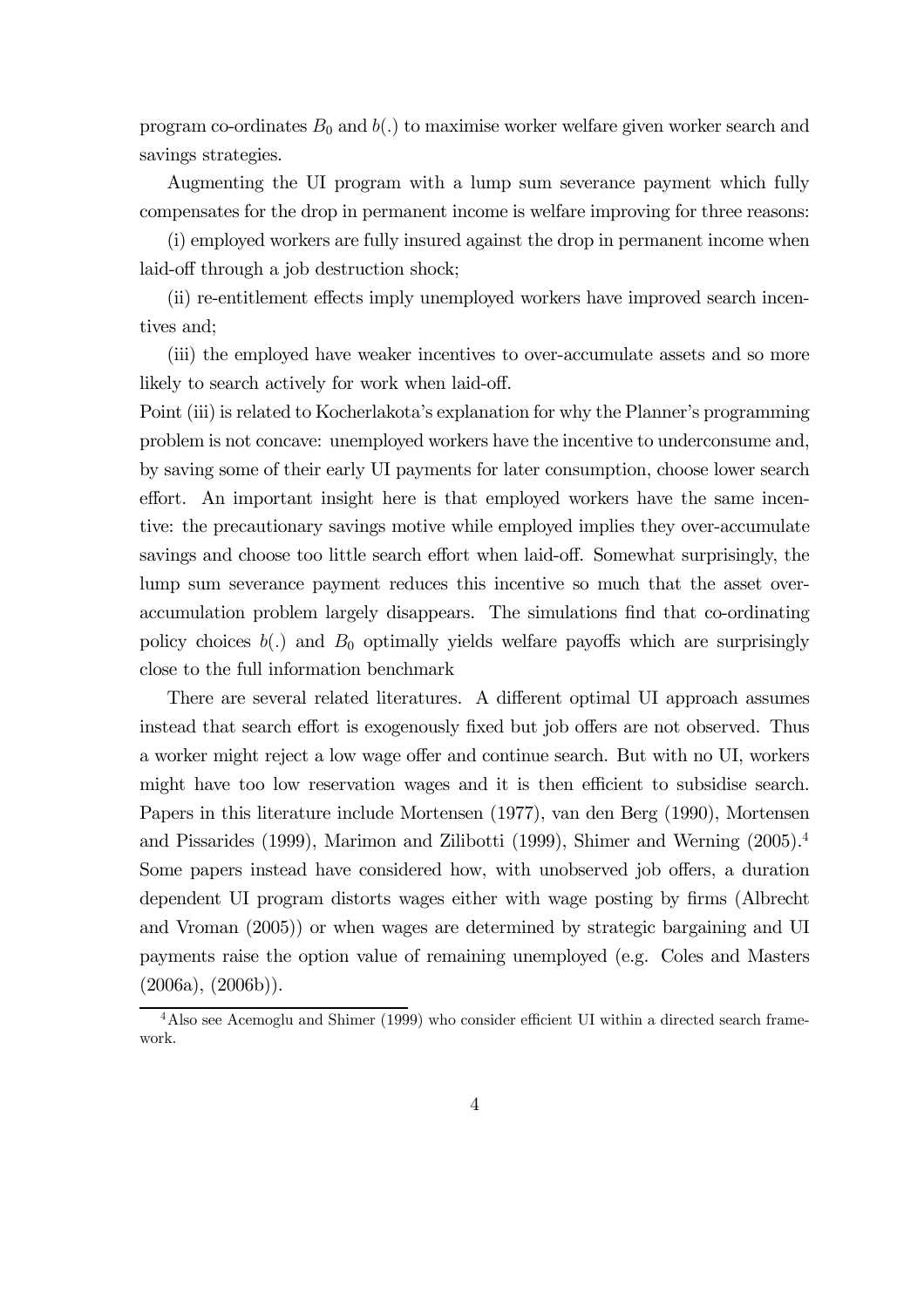This paper also provides an important link with the firing cost literature. Essentially the paper shows that the Shavell and Weiss (1979) optimal UI problem, extended to allow hidden savings, implies lump sum severance payments are optimal. The firing cost literature typically considers how firing costs protect employment levels (e.g. Bentolila and Bertola (1990), Hopenhayn and Rogerson (1993)). Lazear (1990) argues that if workers are risk neutral then a legislated firing cost, which is paid to the worker on layoff, has no real effects - wage bargaining at the point of hire implies the negotiated wage falls one-for-one with the firing cost, while the worker is only laid-off when a separation is jointly efficient. Fella (2006) extends Lazear's insight to the case when workers are risk averse and shows that legislated firing costs have real effects, but those effects have little welfare significance (and are not welfare improving).5 But an important insight, both here and in Pissarides (2004) and Fella (2006) is that severance payments paid to laid-off workers have valuable insurance properties. I discuss further the parallels between these approaches in the conclusion.

Finally the results identified here are closely linked to Stevens (2004) and Burdett and Coles (2003)). Those papers consider optimal wage tenure contracts where the principal offers a contract whose wage paid  $w(\tau)$  depends on tenure  $\tau$ . That problem is isomorphic to the optimal UI problem. Rather than minimise the cost of the UI program given the search incentives of unemployed workers, the wage-tenure contract problem instead maximises firm profits given the quit propensities of employees. In that framework, Stevens (2004) establishes an optimal contract either charges lump sum entry fees when the new hire first starts work, or charges a lump sum exit fee should the worker quit. Her results are strongly resonant of the findings here: that in the optimal UI program workers should either be given a lump sum severance payment when laid-off, or given a re-employment bonus when next finding work.

The paper has two main parts. The first part describes a simplified model which allows me to critique the recent literature on optimal UI with hidden search effort and savings. The second part considers optimal layoff insurance in an economy where workers face multiple unemployment spells during a working lifetime. Using simulations, the second part establishes that a constant UI program with low b and a lump sum layoff payment which fully compensates for the drop in permanent income

<sup>&</sup>lt;sup>5</sup>A different way to generate real effects is to assume some type of wage rigidity; e.g. Alvarez and Veracierto (2001), Garibaldi and Violante (2005).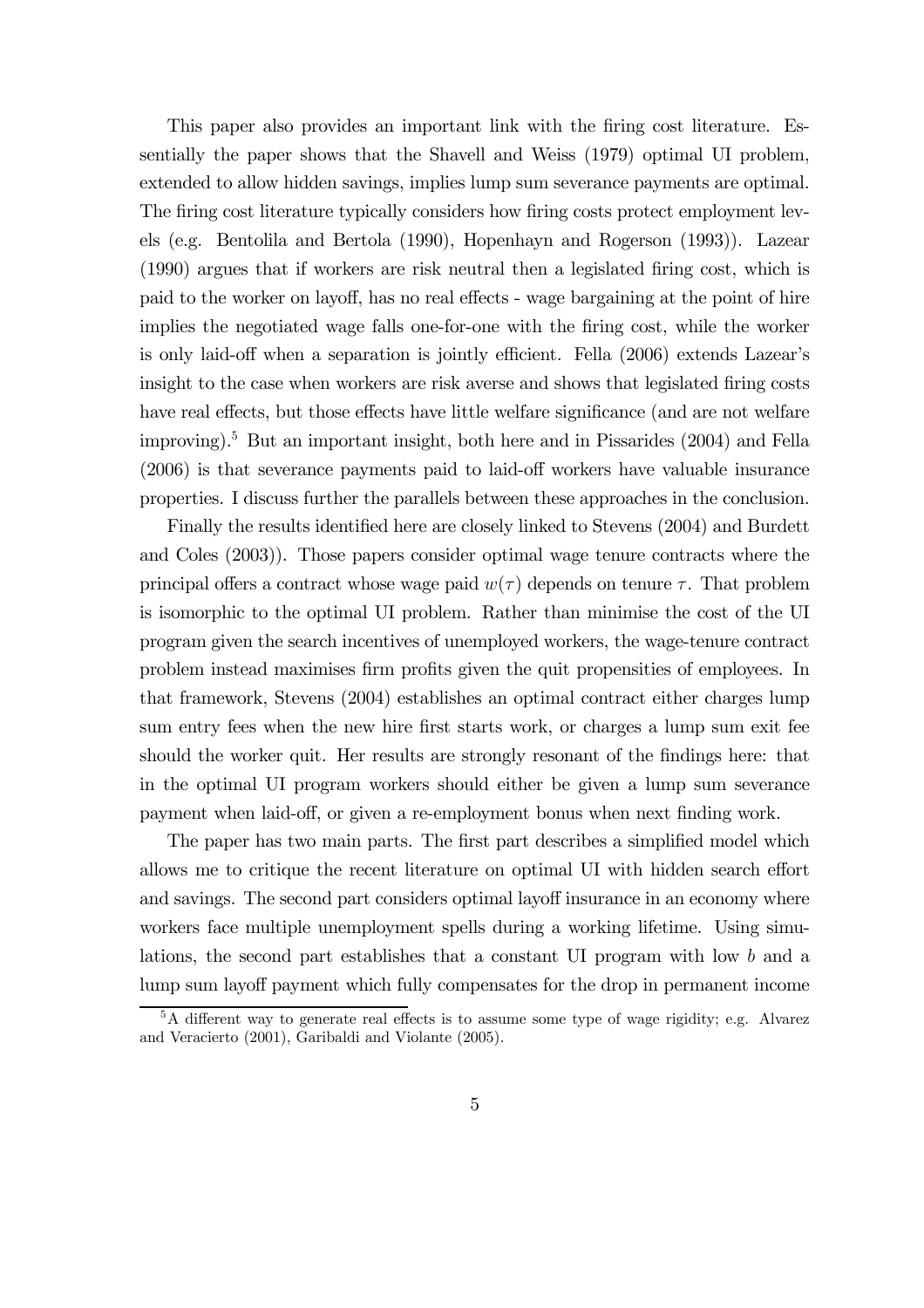by being laid off yields welfare payoffs which are close to those obtained in the full information benchmark.

# 2 Model and Overview of the Optimal UI Problem.

The model in this section is a simplified version of that considered in Section 3. In this section workers are initially unemployed with an exogenous level of assets  $A_0$ , and becoming re-employed is an absorbing state; i.e. there is only a single spell of unemployment. Shavell and Weiss (1979), Hopenhayn and Nicolini (1997), Werning (2002), Kocherlakota (2004) all adopt this approach. The aim of this first section is to understand and reconcile the results in this literature. The second section then considers a steady state framework where workers face job destruction shocks while employed and so experience multiple unemployment spells over a lifetime. The second section shows how the UI program, in addition to distorting search effort while unemployed, distorts savings behaviour while employed.

Throughout the paper time is continuous and has an infinite horizon. Workers are ex-ante identical, strictly risk averse and have subjective rate of time preference  $\rho$ which is also the market interest rate. Workers are finitely lived and die according to a Poisson process with parameter  $\lambda > 0$ .  $\lambda$  also describes the inflow of new entrants into the labour market and so implies a unit mass of workers in a steady state. To avoid bequest behaviour I assume workers save in a competitive annuity market which offers rate of return  $\rho + \lambda$  where, on death, the worker's assets pass to the annuity seller. The positive death rate implies all will discount the future at gross rate  $r = \rho + \lambda$ .

The model uses a principal/agent framework where the Planner insures risk averse workers against unemployment risk. There is a moral hazard problem - the job search effort of an individual job seeker is not observed by the Planner. This hidden action problem implies UI payments  $b(.)$  cannot be conditioned on search effort. There are also hidden savings. At any unemployment duration  $\tau$ , an unemployed worker has financial assets A which are unobserved by the Planner. The unemployed worker also faces liquidity constraints: an unemployed worker with no assets, and hence no colateral, is unable to borrow against future earnings. Thus liquidity constraints imply assets A cannot become negative.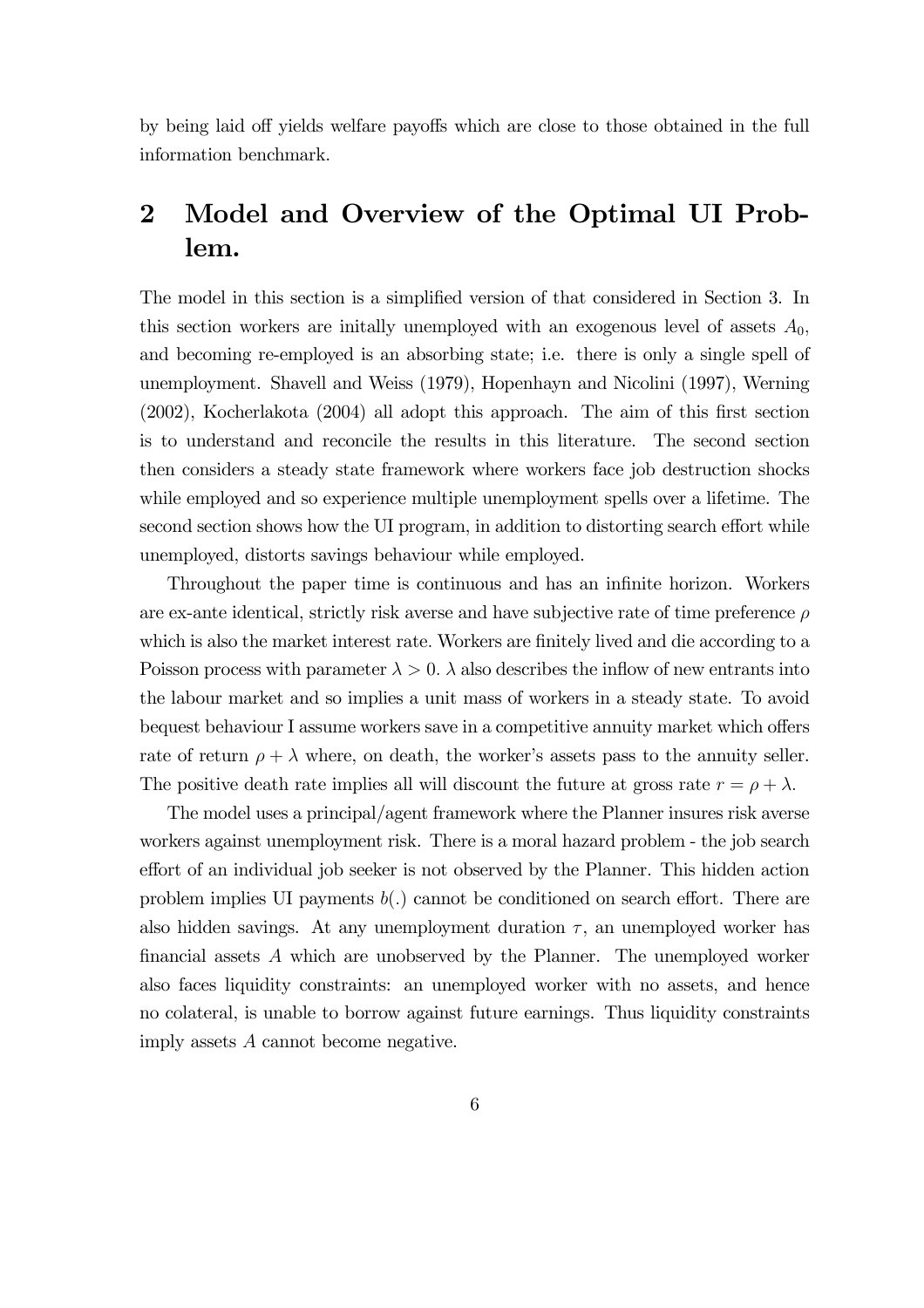At each unemployment duration a job seeker chooses search effort k and consumption  $x \geq 0$ . The job seeker chooses  $k \in \{0,1\}$  and so either does not search or searches for work. Typically it is instead assumed that  $k$  is a continuous choice variable with search cost  $c(k)$ . It is important to note, however, that the model is also consistent with k being a continous choice variable  $k \in [0, 1]$  with linear search costs.<sup>6</sup> Thus the results obtained in Kocherlakota (2004) are pertinent.

Given effort  $k \in \{0,1\}$ , the job seeker becomes employed according to a Poisson process with parameter  $\gamma k$ .  $\gamma$  describes how easy it is to find work and, in a matching equilibrium, it depends on labour market tightness. Coles (2006) provides a complete description of optimal unemployment policy for the case when  $\gamma$  is endogenously determined but workers cannot save. To abstract from those policy issues I assume here that  $\gamma > 0$  is exogenous. The flow cost of search is zero if  $k = 0$  and is  $c > 0$ if  $k = 1$ . If the worker is indifferent between choosing  $k = 0$  or 1 assume the worker chooses  $k = 1$ . This tiebreaking assumption plays no important role. In this section, once re-employed the worker earns wage  $w > 0$  forever (until death).

Preferences are additively and time separable. If the job seeker consumes  $x\Delta \geq 0$ and searches with effort  $k \in \{0,1\}$  over arbitrarily small time period  $[t, t + \Delta)$ , the worker obtains utility payoff  $[u(x) - ck] \Delta$  over that period.  $u(.)$  describes the utility from consumption, is strictly increasing, strictly concave, satisfies  $\lim_{x\to 0^+} u'(x) = \infty$ and is twice differentiable for all  $x > 0$ .

The UI program is denoted  $B = \{B_0, b(.) , D(.)\}$  and has three components:

(i)  $B_0 \geq 0$  is a lump sum layoff payment which an unemployed worker receives at duration  $\tau = 0$ ;

(ii)  $b(\tau) \geq 0$  describes the flow UI payment to job seekers at unemployment durations  $\tau > 0$  and

(iii)  $D(\tau)$  is a lump sum tax deduction on re-employment which depends on the length  $\tau$  of the completed unemployment spell. The tax is implemented by setting an income tax premium  $\hat{t}(\tau)$  on future wages such that  $\hat{t}w = rD(\tau)$ ; e.g. Hopenhayn and Nicolini (1997).

Thus the worker begins the unemployment spell with initial assets  $A(0) = A_0 + B_0$ where  $A_0 \geq 0$  are the assets carried over from the previous employment spell. For now

<sup>&</sup>lt;sup>6</sup>The worker can always convexify search effort by choosing  $k = 1$  for fraction  $\theta$  of any time period ∆.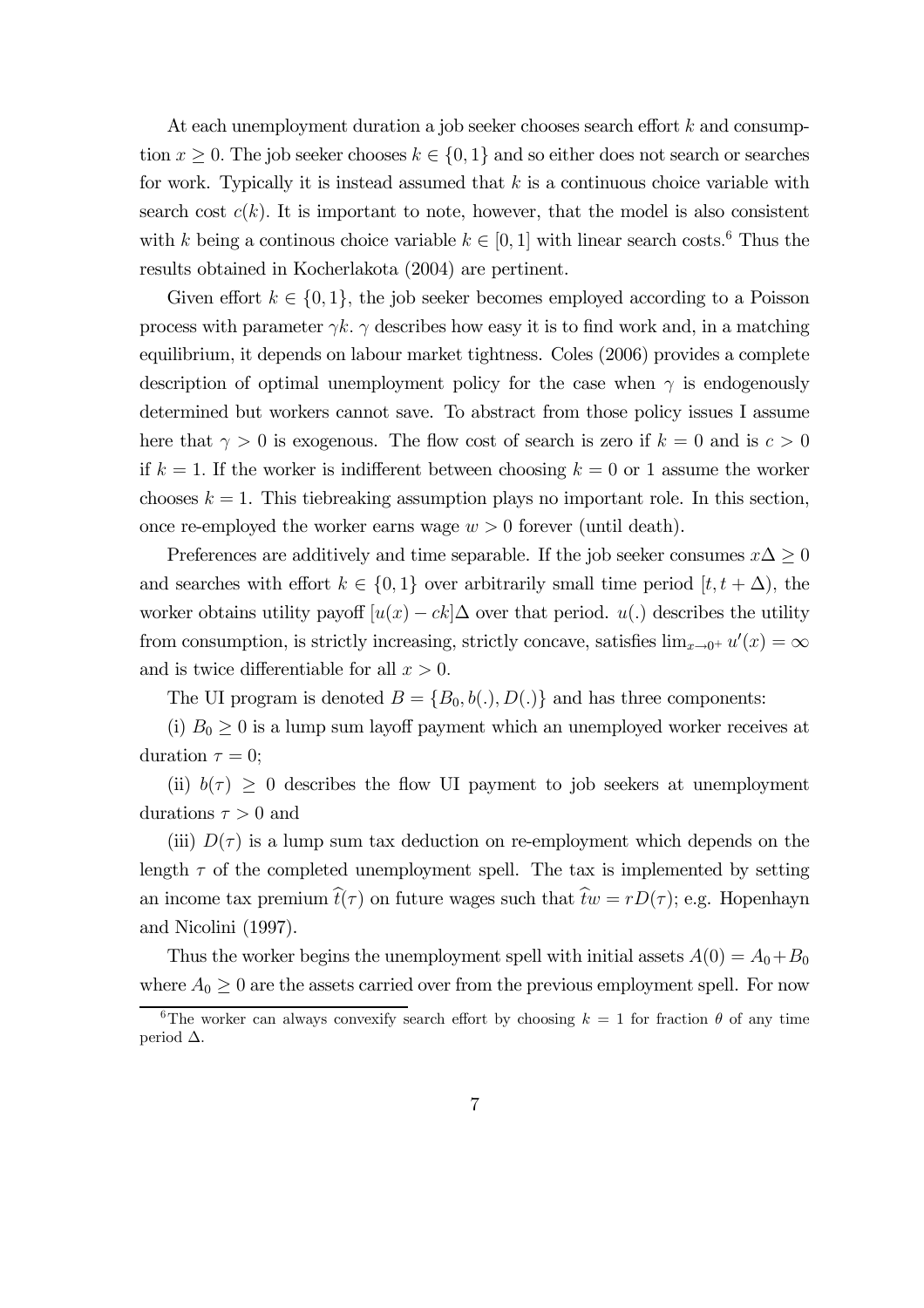$A_0$  is exogenously given. While unemployed the worker's assets evolve with duration according to

$$
\frac{dA(\tau)}{d\tau} = rA(\tau) - x + b(\tau) \tag{1}
$$

where  $x$  is contemporaneous consumption. If the job seeker becomes re-employed at duration  $\tau$  with assets  $A \geq 0$ , the optimal savings strategy implies consumption equals permanent income  $w + r(A - D(\tau))$  from then onwards. Thus given B, the expected lifetime value of becoming re-employed at duration  $\tau$  with assets  $A \geq 0$  is

$$
W^{E}(A, \tau|B) = \frac{u(w + r(A - D(\tau))) - d}{r},
$$

where  $d \geq 0$  is the disutility of labour. Given B and initial assets  $A_0 \geq 0$ , each unemployed worker chooses a consumption and job search strategy to maximise expected lifetime utility.

### 2.1 Optimal Job Search and Consumption.

Conditional on being unemployed and the UI program B, let  $W<sup>U</sup>(A, \tau | B)$  denote the worker's expected lifetime utility using an optimal savings and job search strategy given current assets  $A \geq 0$  and unemployment duration  $\tau \geq 0$ . Over arbitrarily small time period  $\Delta > 0$ , the Bellman equation describing  $W^U$  is

$$
W^{U}(A,\tau \mid B) = \max_{\substack{x \geq 0 \\ k \in \{0,1\}}} \left\{ +e^{-r\Delta} \left[ (1 - e^{-\gamma k\Delta}) W^{E}(A',\tau + \Delta|B) + e^{-\gamma k\Delta} W^{U}(A',\tau + \Delta|B) \right] \right\}
$$
\n(2)

subject to

$$
A' = e^{r\Delta} [A - x\Delta + b(\tau)\Delta] \ge 0.
$$

The first term in (2) describes the flow payoff while unemployed. The second describes the expected continuation payoff where, conditional on survival, the worker has continuation assets A' and with probability  $(1-e^{-\gamma k\Delta})$  finds employment over the next instant  $[\tau, \tau + \Delta]$  and so enjoys  $W^E(.)$ , otherwise he remains unemployed and continues search. Note that  $W^E(.)$  has already been determined. Thus in the limit as  $\Delta \rightarrow 0$ , the Bellman equation implies a pair of policy rules  $x = x^*(A, \tau|B)$ ,  $k = k^*(A, \tau|B)$ which describe optimal consumption and optimal search while unemployed.

Given B and initial assets  $A_0$  at the start of the unemployment spell, let  $A(\tau | A_0, B)$ describe how assets evolve with duration  $\tau \geq 0$  when the worker uses the optimal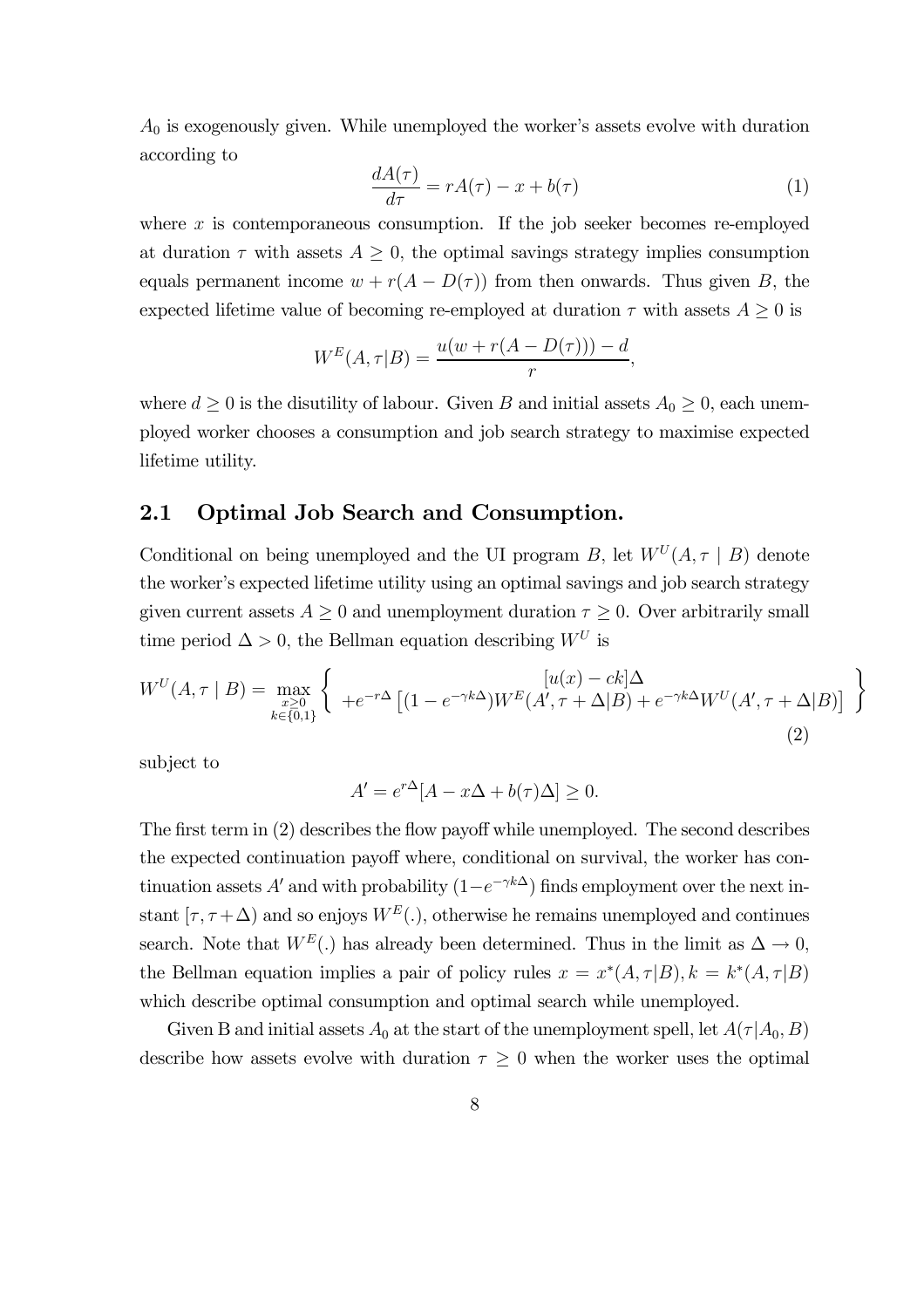strategy. Thus I can define

$$
x = x(\tau | A_0, B)
$$
, the optimal consumption path  
\n $k = k(\tau | A_0, B)$ , the optimal search path

for durations  $\tau \geq 0$ , where these paths are obtained by substituting  $A = A(\tau | A_0, B)$ into the above policy rules  $x^*, k^*$ . Also with  $A = A(\tau | A_0, B)$  define

$$
\mu(\tau|A_0, B) = \frac{\partial W^U(A, \tau | B)}{\partial A}
$$
  

$$
V(\tau|A_0, B) = W^U(A, \tau | B)
$$

so that  $\mu$  describes the marginal value of savings and  $V$  describes the value of being unemployed along the optimal path. This notation makes explicit that job seekers with different initial assets  $A_0$  make different consumption and search decisions while unemployed.

In the limit as  $\Delta \to 0$ , the Bellman equation implies  $k = 1$  is privately optimal if and only if

$$
c/\gamma \le \left[W^E(A,\tau|B) - W^U(A,\tau|B)\right]
$$

where  $c/\gamma$  is referred to as the effective cost of search. Define the no-holiday constraint as the condition

$$
W^{E}(A(.), \tau|B) - W^{U}(A(.), \tau|B) \ge c/\gamma \text{ for all } \tau \ge 0,
$$
\n(3)

with  $A(.) = A(\tau | A_0, B)$ . Thus the no-holiday constraint implies the worker chooses  $k = 1$  along the optimal path. Conversely the worker chooses  $k = 0$  whenever  $W^E(.) - W^U(.) < c/\gamma$ .

I first describe the worker's savings strategy along the opitmal path, given the optimal search path  $k = k(.)$ . The Inada condition  $u'(0) = \infty$  implies consumption  $x > 0$  at all durations. There are two cases depending on whether the liquidity constraint is binding or not.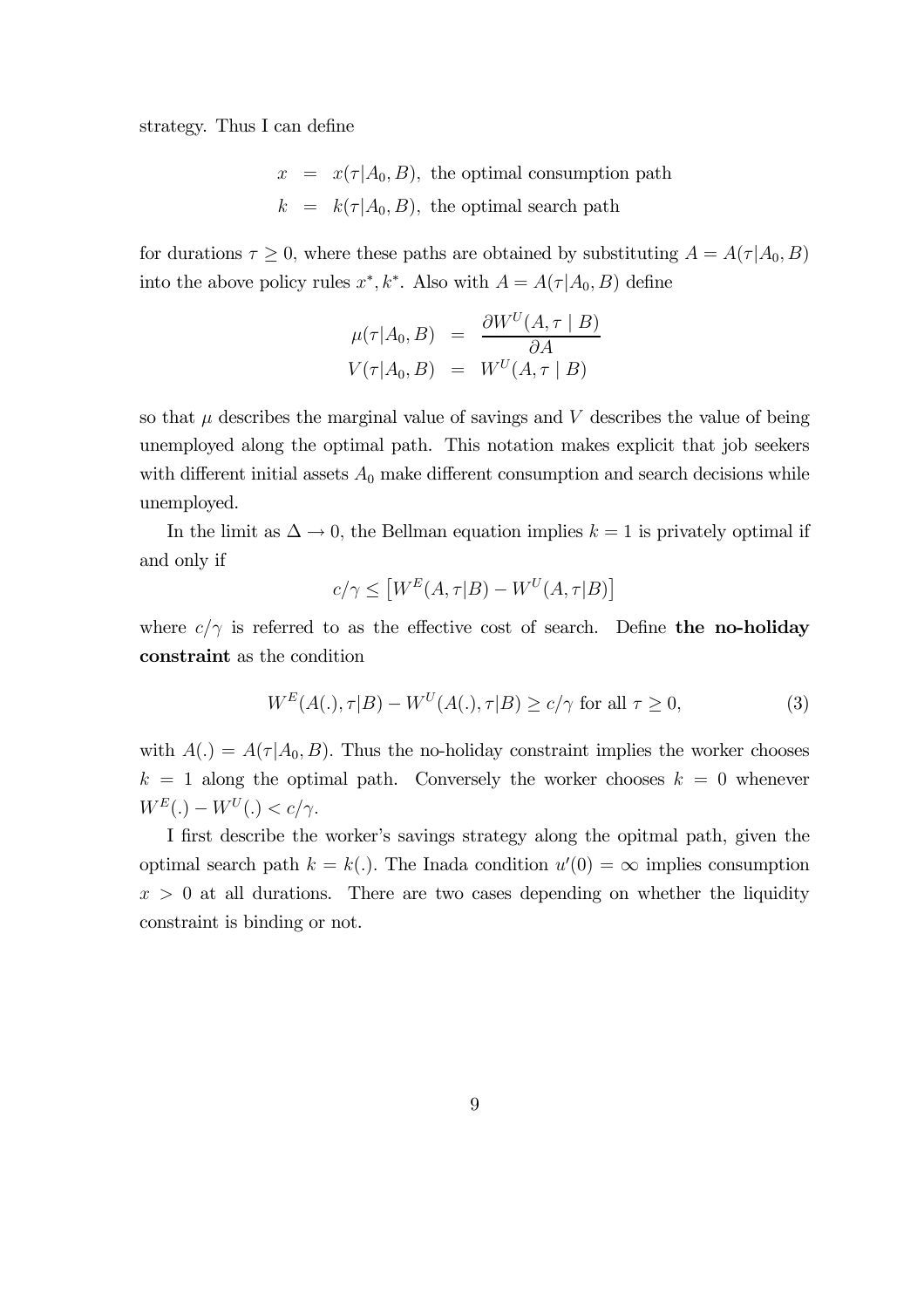#### (i) Unconstrained consumption  $(A' > 0)$ .

If the liquidity constraint  $A' \geq 0$  is not binding at duration  $\tau$ , standard arguments imply optimal consumption  $x$  is

$$
u'(x) = \frac{\partial W^U(A, \tau|B)}{\partial A};\tag{4}
$$

i.e., the marginal utility of consumption equals the marginal value of savings. The Envelope Theorem implies over (arbitrarily small) time period  $\Delta > 0$ , the marginal value of savings evolves according to

$$
\frac{\partial W^{U}(A,\tau \mid B)}{\partial A} = (1 - e^{-\gamma k \Delta}) \frac{\partial W^{E}(A',\tau + \Delta \mid B)}{\partial A'} + e^{-\gamma k \Delta} \frac{\partial W^{U}(A',\tau + \Delta \mid B)}{\partial A'} \tag{5}
$$

where  $k = k(.) \in \{0,1\}$  is the optimal search effort choice and  $A' = e^{r\Delta}[A - x\Delta +$  $b(\tau)\Delta$  is the continuation asset level given the optimal consumption choice x(.). Thus an optimal savings strategy implies today's marginal value of savings equals tomorrow's expected marginal value of savings. Rearranging appropriately and letting  $\Delta \to 0$ , recalling that  $\mu(.)$  is defined as  $\partial W^U/\partial A$  along the optimal path yields the following differential equation for  $\mu(.)$ :

$$
\gamma k \mu(\tau |.) - \frac{d\mu(\tau |.)}{d\tau} = \gamma k \frac{\partial W^E(A(.), \tau | B)}{\partial A}
$$
(6)

where  $k = k(\tau | A_0, B)$  along the optimal path. Note for what follows that whenever  $k(.) = 0, (6)$  implies  $\mu(.)$  is (locally) constant and so optimal consumption  $x(.)$  is constant during such phases.

(ii) Liquidity constrained consumption  $(A' = 0)$ . If the liquidity constraint binds at  $\tau$ , then optimal consumption  $x = b(\tau)$  and the Kuhn-Tucker condition for optimality is

$$
u'(b(\tau)) \ge \left[\frac{\partial W(0, \tau|B)}{\partial A}\right]
$$
 (7)

so that the marginal utility of today's consumption exceeds the marginal value of savings. The Envelope theorem then implies

$$
\frac{\partial W(0,\tau|B)}{\partial A} = u'(b(\tau)).
$$

Thus  $\mu(\tau|.) = u'(b(\tau))$  when the liquidity constraint binds. The above establishes the following Claim.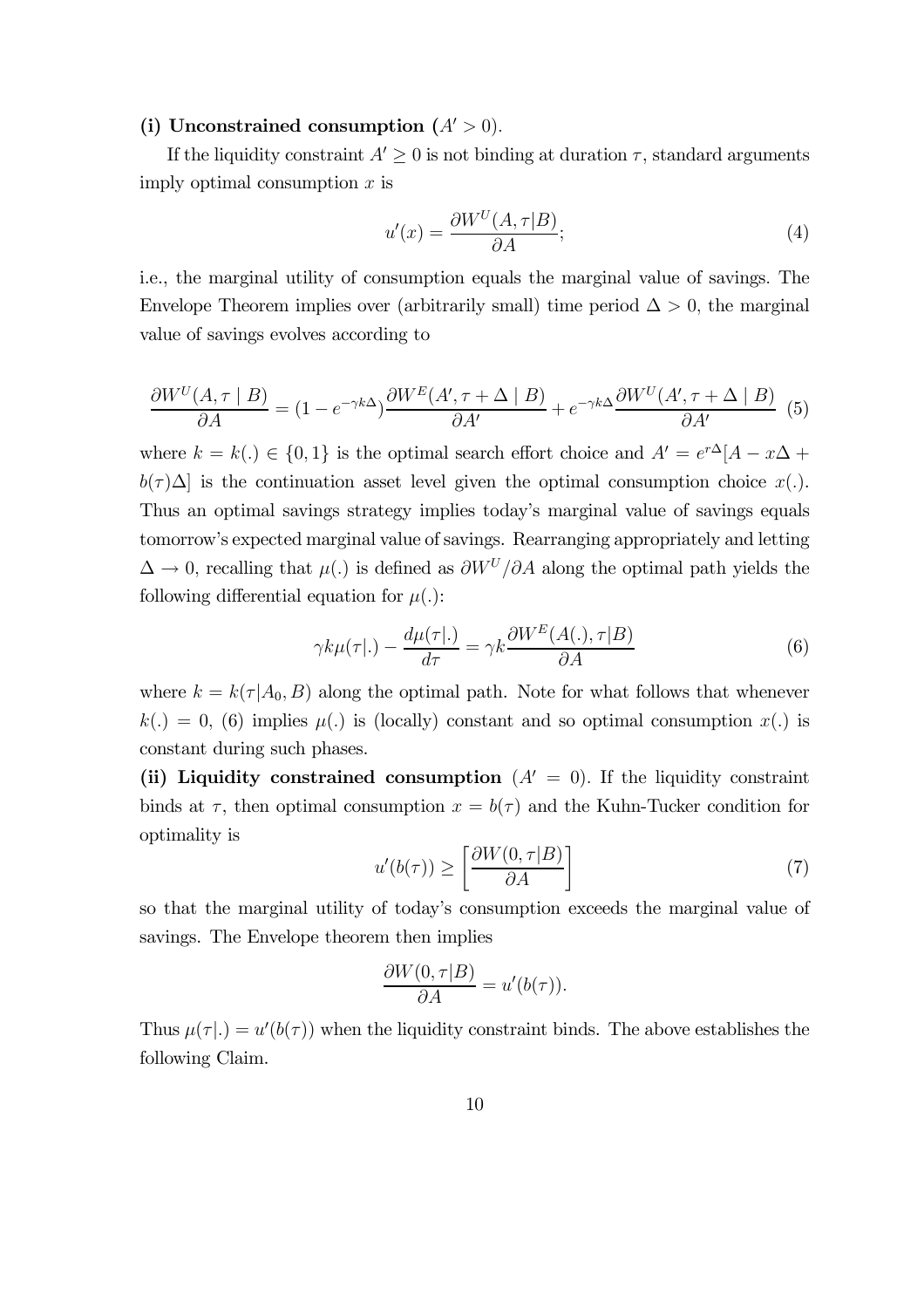#### Claim 1. Optimal Consumption.

Given the optimal search effort path  $k = k(.)$ , the optimal consumption path  $x(.|A_0, B)$ satisfies

$$
u'(x) = \mu \tag{8}
$$

where  $\mu = \mu(.|A_0, B)$  evolves according to

$$
\mu = u'(b(\tau)) \text{ while } A(.) \ge 0 \text{ is binding}
$$

$$
\gamma k\mu - \frac{d\mu}{d\tau} = \gamma k u'(w + r(A - D(\tau)) \text{ while } A(.) \ge 0 \text{ is non-binding}
$$
(9)

and  $A(.) \geq 0$  evolves according to the differential equation:

$$
rA - \frac{dA}{d\tau} = x - b(\tau) \tag{10}
$$

subject to the initial condition  $A(0) = A_0 + B_0$ .

The optimal search effort choice k is not determined in claim 1. If  $A_0$ , B satisfy the no-holiday constraint then V evolves according to

$$
rV - \frac{dV}{d\tau} = u(x) - c + \gamma \left[ \frac{u(w + r(A - D)) - d}{r} - V \right],
$$

where the flow value of being unemployed equals the flow payoff while unemployed (using the optimal strategy) plus the expected capital gain by finding work. Of course the no holiday constraint must then hold with  $W^U$  replaced by V.

## 2.2 An Illustrative Example

Anticipating the arguments below, it is worth illustrating the optimal strategy for a scheme with  $b(.) = \underline{b} > 0$  and  $B_0 > 0, D = 0$ ; i.e. flow UI payments  $\underline{b}$  are duration independent and there are no income tax premia when re-employed. As UI payments are not duration dependent, the worker's optimal job search and consumption problem is stationary. We can simplify the above notation by defining  $W^U(A|\underline{b})$  as the value of being unemployed with assets A (noting that  $A(0) = A_0 + B_0$ ).

Unfortunately stationarity is not sufficient to establish that programming problems of this type are globally concave; e.g. Lentz and Tranaes (2005). Nevertheless the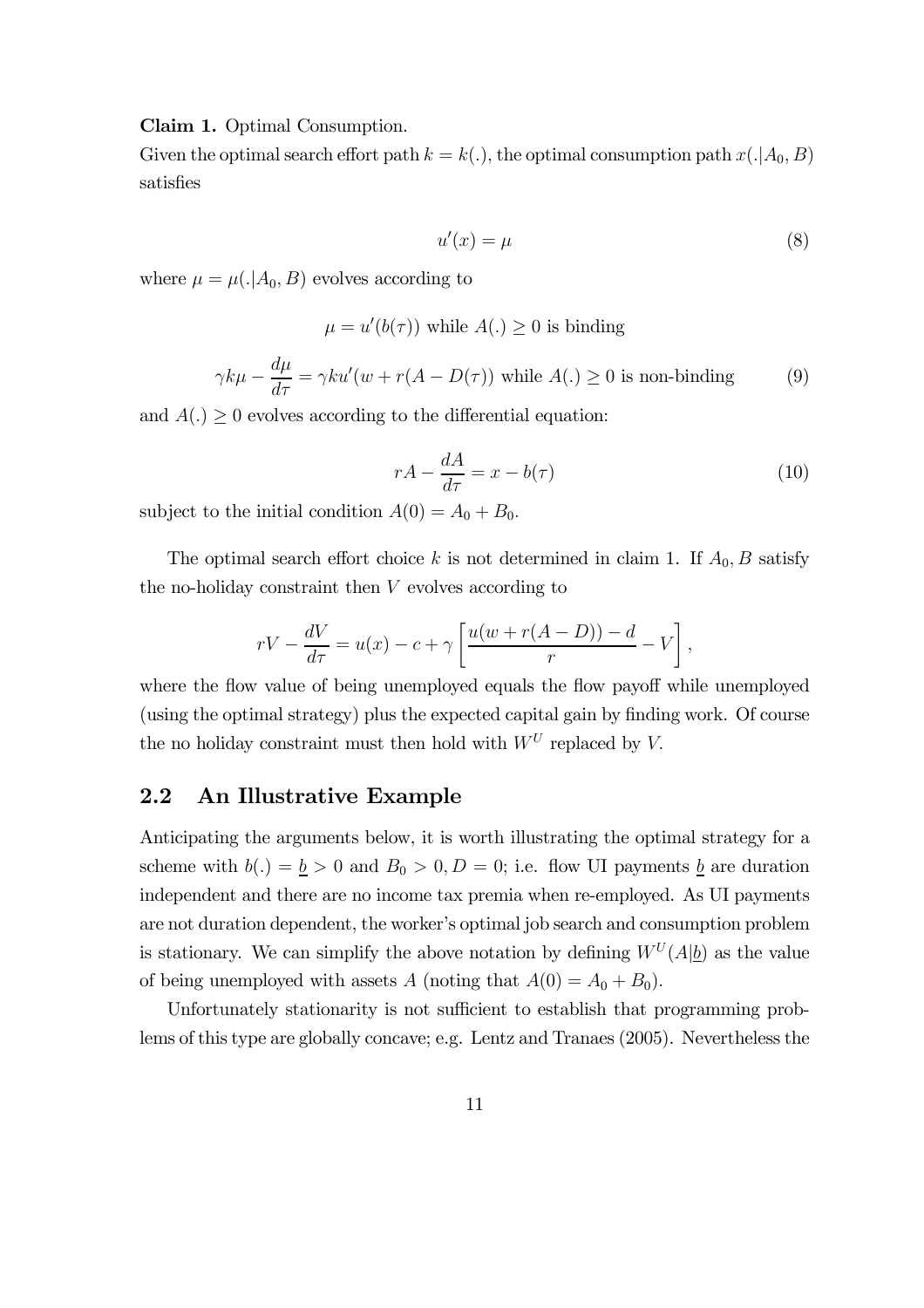discrete choice structure for search effort allows a relatively straightforward characterisation of the policy optimum. The proof of Theorem 1 below essentially considers two possibly optimal strategies. One is a "retirement strategy" where the unemployed worker never seeks employment. The second is a "holiday" strategy where the unemployed worker seeks employment at some future (finite) duration, including the case that he/she searches immediately.

The characterisation of the optimal retirement strategy is simple: the unemployed worker always consumes permanent income  $\underline{b}+rA$ . Part III of Theorem 1 establishes that the retirement strategy is optimal for sufficiently high assets  $A > A<sup>R</sup>$ .

The proof of Theorem 1 fully characterises the optimal "holiday strategy". The proof establishes there is a holiday level of assets, denoted  $A<sup>H</sup>$ , where a worker with inital assets  $A_0 + B_0 \leq A^H$  subsequently chooses  $k = 1$  until a job is found; i.e. the no holiday constraint is satisfied for low  $A_0 + B_0$ . For intermediate assets  $A_0 + B_0 \in$  $(A<sup>H</sup>, A<sup>R</sup>)$  the worker takes a "holiday": the worker initially chooses zero search effort but, as consumption exceeds income during this phase, assets  $A(.)$  eventually decline to  $A^H$  whereupon the worker switches to active search. For high assets  $A_0 + B_0 \ge A^R$ , the unemployed worker never searches for work and instead consumes permanent income  $\underline{b} + r[A_0 + B_0].$ 

Theorem 1. Optimal Job Search and Consumption

Given UI scheme  $D = 0$  and  $b(.) = b > 0$  where b also satisfies  $u(b) < u(w) - d - rc/\gamma$ , then optimal job search and consumption is characterised by a pair of asset thresholds  $A^H(\underline{b}), A^R(\underline{b}) \geq 0$  such that:

(I) for  $A \leq A^H$ , the optimal policy rules are  $k^* = 1$  and  $x^* = x^U(A; b)$  where  $x^U$ is a continuous and strictly increasing function of A with  $x^U = b$  at  $A = 0$  and  $x^U \in (\underline{b} + rA, w + rA)$  for all  $A > 0$ ;

(II) for  $A \in (A^H, A^R)$ , the optimal policy rules are  $k^* = 0$  and  $x^* = x^H$ , where  $x^H = x^U(A^H;.)$  and satisfies  $x^H > \underline{b} + rA;$ 

(III) for  $A \geq A^R$ , the optimal policy rules are  $k^* = 0$  and  $x^* = \underline{b} + rA$ . The proof of Theorem 1 is in the Appendix.

For low asset levels satisfying (I), the no-holiday constraint is satisfied: the unemployed worker chooses  $k^* = 1$  and the optimal consumption rule  $x^U(.)$  implies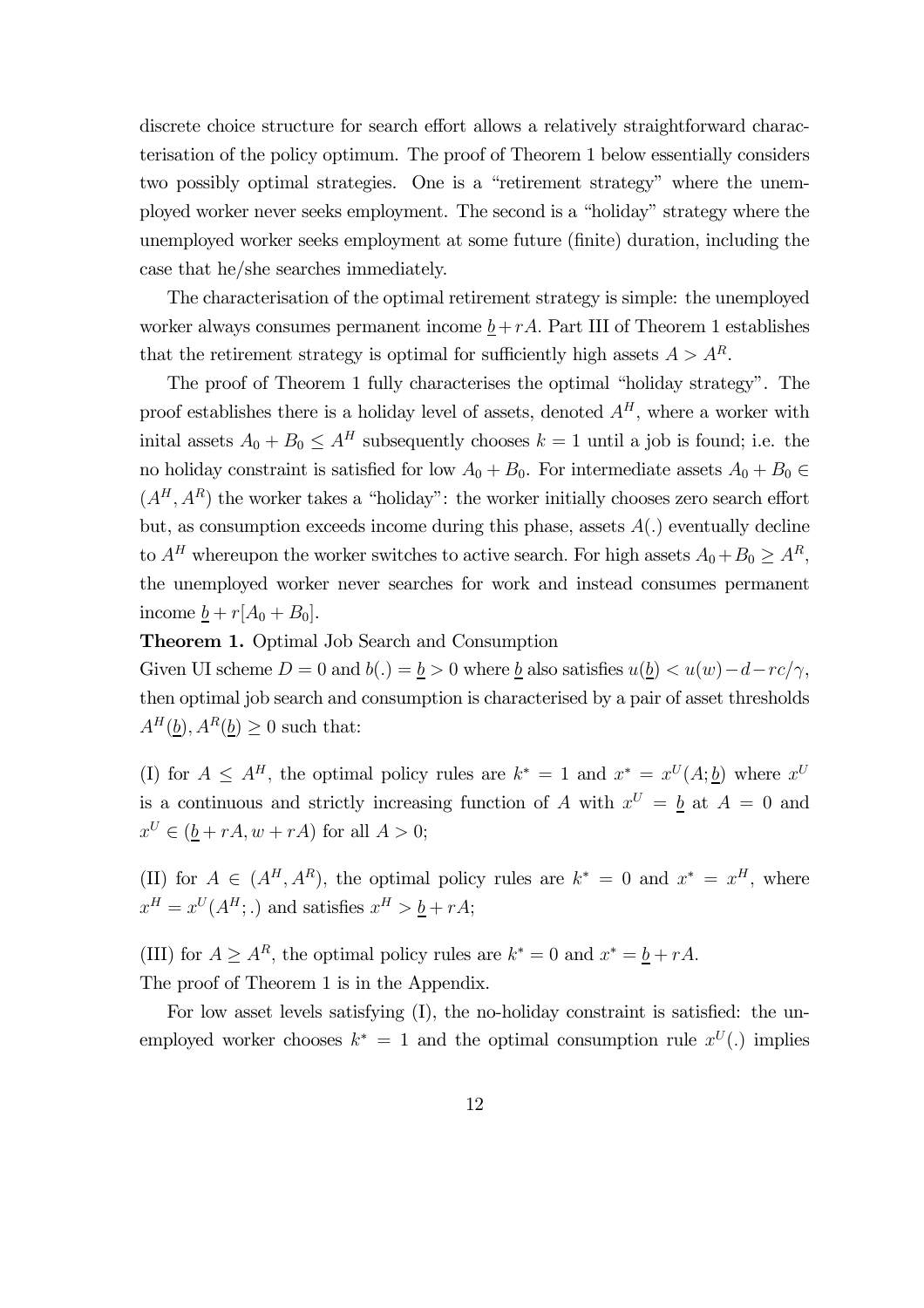$x^U > b + rA$  and so savings strictly fall with duration. As  $x^U(.)$  is a continuous and strictly increasing function, consumption gradually falls as the worker's assets fall, converging to  $x^U = \underline{b}$  when the liquidity constraint binds.

For intermediate asset levels satisfying (II), a worker chooses  $k^* = 0$  and so takes an unemployment holiday. During this phase, optimal consumption smoothing implies (i) a constant level of consumption,  $x^H$ , and (ii) "holiday consumption"  $x^H$  exceeds flow income  $\underline{b} + rA$  and so savings strictly fall with duration. Once savings reach the critical level  $A<sup>H</sup>$ , the worker switches to phase (I) and then actively searches for work. Optimal consumption smoothing, however, implies consumption is continuous across  $A = A^H$  and so  $x^H = x^U(A^H;.)$ . The holiday level of assets,  $A^H$ , is identified where the no-holiday constraint fails; i.e.

$$
\frac{u(w + rA^H) - d}{r} - W^U(A^H | \underline{b}) = c/\gamma.
$$

 $A<sup>R</sup>$  describes the retirement level of assets: for  $A \geq A<sup>R</sup>$  the worker chooses zero search effort and consumes permanent income  $\underline{b} + rA$ . As assets do not change over time, this is an absorbing state (until death). The retirement level of assets,  $A^R$ , occurs where holiday consumption  $x^H$  equals flow income; i.e.  $A = A^R$  where  $\underline{b} + rA = x^H$ . For  $A < A^R$  the holiday strategy is optimal but as  $A \rightarrow A^R$ , phase II becomes arbitrarily long in duration and the payoff to the holiday strategy converges to the payoff to the retirement strategy; the worker consumes  $x^H$  indefinitely.

As the Envelope Theorem implies  $\partial W^U/\partial A = u'(x^*(.)$ , and Theorem 1 implies  $x^*$  is increasing in A, it follows that  $W^U(.)$  is concave. But a curious result is that that  $W^U(.)$  is linear for  $A \in [A^H, A^R]$ ; thus workers taking unemployment holidays are indifferent to (small) gambles, even though  $u(.)$  is strictly concave.

Theorem 1 establishes that the no-holiday constraint fails at high asset levels. To understand why this occurs, it is useful to define re-employment surplus:

$$
S(A|\underline{b}) = W^E(A|\underline{b}) - W^U(A|\underline{b}) \equiv \frac{u(w + rA) - d}{r} - W^U(A|\underline{b})
$$

and note  $k = 1$  is privately optimal if and only if  $S(A|\underline{b}) \ge c/\gamma$ . Differentiating with respect to A yields:

$$
\frac{\partial S(A|\underline{b})}{\partial A} = u'(w + rA) - \frac{\partial W^{U}(A|\underline{b})}{\partial A}
$$

$$
= u'(w + rA) - u'(x^*(A;\underline{b}))
$$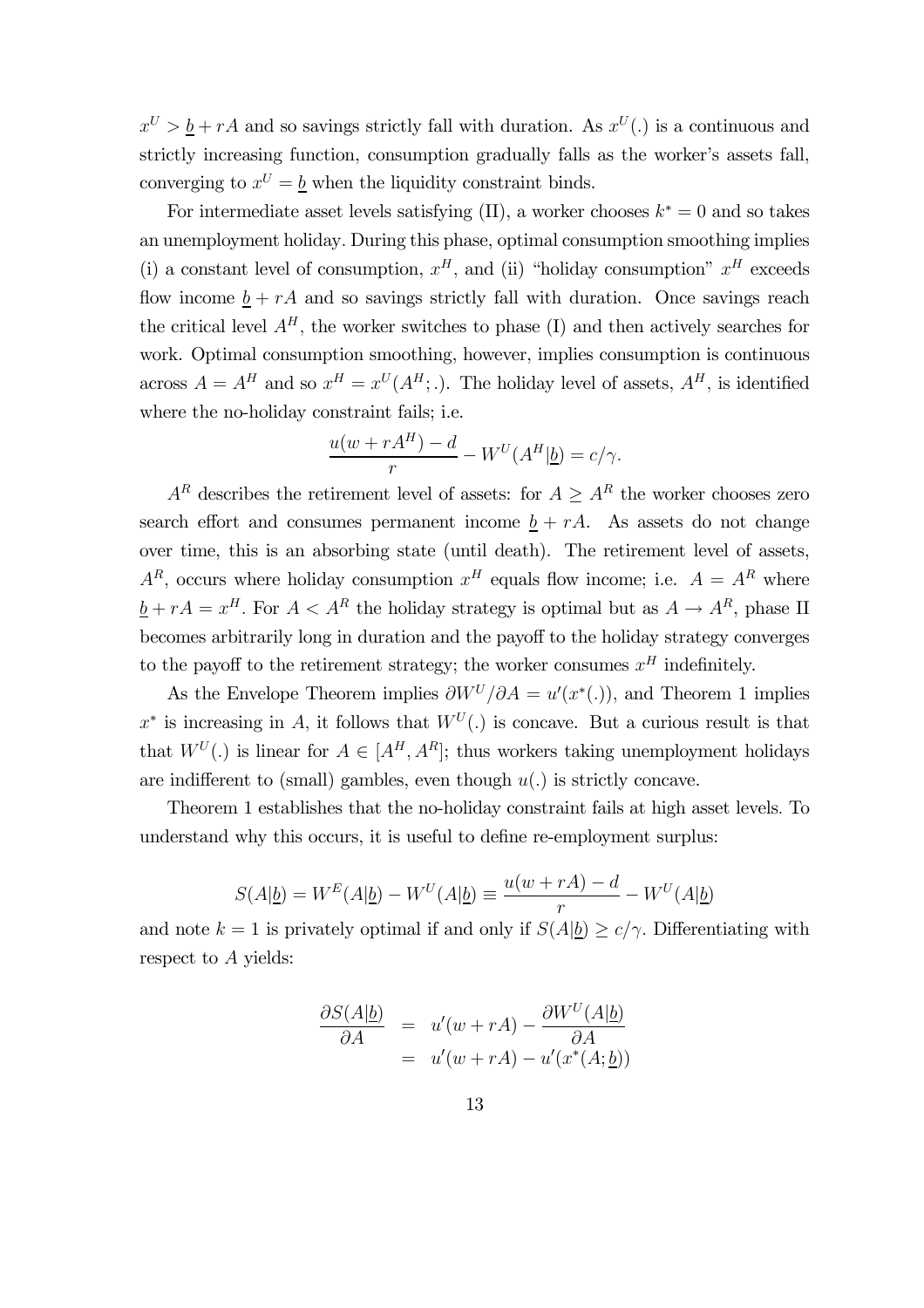where  $x^*(.)$  is the optimal consumption rule as described in Theorem 1. But Theorem 1 implies optimal consumption  $x^*$ .)  $\lt w + rA$  and so re-employment surplus S is strictly decreasing in  $A$ : the incentive to search is weaker as assets  $A$  increase. The intuition is that the optimal dissaving strategy while unemployed cushions the cost of being unemployed. Although an increase in A increases both the value of being employed and the value of being unemployed, it closes the value gap as the marginal value of savings is greater for the unemployed.7

As the notation makes clear, the asset thresholds  $A^H(\underline{b})$ ,  $A^R(\underline{b})$  depend on the generosity of the UI program  $\underline{b}$ . For example a too generous program, one with  $u(\underline{b}) \geq u(w) - d - rc/\gamma$ , implies  $A^R(\underline{b}) = 0$ ; all unemployed choose  $k = 0$  and consume  $x = b + rA$ . Conversely b small implies workers with sufficiently low assets search for work, but richer workers do not. In the extended model considered in section 3, the worker's initial assets  $A_0$  are accumulated endogenously in a prior employment spell. With less than full insurance, workers have a precautionary savings motive to selfinsure against layoff risk. The Planner's optimal UI program not only has to consider optimal job search behaviour when unemployed, but also how this affects savings incentives while employed. The obvious concern is that a generous UI program not only encourages unemployment holidays, it might sustain 'early retirement' should accumulated assets exceed  $A<sup>R</sup>$ .

## 2.3 An Overview of The Optimal UI Literature.

Given an unemployed worker with exogenous assets  $A_0 \geq 0$ , optimal layoff insurance chooses B to maximise the value of being laid-off, which is  $W^U(A_0+B_0, 0|B)$ , subject to a budget constraint that the cost of the UI program is no greater than some (exogenous) cost  $C_0 > 0$ . Recall that  $k = k(\tau | A_0, B)$  describes the worker's optimal search effort at duration  $\tau$  along the optimal path. Now define

$$
\Psi(\tau|A_0, B) = e^{-\int_0^{\tau} \gamma k(t|.)dt}
$$

which, conditional on survival, is the probability the laid-off worker remains unemployed at duration  $\tau$ . The budget constraint can then be written as:

$$
B_0 + \int_0^\infty \Psi(\tau | \cdot) e^{-r\tau} b(\tau) d\tau - \int_0^\infty \Psi(\tau | \cdot) e^{-r\tau} \gamma k(\tau | \cdot) D(\tau) d\tau \le C_0. \tag{11}
$$

<sup>7</sup>Lentz and Tranaes (2005) establish this result in a more general framework but assume lotteries.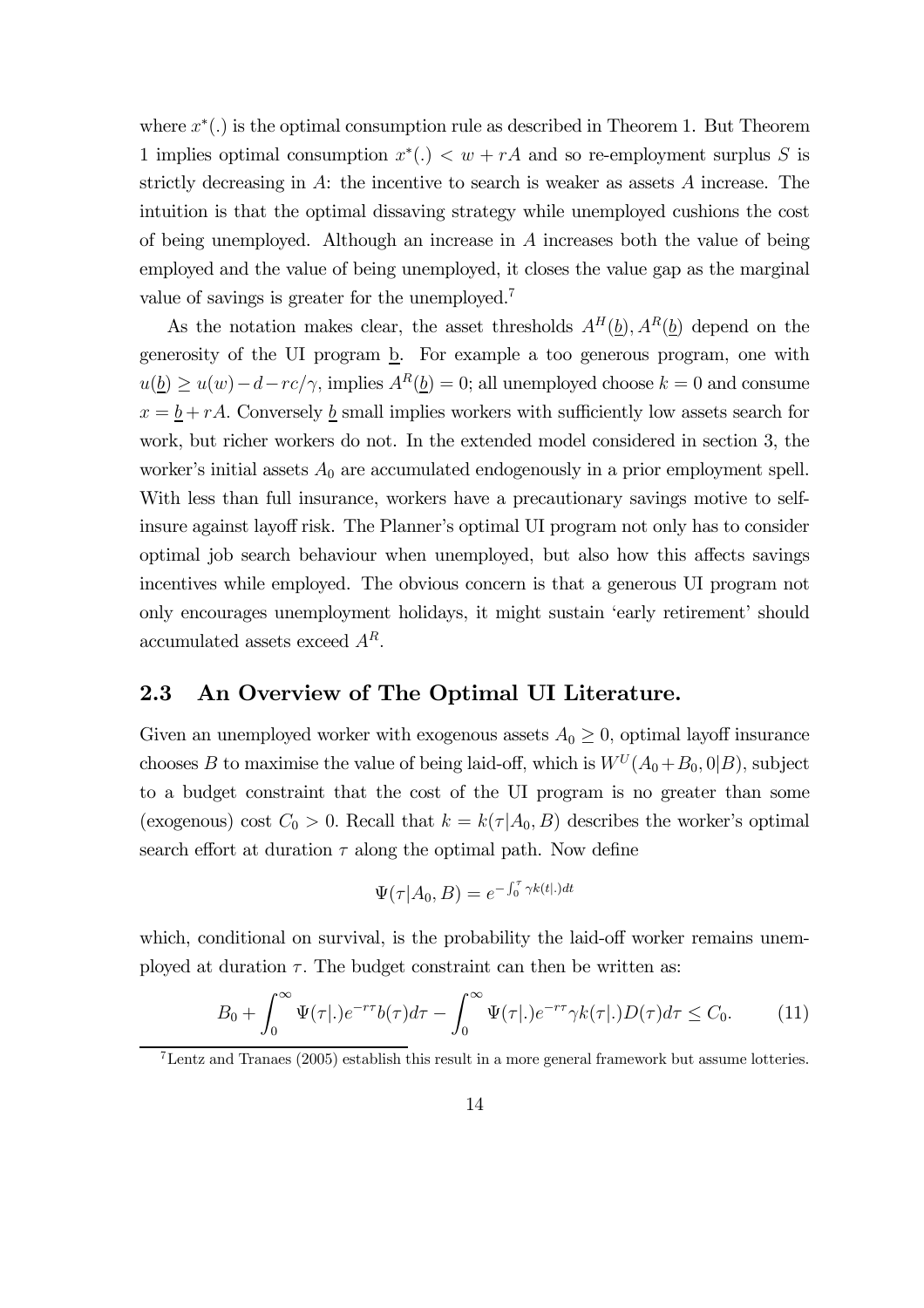The first term in (11) is the lump sum layoff payment, the second is the expected discounted cost of further UI payments should the job seeker remain unemployed at duration  $\tau > 0$ , and the third is the reclaimed tax should the worker become reemployed at duration  $\tau$ . The total expected budget cannot exceed cost  $C_0$ . There are two main strands to the existing literature.

### 2.4 Optimal UI with no savings.

Shavell and Weiss (1979) introduced the optimal layoff insurance problem with unobserved search effort, assuming workers can neither save nor dissave. This implies  $A_0 = 0$  and also consumption must equal the UI payment  $b(\tau)$  at every duration  $\tau$ . By also setting  $D = 0$  they show that UI payments optimally decrease with duration. Coles (2006) extends that model to a matching equilibrium with endogenous wage formation and job creation rates. It identifies an optimal insurance condition, given by (12) below, which is particularly insightful.

In (12) below,  $Z(\tau|B)$  denotes the expected continuation cost of further UI payments given a currently unemployed worker with duration  $\tau$ . Thus  $Z(.)$  is given by

$$
Z(\tau|.) = \int_{\tau}^{\infty} e^{-\int_{\tau}^{t} \gamma k(x|.)dx} e^{-r(t-\tau)} b(t) dt.
$$

 $S(\tau |.)$  in (12) is the re-employment surplus at duration  $\tau$ , that is  $S(\tau |.) = W^{E}(.)$  –  $W^U(.)$ .  $k^*(S)$  is the optimal search effort choice given re-employment surplus  $S =$  $S(\tau|.$ ). In a more general framework,  $k^*$  is given by the first order condition  $c'(k) = \gamma S$ , where the marginal cost of search effort equals its expected marginal gain. In contrast, the discrete choice case considered above implies  $k^* = 1$  whenever  $c/\gamma \leq S$ .

With no discounting,  $r = 0$ , Coles (2006) establishes that optimal insurance in the Shavell/Weiss framework reduces to

$$
\frac{u'(b(t))}{u'(b(0))} = 1 + \int_0^t \gamma \frac{\partial k^*(S(\tau | .))}{\partial S} Z(\tau | .) d\tau.
$$
\n(12)

To understand this insurance condition, suppose the Planner marginally reduces UI benefit  $b(t)$  at duration  $t > 0$ . This marginally reduces the value of remaining unemployed at all durations  $\tau < t$  and so worker re-employment surplus  $S(\tau)$ . marginally increases at those durations. By inducing greater search effort at each duration  $\tau < t$ , worker exit rates increase by  $\gamma \partial k^*/\partial S$ . An increase in the exit rate of benefit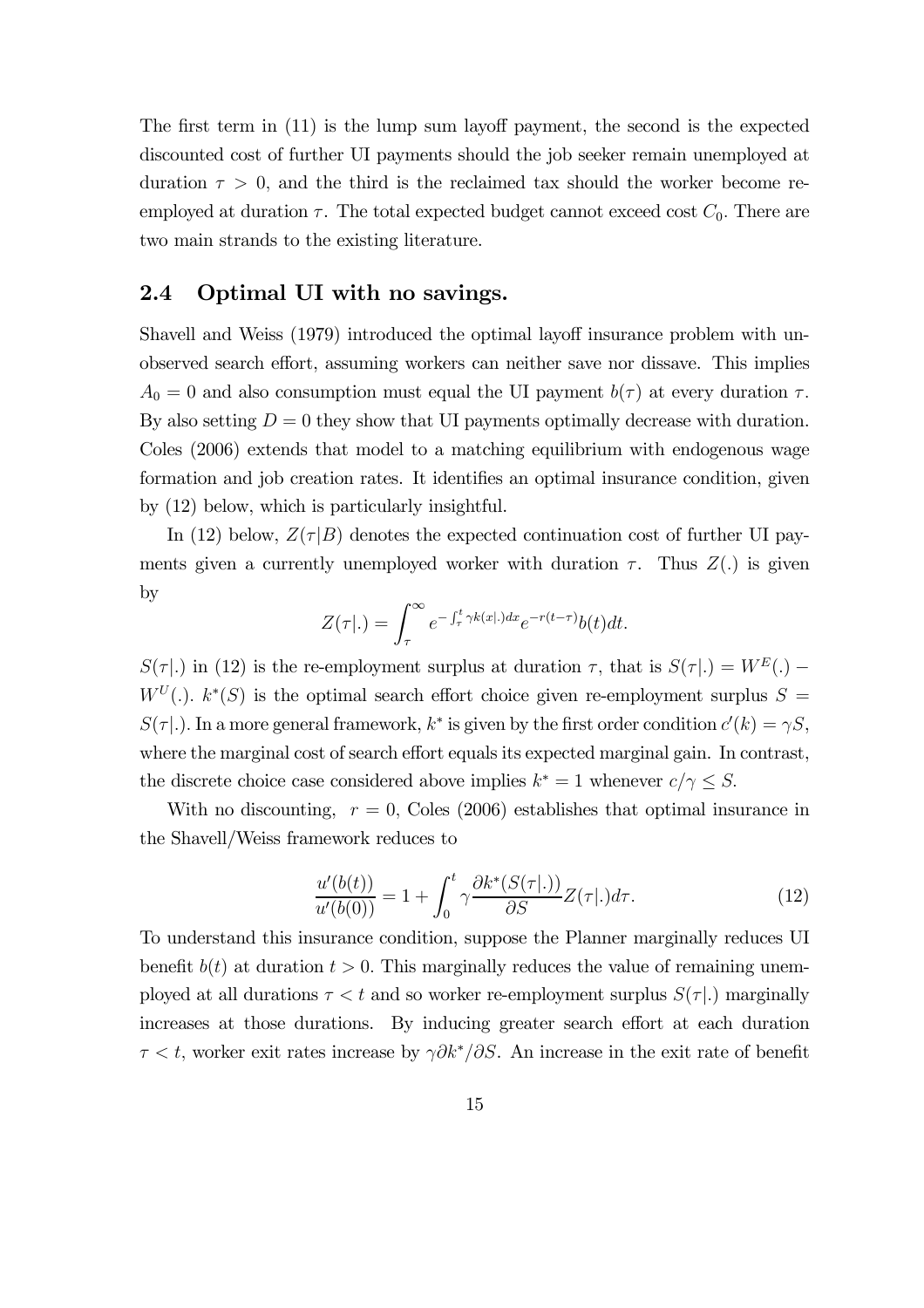claimants then saves the Planner the continuation cost of further UI,  $Z(\tau)$ . The integral in (12) computes this total return which then distorts optimal UI away from a flat UI profile. As the integral is increasing in  $t$ , it follows that UI payments fall with duration.

The insurance condition (12) identifies the essential distortion: insured job seekers ignore that by finding employment they save the Planner the continuation cost of further UI. In the above case with no savings, the Planner partially internalises this externality by reducing UI payments with duration. But more generally, the objective of an optimal UI program is to internalise this externality on the job seeker's job search problem at minimum distortion.

Consider then Hopenhayn and Nicolini (1997). That paper assumes workers cannot save/dissave and that unemployed workers are subject to an income tax premium when re-employed, where that tax depends on the length of the completed spell of unemployment. Their simulation is particularly insightful as it shows that the optimal income tax premium levied at each re-employment duration rises one for one with previous UI receipts. Hopenhayn and Nicolini (1997) show such a scheme generates large welfare gains. Formally such gains arise as their scheme fully internalises the externality identified in (12): as the worker must repay any further UI receipts through future taxes, remaining unemployed does not extract further rents from the Planner. Thus workers have efficient job search incentives. Given workers cannot save/dissave by assumption, the tax program also allows the Planner to smooth consumption over the unemployment spell and across the re-employment shock.

Unfortunately the large welfare improvements suggested by the simulations of Hopenhayn and Nicolini (1997) need not carry over to the case when workers use savings strategies. With perfect capital markets, the optimal UI contract reduces to a payment function  $\Pi^*(\tau)$  which is the amount paid to the worker conditional on obtaining re-employment at duration  $\tau$  (e.g. Fudenberg et al (1990)). Here this payment can be implemented as

$$
\Pi^*(\tau) = B_0 e^{r\tau} + \int_0^{\tau} e^{r(\tau - t)} b(t) dt - D(\tau).
$$

Thus with no liquidity constraints one can normalise  $D = 0$  and the optimal compensation sequence  $\Pi^*(\tau)$  is implemented with  $B_0 = \Pi^*(0)$  and  $b(\tau) = d\Pi^*/dt - r\Pi^*$ .<sup>8</sup> Of

<sup>&</sup>lt;sup>8</sup>Kocherlakota (2004) chooses a different normalisation: instead he sets  $B_0 = 0$  and b equal to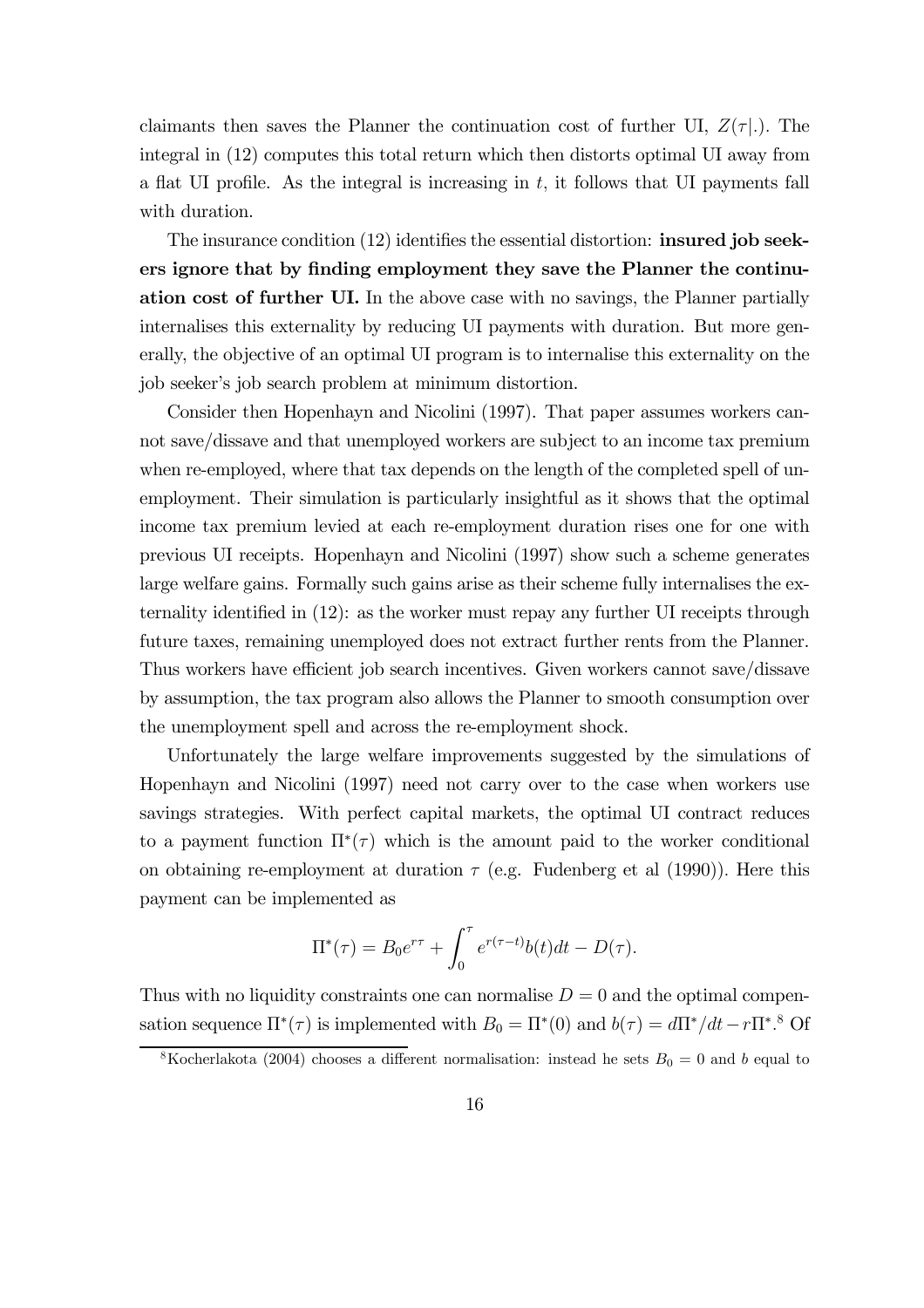course setting  $D = 0$  is not a normalisation if there are binding liquidity constraints. The Hopenhayn and Nicolini (1997) approach suggests that when the liquidity constraint binds, the Planner might offer loans which are repaid in the next employment spell. There are two criticisms of such a policy proposal. First the presence of a liquidity constraint implicitly presumes some market failure in the financial sector so that banks are not willing to loan funds to unemployed workers with no collateral. Without modelling an explicit market failure in the financial sector, it seems ad-hoc to assume the Planner will offer loans that banks are not willing to make. But perhaps more importantly, Kocherlakota (2004) argues that it is optimal not to offer such loans: the Planner improves job search incentives by leaving the worker liquidity constrained.

### 2.5 Optimal UI with hidden savings but  $A_0 = 0$ .

Before reviewing the results in Werning (2002) and Kocherlakota (2004), it is useful to consider first the full information benchmark when search effort is perfectly contractible. Suppose for the moment there is job turnover where all jobs are destroyed at rate  $\delta > 0$ . If employed workers receive gross wage  $w^G$ , then full (and fair) layoff insurance implies workers pay an insurance premium  $\pi = \delta w^G/(\tau + \gamma + \delta)$  while employed and so earn net wage  $w = (r + \gamma)w^{G}/(r + \gamma + \delta)$ . When laid-off, a worker receives a lump-sum layoff payment  $C_0 = \pi/\delta$  which fully compensates for his/her drop in permanent income by becoming unemployed. Given the unemployed worker contracts to search with effort  $k = 1$ , the Planner then sells unemployment insurance annuities. Such annuities pay \$1 per period unemployed and, given the worker contracts to search with effort  $k = 1$ , the fair price for this annuity is  $1/(r + \gamma)^9$ . The risk-averse laid-off worker fully insures against re-employment risk by purchasing w unemployment annuities at cost  $w/(r + \gamma) \equiv C_0$ . By design there is perfect consumption smoothing where the worker consumes  $x = w$  at all dates. As there is no precautionary savings motive,  $A_0 = 0$  is also privately optimal.

optimal consumption so that assets  $A(.)$  are zero along the optimal path.

<sup>&</sup>lt;sup>9</sup>For example if the time reference is a year with discount rate  $r = 5\%$  and  $\gamma = 4$  (implying expected duration of unemployment equal to 13 weeks), then an annuity which pays flow payoff \$1 per year while unemployed has price 24.7 cents. Purchasing 365 unemployment annuities in order to receive \$1 per day while unemployed costs 90.1 dollars (where 91 days is the expected duration of unemployment).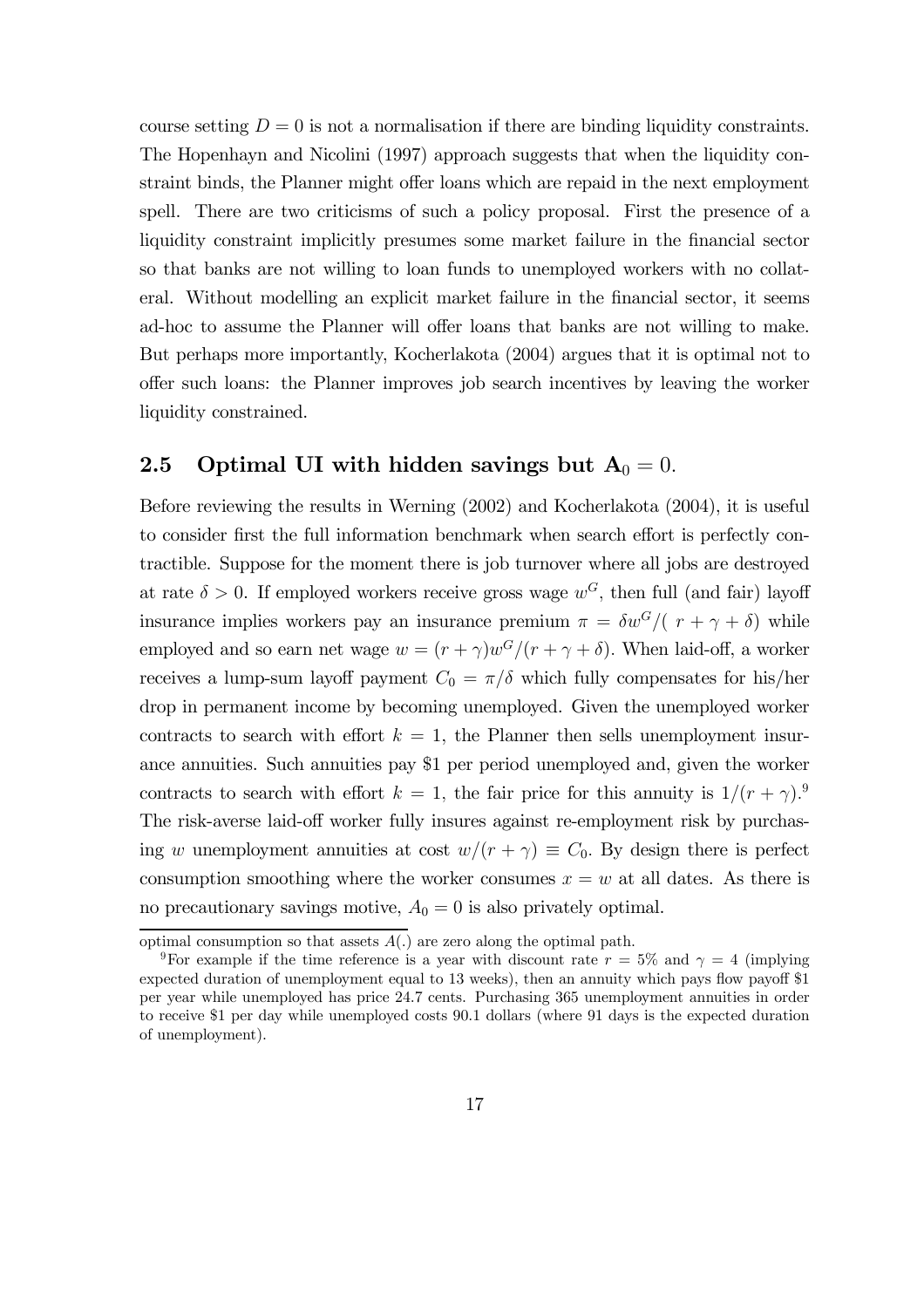Thus a useful perspective is that when laid-off, the worker receives a cash layoff payment  $C_0$  (to compensate for the drop in permanent income) and then purchases an unemployment annuity plan to insure against re-employment risk. If search effort  $k = 1$  is incentive compatible, each unemployment annuity has fair price  $1/(r + \gamma)$ . If instead search effort  $k = 0$  is incentive compatible, each unemployment annuity has fair price  $1/r$  which simply reflects the market savings rate. Given the worker can already save/dissave at market rate  $r$ , the Planner's main financial role is to sell unemployment annuities at price  $1/(r + \gamma)$  but rations sales so that  $k = 1$  remains incentive compatible. An optimal annuity plan suggests  $b^*(.)$  is rationed to the point where the worker is indifferent to  $k^* = 1$  or 0 along the optimal path, but chooses  $k^* = 1$  by convention. But this outcome suggests the results in Kocherlakota (2004) should apply.

Kocherlakota (2004) also considers the case where a laid-off worker has initial assets  $A_0 = 0$ , faces liquidity constraint  $A \geq 0$ , and chooses search effort  $p \in [0, 1]$ where search costs are linear. He also conjectures that in the optimal program "the principal wants to (weakly) implement a sequence of effort choices  $p_t \in (0,1)$  for all t". Linear search costs and incentive compatability then imply the worker must be indifferent across any choice  $p \in [0, 1]$ . Kocherlakota (2004) then establishes that the UI program which maximises the value of being laid-off, while also satisfying the above conjecture, implies  $B_0 = 0$  (no severance payments),  $b(.) = b_0$  at every duration and  $D(.) = D_0$  is duration independent. The optimal choice of  $(b_0, D_0)$  satisfies the no holiday constraint with equality. In my notation this implies

$$
\frac{u(w-rD_0)-d}{r}-\frac{u(b_0)-c+\gamma\frac{u(w-rD_0)-d}{r}}{r+\gamma}=\frac{c}{\gamma}
$$

where the first term is the value of being re-employed, the second term is the value of being unemployed and searching with effort  $k = 1$ . As this condition implies  $b_0 < w - rD_0$ , the worker always consumes  $x = b_0$  while unemployed and so never accumulates savings. Note in particular the Planner chooses to leave the worker liquidity constrained (i.e. there are no loans;  $D(.)$  is independent of previous UI receipts). Instead  $-D_0$  describes a re-employment bonus which is paid when the job seeker gets a job. Furthermore, by increasing the re-employment bonus,  $-D_0$ , the Planner can increase  $b_0$  and still ensure  $k = 1$  remains incentive compatible. Given the budget constraint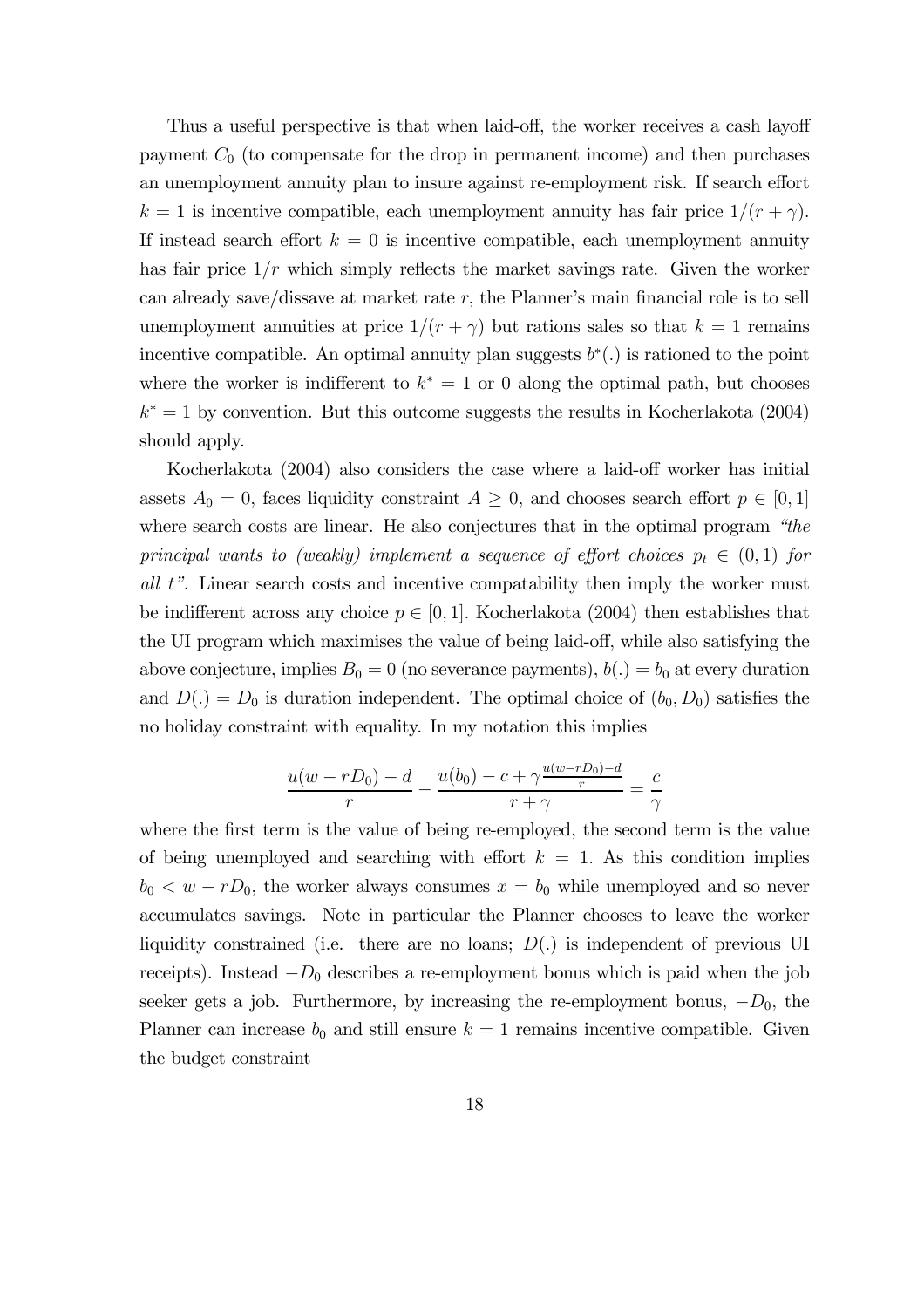$$
\frac{b_0 - \gamma D_0}{r + \gamma} = C_0,
$$

the optimal policy implies the Planner increases  $b_0$  and the re-employment bonus  $-D_0$ together, to ensure  $k = 1$  remains incentive compatible, until the budget constraint binds.<sup>10</sup> I shall refer to this policy as the re-employment bonus program.

Such a policy seems plausibly optimal. The re-employment bonus partially internalises the externality described above - that job seekers ignore that finding work saves the Planner the continuation cost of further UI. But a simple numerical example, described below, illustrates a better policy can exist.

In the absence of any UI, being laid-off implies a drop in permanent income equal to  $w/(r+\gamma)$ . Thus consider a UI program which offers compensation  $C_0 = w/(r+\gamma)$ . One approach might simply give the worker a lump sum severance payment  $B_0 = C_0$ and the worker smooths consumption by dissaving during the spell of unemployment. As the worker receives no further UI, the worker also has efficient search incentives; i.e. this approach also internalises the externality described above. But as there is re-employment risk, a better policy exists. Suppose instead the worker is given constant UI payments  $b > 0$  while unemployed, no re-employment bonus  $(D = 0)$ , and a lump sum layoff payment which ensures the no holiday constraint is satisfied with equality. In the notation of Theorem 1, severance payment  $B_0 = A^H(\underline{b})$  and so

$$
\frac{u(w+rB_0)-d}{r}-W^U(B_0|\underline{b})=c/\gamma.
$$

Note that an optimal dissaving strategy implies  $A(.) < B_0 = A^H$  at strictly positive durations and the no holiday constraint is satisfied. The severance payment program is defined as a pair  $(\underline{b}, B_0)$  where  $B_0 = A^H(\underline{b})$  and which satisfies budget balance

$$
B_0 + \frac{\underline{b}}{r + \gamma} = C_0.
$$

For the high turnover economy described in the next section and budget allocation  $C_0 = w/(r + \gamma)$  [i.e. the UI program fully compensates for the drop in permanent income through being laid-off] it can be shown numerically that the severance payment

 $10\text{ As the no holiday constraint is satisfied with equality and search costs are linear, this program$ is consistent with Kocherlakota's conjecture.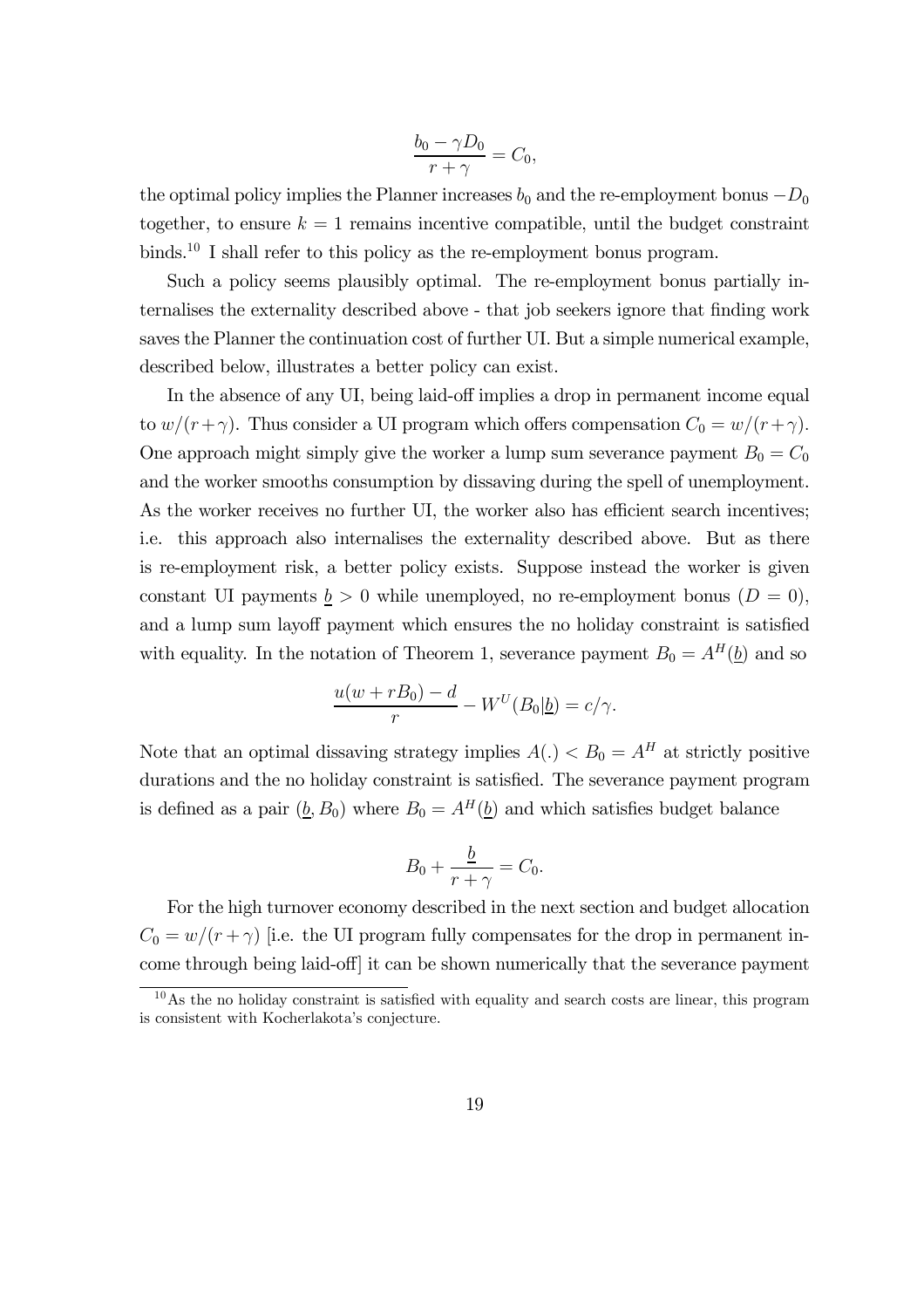program achieves a higher welfare payoff than the re-employment bonus program.11 Relative to the severance payment program, the re-employment bonus program allows a more generous  $b_0$  consistent with inducing search effort  $k = 1$ . But laid-off workers in the re-employment bonus program are liquidity constrained (no loans) and  $b_0 \ll w$  implies a large fall in consumption relative to that while employed. In contrast, the severance payment program and an optimal dissavings strategy ensures consumption is smooth across the job destruction shock. Although the job seeker is not initially liquidity constrained, the threat of becoming liquidity constrained in the near future (no loans) ensures the worker chooses high job search effort. No reemployment bonus also implies consumption does not increase so sharply across the re-employment shock. The smoother consumption profile induced by the severance payment program yields the higher welfare payoff.

The reason why Kocherlakota's conjecture is not consistent with optimality is that the optimization problem is not concave. Although the Planner might ration unemployment annuities so that the worker is indifferent to choosing  $p = 0$  or 1 along the optimal path, the second order effects described in Kocherlakota (2004) imply the worker is worse off choosing an interior  $p \in (0,1)$  (strictly in a discrete time framework). Instead an optimal UI program implies the usual bang-bang property, where the worker prefers either to look for work with  $p = 1$  and choose high consumption, or to take an unemployment holiday with  $p = 0$  and choose low consumption.<sup>12</sup>

It is now useful to reconsider Werning (2002) with  $D = 0$ . As Kocherlakota (2004) points out, the non-concavity problem implies the first order approach may

<sup>&</sup>lt;sup>11</sup>For  $C_0 = w/(r + \gamma)$  and parameters for the high turnover economy specified in the next section (with  $\pi = 0$ ), and also assuming re-employment is an absorbing state, I obtain the following policy outcomes:

Re-employment bonus program:  $b_0 = 74.9$  and  $D_0 = -0.0627$  (i.e. replacement rate of 74.9% and a re-employment bonus equal to 3.4 weeks wages).

Severance payment program:  $\underline{b} = 69.1$  and  $B_0 = 0.0761$  (i.e. replacement rate of 69.1% and layoff payment equal 4.0 weeks wages).

The latter program yields the higher payoff though the gain is small (occuring at the 4th significant figure). The smallness reflects that the expected spell of unemployment is only 13 weeks which is short relative to consuming  $w + r(A - D)$  indefinitely once re-employed..

 $12$ Kocherlakota (2004) justifies his conjecture in a footnote by appealling to congestion externalities. Coles (2006) explicitly considers a matching equilibrium and shows congestion externalities play no role in the optimal UI problem. Indeed linear search costs with unbounded domain  $k \in [0,\infty)$ implies there is no value to an unemployment insurance program: optimality implies zero UI and equilibrium unemployment spells are arbitrarily short as job seekers choose arbitrarily high search effort.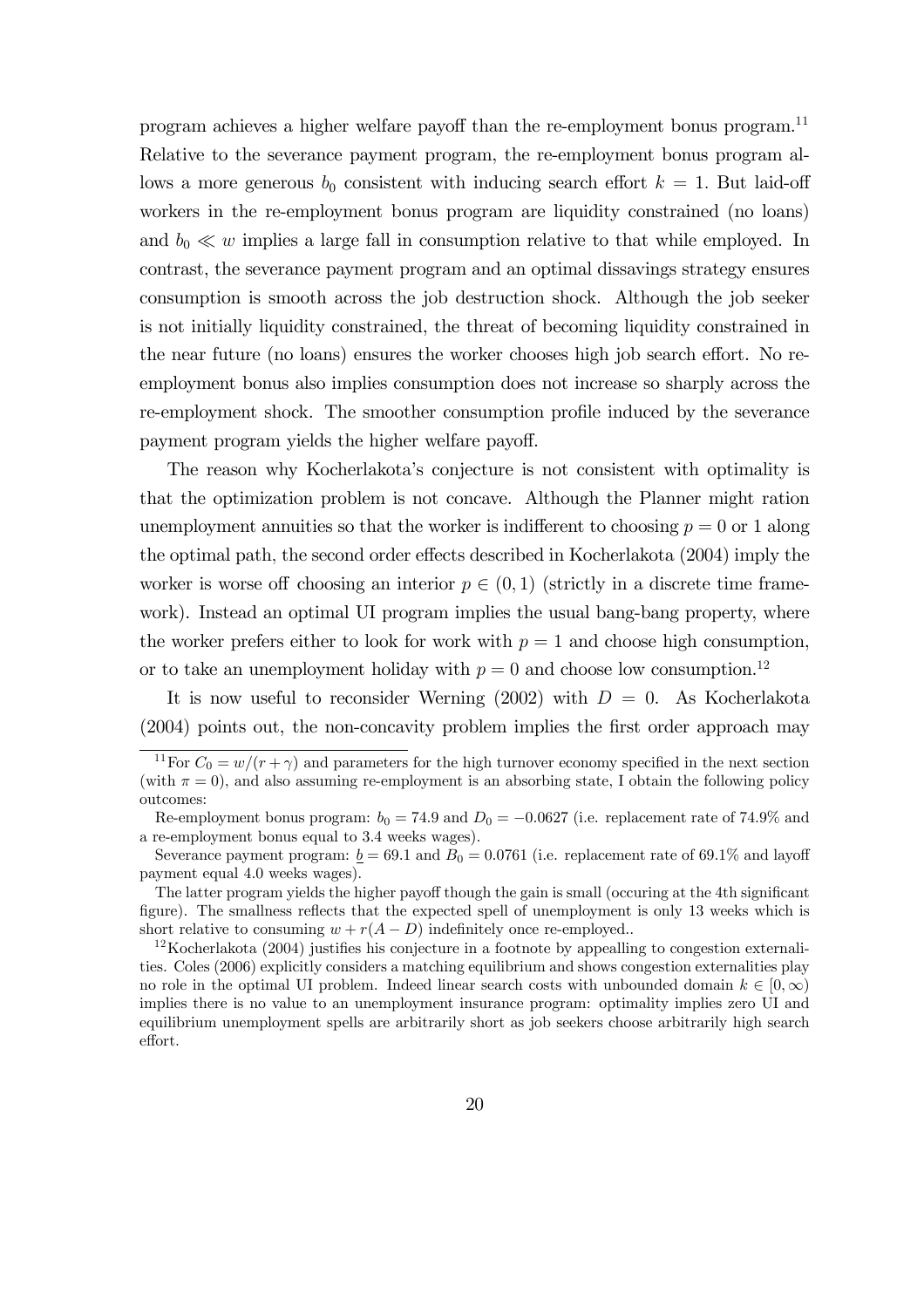not identify the optimal policy. Indeed it is this non-concavity which explains why a lump sum layoff payment is optimal. But reconsider the above interpretation: that the laid-off worker receives layoff payment  $C_0$  and purchases an unemployment annuity plan b(.) from the Planner. The Planner rations b(.) so that search effort  $k = 1$  is incentive compatible. The critical insight from Theorem 1 is that unemployed workers with lower assets  $A(.)$  have a greater incentive to search (also see Lentz and Tranaes  $(2005)$ ). Anticipating that optimal dissaving implies the asset path  $A(.)$  falls over the unemployment spell, the Planner can then sell more unemployment annuities with duration and still ensure  $k = 1$  remains incentive compatible. This suggests  $b(.)$  increases with duration in the optimal annuity plan. Of course as incentive compatability implies  $b < w$ , then the cost of this annuity plan is less than  $C_0$ assuming  $C_0$  compensates for the drop in permanent income through being laid-off. The difference implies a positive lump sum layoff payment  $B_0 > 0$ . The simulations in Werning (2002) all have this structure - consumption falls over the unemployment spell as  $A(.)$  declines and UI benefits  $b(.)$  increase slowly with duration.<sup>13</sup>

Unfortunately the above is necessarily heuristic as the optimal UI problem is analytically intractable. But even if one could characterise analytically the optimal rationing scheme, the solution would be of limited value. The extended case assumes  $A_0 \geq 0$  is endogenously determined in a previous employment spell. Suppose I identified the optimal rationing scheme  $b^*$ . for  $A_0 = 0$ . A laid-off worker with assets  $A_0 > 0$ , where  $A_0$  is hidden, would then deviate by taking an unemployment holiday.

Kocherlakota (2004) focusses on the unemployed worker's incentive to underconsume and take an unemployment holiday. By doing this, the worker extracts greater rents from the Planner who is then mis-selling unemployment annuities at price  $1/(r + \gamma)$  on the presumption the worker is actively seeking employment. But in anticipation of job destruction shocks, employed workers have the same incentive to underconsume and so overaccumulate assets. When the job destruction shock occurs, the laid-off worker with greater (hidden) assets then enjoys an unemployment holiday, extracting rents from the Planner who is selling unemployment annuities too cheaply.

<sup>&</sup>lt;sup>13</sup>Werning (2002) never specifies an initial asset level  $A_0$  for the laid-off worker; e.g. the worker's problem in his section 2.3. Essentially the paper uses Euler-type arguments to describe how consumption and search varies optimally with duration. The actual financing of the optimal consumption plan is never clearly discussed - there is no mention of lump sum layoff payments.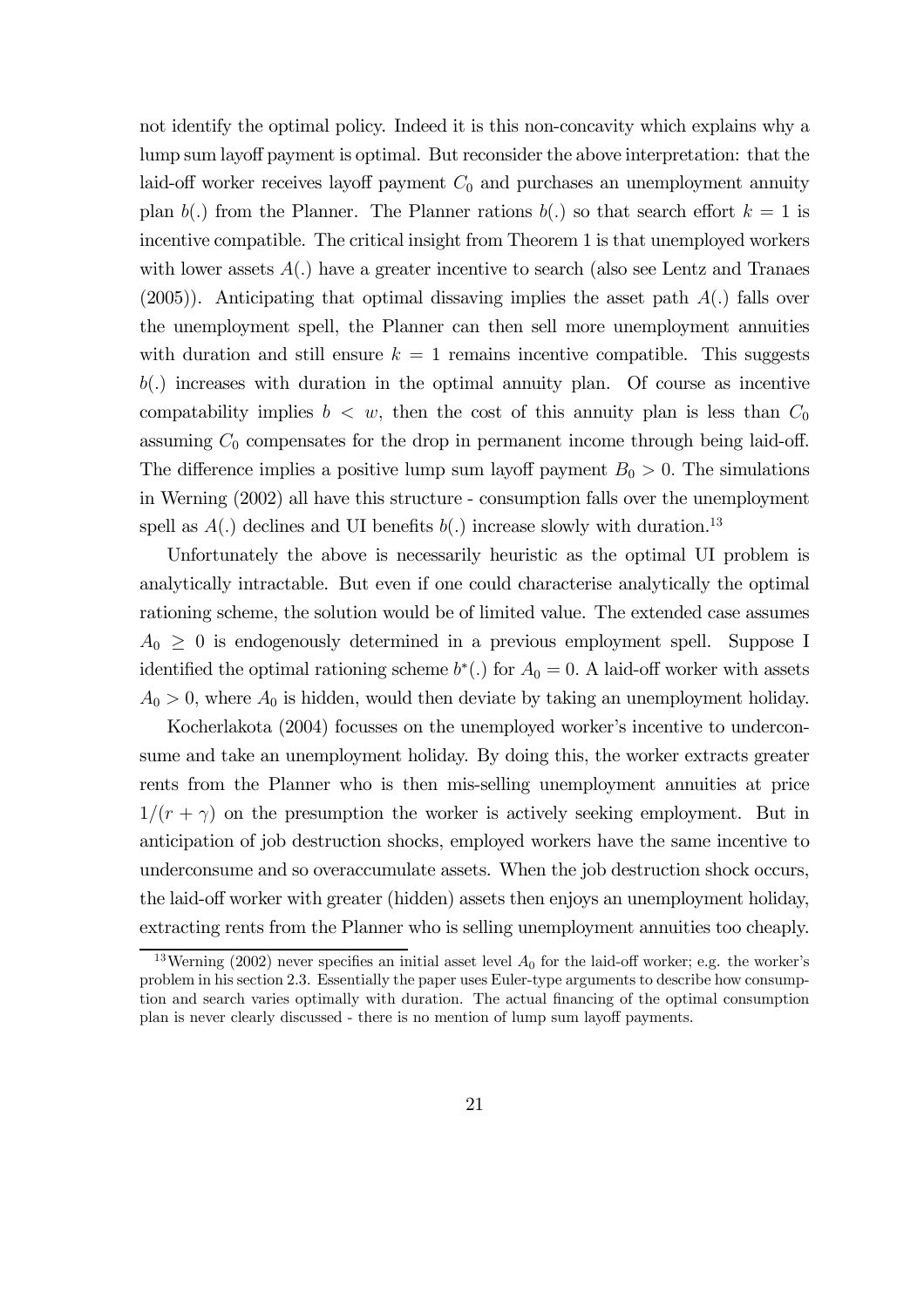# 3 Unemployment Insurance with Endogenous Savings

Using the insights identified above, this section considers optimal unemployment insurance with endogenous savings. It extends the model by now assuming employed workers face job destruction shocks and self-insure using savings strategies. For ease of exposition I set  $D = 0$ . The market outcome with optimal layoff payments generates value which is already very close to the full information benchmark. Thus the additional welfare benefits of allowing  $D \neq 0$  is necessarily small. Neverthless I shall return to the potential value of re-employment bonusses in the Conclusion.

The model is the same as before except now employed workers face idiosynchratic job destruction shocks which occur according to a Poisson process with parameter  $\delta > 0$ . A job destruction shock implies an employed worker becomes unemployed with duration  $\tau = 0$ . Employed workers earn the same gross wage which is denoted  $w^G$ and  $w^G$  remains exogenous. The net wage is  $w = w^G - \pi$  where  $\pi$  is the insurance premium set by the Planner.

Labour market entrants are initially unemployed, have no assets and are not entitled to receive UI payments. They search at rate  $k = 1$ .<sup>14</sup> I distinguish between insured unemployed workers (those who were previously employed and so receive unemployment benefits) and uninsured new labour market entrants. Let  $U<sup>I</sup>, U<sup>NI</sup>$ denote the respective numbers of 'insured' and 'not insured' unemployed workers, where  $U = U^{NI} + U^{I}$  denotes total unemployment.

Each worker can save/dissave at the market rate  $r > 0$ . Market failures in the capital market imply banks do not offer loans to unemployed workers with no assets. While unemployed, a worker enjoys flow payoff  $u(x) - ck$  where  $k \in \{0, 1\}$  describes search effort and  $c > 0$  describes the flow cost of search. An employed worker instead enjoys flow payoff  $u(x) - d$  where  $d \geq 0$  is the opportunity cost of leisure.

The Planner offers UI program  $B = {\pi, B_0, b(.)}$  where

(i)  $\pi$  is the insurance premium paid by an employed worker;

- (ii)  $B_0$  is a lump sum payment when laid-off;
- (iii)  $b(.)$  is the flow UI payment while unemployed.

 $14$ The focus here is designing optimal unemployment insurance, rather than a social security system for new labour markets. In this world one might presume new labour market entrants live with their parents until first employed.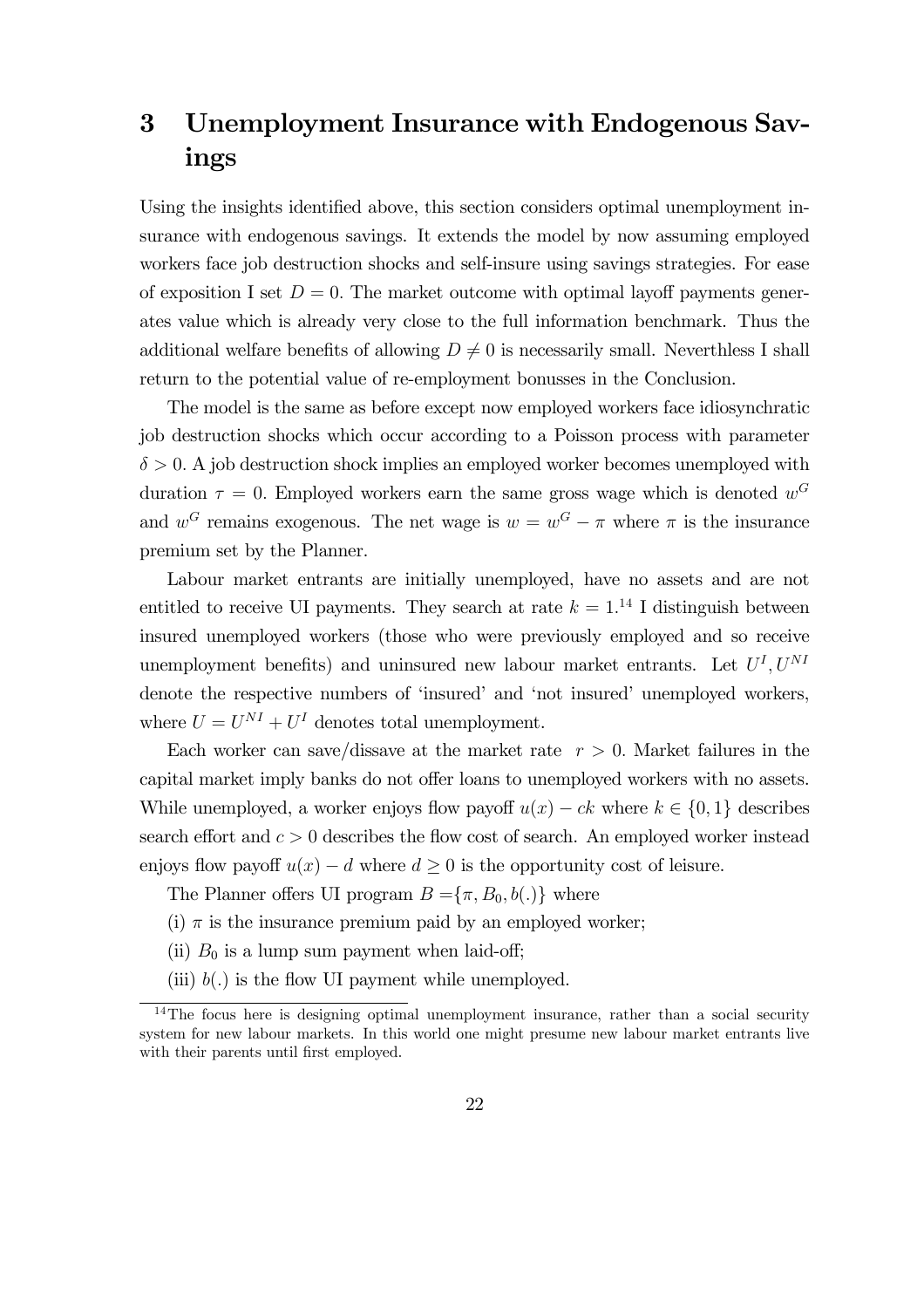Note that unemployment annuities  $b(.)$  insure unemployed workers against re-employment risk, while severance layoff payments  $B_0$  insure employed worker's against the drop in permanent income through being laid-off. In what follows, co-ordinating policy choices  $b(.)$  and  $B_0$  yields welfare payoffs which are surprisingly close to the full information benchmark.

At least in principle these policy instruments at date t might be conditioned on the worker's entire employment history up to that date. Practicalities suggest, however, that governments are unlikely to implement very complicated policies. Furthermore policies which design punishment phases which are optimal for particular preferences  $c, d$  and  $u(.)$  may lead to highly inefficient outcomes for other preferences. This issue is important when preferences are unobserved. For example, the simulations in Hopenhayn and Nicolini (1997) suggest a non-collateralised loan scheme for unemployed workers, where loans are repaid when re-employed. But the simulations there report an optimal loan sequence for particular worker preferences. A practical policy issue is that preferences are unobserved by the Planner. Faced with that specific loan sequence, an unemployed worker with higher work disutility d or discount rate  $\rho$  instead may enjoy those loans and never search for work, and thus avoid repaying the debt. An important policy issue, therefore, is that the proposed program must be efficient for a large swathe of (unobserved) worker preferences. In the simulations that follow, I show that relatively simple UI programs which ignore information on previous unemployment spells can still achieve payoffs which are close to the full information benchmark.

The simulations of Werning (2002) suggest that in the optimal scheme UI payments might gently increase with duration as worker assets decline over the unemployment spell. But here there is ex-post worker heterogeneity and, as will be made clear below (see Table 1), workers with longer unemployment durations may have higher, rather than lower, assets. If assets are positively correlated with duration, then raising UI payments with duration need not be welfare enhancing. For tractability I assume the Planner instead offers constant UI while unemployed,  $b(.) = b$ .

Thus policy B is constrained to a constant premium  $\pi$  paid while employed, a severance payment  $B_0$  when laid-off, and constant UI  $b(.) = \underline{b}$  at strictly positive unemployment durations  $\tau > 0$ . Given these policy restrictions, the worker's optimisation problem is then stationary. For given  $B = {\pi, \underline{b}, B_0}$ , let  $W^E(A|B)$ ,  $W^U(A|B)$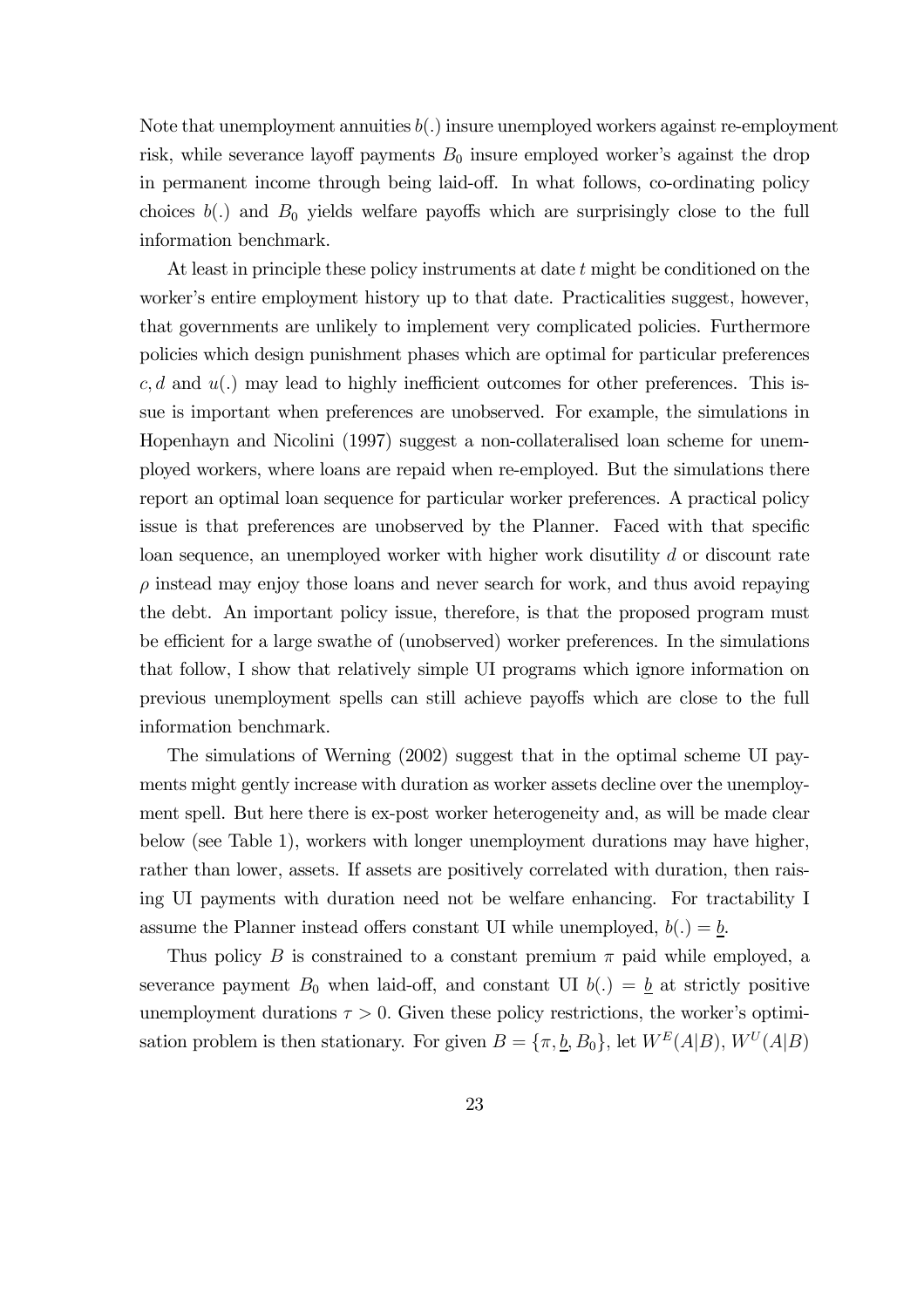denote the value of being employed and unemployed respectively, with current assets A. For notational convenience, I shall subsume reference to B in these functions. The Bellman equation describing these functions over arbitrarily short time period  $\Delta > 0$ are:

$$
W^{E}(A) = \max_{x \ge 0} \left\{ +e^{-r\Delta} \left[ (1 - e^{-\delta \Delta}) W^{U}(A' + B_0) + e^{-\delta \Delta} W^{E}(A') \right] \right\}
$$
(13)

where continuation assets

$$
A' = e^{r\Delta}[A - x\Delta + w\Delta] \ge 0.
$$

Note that when laid-off through a job destruction shock, he/she receives severance payment  $B_0$ .  $W^U(A)$  is given by

$$
W^{U}(A) = \max_{\substack{x \geq 0 \\ k \in \{0,1\}}} \left\{ \begin{array}{c} [u(x) - ck] \Delta \\ +e^{-r\Delta} \left[ (1 - e^{-\gamma k\Delta}) W^{E}(A') + e^{-\gamma k\Delta} W^{U}(A') \right] \end{array} \right\}
$$
(14)

with continuation assets

$$
A' = e^{r\Delta}[A - x\Delta + \underline{b}\Delta] \ge 0.
$$

Solving this pair of Bellman equations numerically is straightforward. The solution yields a pair of optimal consumption rules  $x^U(A)$ ,  $x^E(A)$  while unemployed and employed respectively, and a pair of asset thresholds  $A^H, A^R \geq 0$  where

- (i) the unemployed worker chooses  $k = 1$  if  $A \leq A^H$ ;
- (ii) the unemployed worker chooses  $k = 0$  and strictly dissaves if  $A \in (A^H, A^R)$ ;
- (iii) the unemployed worker never searches if  $A \geq A^R$ .

There is ex-post worker heterogeneity as individual assets A evolve stochastically depending on the realised employment history . The optimal consumption and search rules in a steady state generates a distribution of assets across insured unemployed workers, denoted  $G^U(A)$ , and across employed workers  $G^E(A)$ . In a steady state those distributions are jointly determined by a pair of first order differential equations. Those equations are fully described in Appendix B.

The simulations that follow have two sections. The next section first shows how worker savings and search behaviour adjust to different levels of b. Section 4 then considers optimal layoff insurance.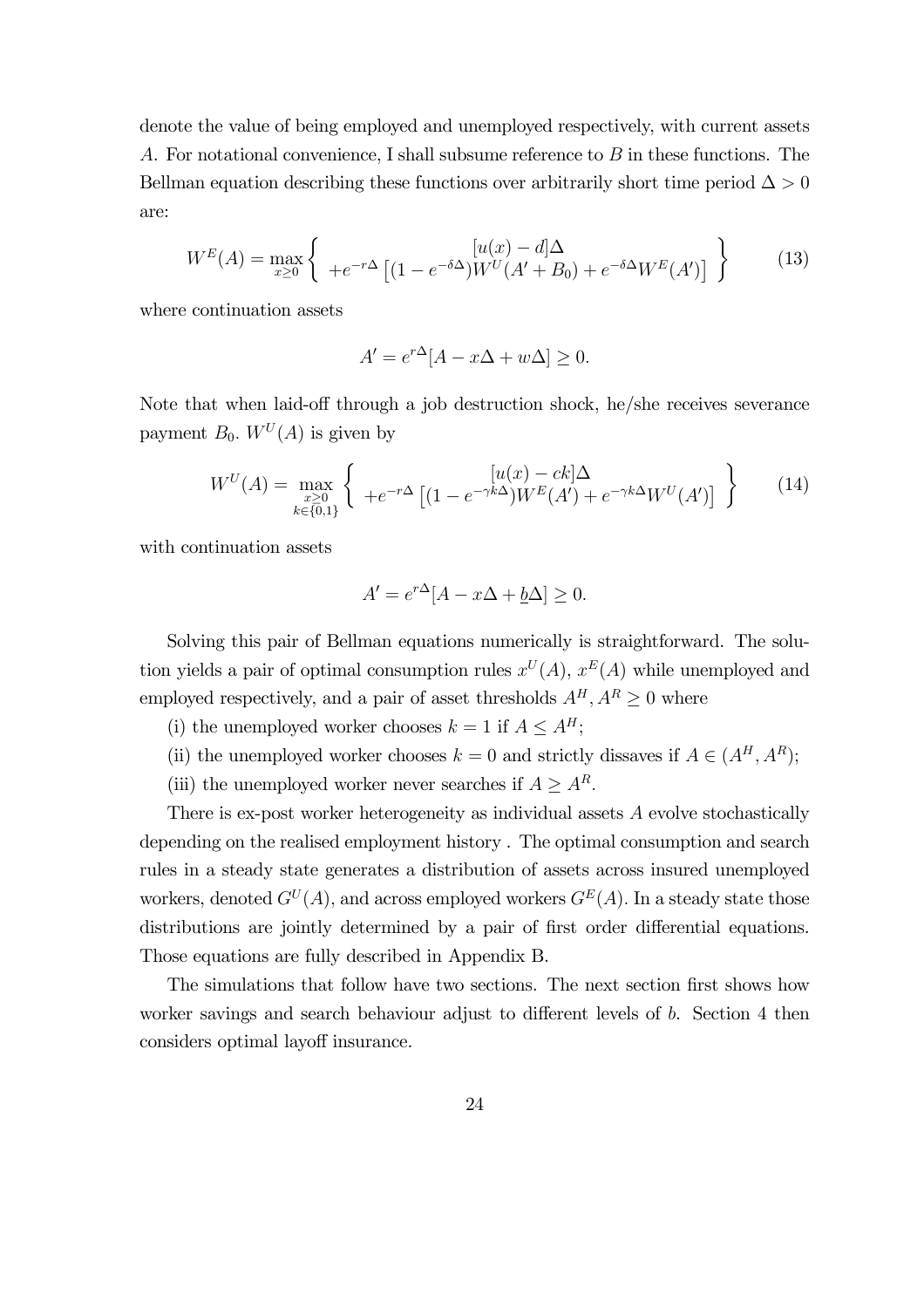### 3.1 Model Specification.

Following Lentz (2005) who estimates a structural job search model with savings, I assume CRRA utility function  $u(x) = x^{1-\sigma}/(1-\sigma)$  with risk aversion parameter  $\sigma$  =2.2. The average wage rate in Lentz (2005) is 144 units but to facilitate the discussion I round this wage to  $w^G = 100$ . Lentz (2005) does not estimate a disutility of labour. I set d so that  $u(100) - d = u(75)$  which implies a worker is indifferent to a 25% wage cut in return for full leisure. Note that a constant UI program with  $b \geq 75$ implies no insured worker searches for employment. I set  $c = d$  which implies active job search is as unpleasant as working. Using one year as the reference unit of time, I set  $\lambda = 0.02$ , thus implying an expected working lifetime of 50 years, and  $\rho = 0.04$ which implies gross discount rate  $r = 6\%$  per annum.

As made clear in Hassler and Rodriguez (1999), the value of the unemployment insurance program depends on job turnover rates. I consider three different economies. In the high turnover economy (HT), I set  $\gamma = \gamma_{HT} = 4$  which implies the expected duration of unemployment with  $k = 1$  is 13 weeks (which is reasonable for the U.S.). If all choose  $k=1$ , the baseline steady state unemployment rate is

$$
U = \frac{\lambda + \delta}{\lambda + \delta + \gamma}.
$$

Assume the high turnover economy has job destruction rate  $\delta = \delta_{HT} = 20\%$  per annum. This implies average employment spells of 5 years and baseline steady state unemployment equal to 5.2%. Of course "unemployment holidays" and "early retirement" raise unemployment above this baseline level.

Average employment spells and unemployment spells are longer in the low turnover economy (LT). Specifically I set  $\gamma_{LT} = 2$  which implies the average unemployment spell of an active job seeker is 6 months (as in the U.K.). The interpretation is that equilibrium market tightness is lower in the low turnover economy and so it takes longer to find work. Holding baseline unemployment at  $5.2\%$  requires job destruction rate  $\delta_{LT} = 9\%$ . Thus the low turnover economy has long average employment spells of around 11 years, average unemployment spells of 6 months but the baseline unemployment level is the same as in the high turnover economy.

The third case is a high unemployment (HU) economy. In this case  $\gamma_{HU} = 1.5$ which implies average unemployment spells of 8 months. An intermediate job destruction rate  $\delta_{HU} = 12.5\%$  implies average employment spells of 8 years and the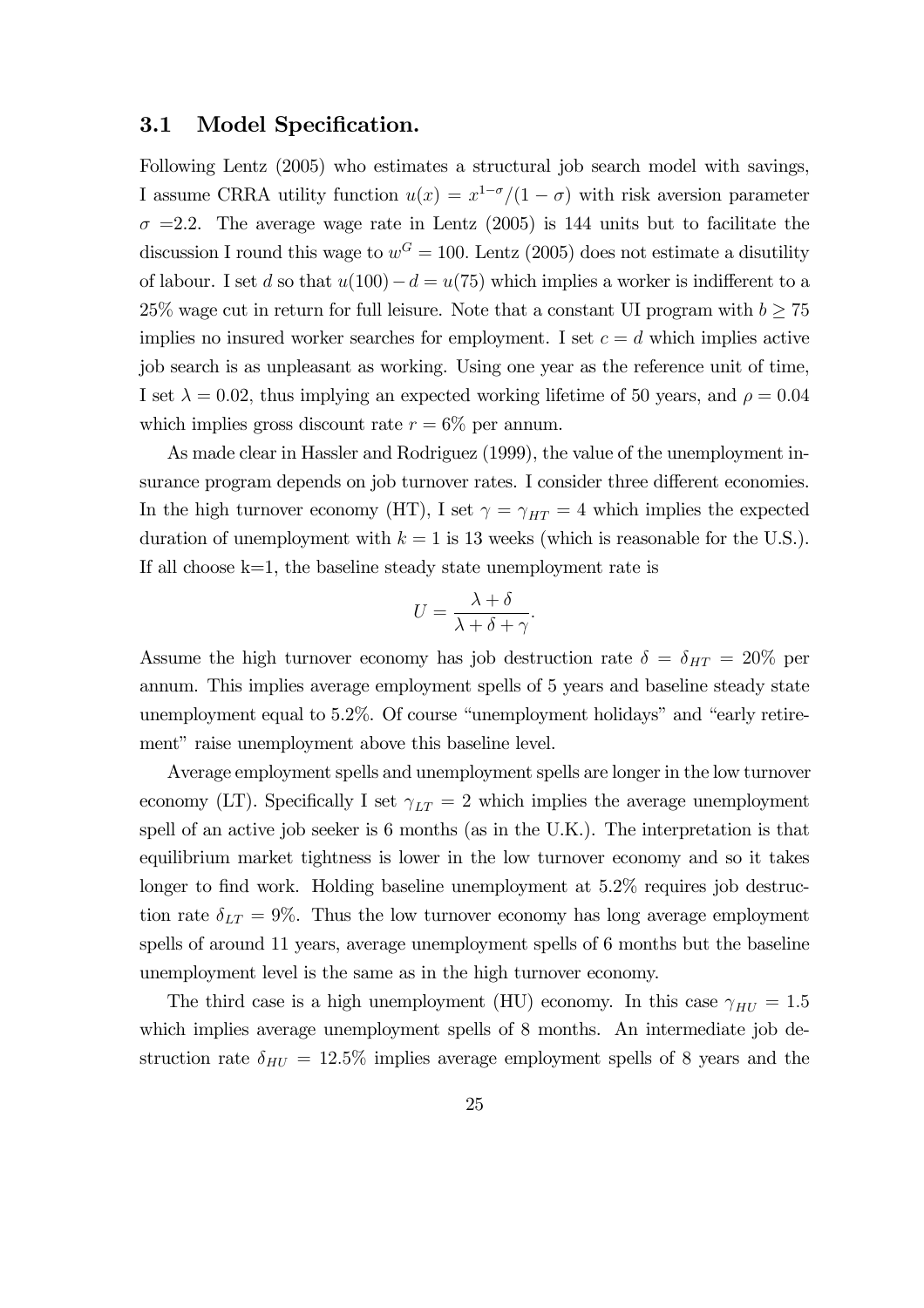baseline unemployment rate is then a relatively high 8.8%.

To provide a feel for how UI payments distort these economies, Table 1 describes the steady state market outcome with a pure constant UI program with  $\pi = 0$ ,  $B_0 = 0$ . As the results are qualitatively identical across the economies, Table 1 describes the results for the high turnover economy.

Table 1: Market Outcomes by UI Generosity (High Turnover)

| Replacement<br>Rate |  |                     | $A^H$ $A^R$ $\overline{A}_E$ $\overline{A}_U$ $p_U^H(\%)$ $p_U^R(\%)$ $U(\%)$ $m_u(\%)$ |       |      |         |
|---------------------|--|---------------------|-----------------------------------------------------------------------------------------|-------|------|---------|
| 0.4                 |  |                     | 5.8 14 0.87 0.74 $0^+$ 0 <sup>+</sup> 5.2                                               |       |      | 0.9     |
| 0.5                 |  |                     | 3.8 11 0.70 0.60 0.1                                                                    | $0^+$ | 52   | 12      |
| 0.6                 |  | $1.7$ 7.3 0.62 0.90 | 18.2                                                                                    | 0.6   | 62   | $1.1\,$ |
| 0.7                 |  |                     | $0.24$ 3.5 $0.73$ 1.59 76.7                                                             | 16.6  | 41.3 | 0.1     |

Anticipating the results that follow, it is useful to focus on the third row with  $\underline{b} = 60$ and thus replacement rate 0.6. Table 1 reports the asset thresholds  $A<sup>H</sup>$ ,  $A<sup>R</sup>$  which are measured in units of one years salary. Thus for replacement rate 0.6, unemployed workers take a holiday if assets exceed 1.7 years salary and take "early retirement" if assets exceed 7.3 years salary.  $\overline{A}_E$  denotes the average assets held by employed workers also measured in units of one years salary. Thus replacement rate 0.6 implies employed workers hold average assets equal to 0.62 years salary.  $\overline{A}_{U}$  denotes the average assets held by insured unemployed workers, which is 0.9 years salary. At first sight it is surprising that the insured unemployed, on average, are wealthier than the employed. This is not always true - see the rows with lower replacement rates. But high replacement rates imply the holiday asset threshold  $A<sup>H</sup>$  is relatively low. As those unemployed with  $A < A<sup>H</sup>$  search for work and quickly exit unemployment, the pool of unemployed workers is over-represented by relatively wealthy types, those with  $A > A<sup>H</sup>$ , who take a holiday and remain claimant unemployed. This composition effect becomes large at higher replacement rates.

 $m<sub>U</sub>$  describes the percentage of insured unemployed workers who are liquidity constrained. Here and in all the simulations that follow, this number is always very small. Note that if the Planner offers low UI, employed workers compensate through increased savings. The optimal dissaving strategy while unemployed implies most laid-off workers find a job before exhausting their savings. In Kocherlakota's policy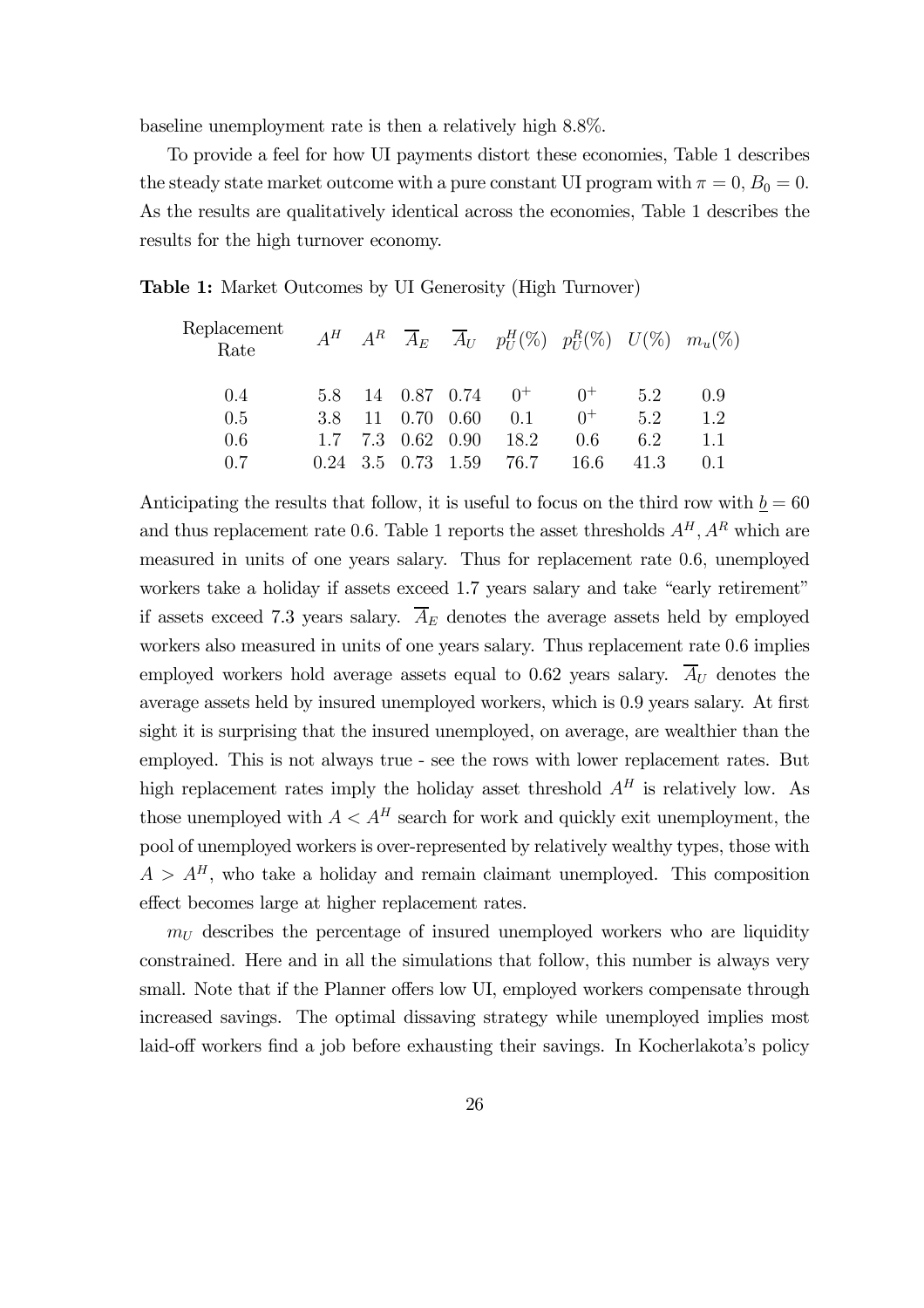

Figure 1: Optimal Consumption (High Turnover Economy with b=60)

Figure 1:

exercise, the Planner leaves unemployed workers liquidity constrained to improve job search incentives. But workers when employed accumulate assets to avoid this outcome.

 $p_U^H$  denotes the proportion of insured unemployed workers who are "on holiday", which is  $18\%$  in this case. This might seem surprisingly large given average assets across the employed are only 0.62 years salary. The distribution of assets, however, is highly skewed reflecting the Kocherlakota underconsumption problem: workers overaccumulate assets to enjoy unemployment holidays. Figure 1 describes the optimal consumption rules  $x^E(A)$ ,  $x^U(A)$  with replacement rate 0.6 in the high turnover economy.

Not surprisingly at low A, the optimal consumption levels  $x^E(A)$ ,  $x^U(A)$  are low - an employed worker builds up a savings buffer to self-insure against job destruction shocks, while an unemployed worker chooses low consumption in anticipation of the binding liquidity constraint. At intermediate asset levels however, and for  $A < A^R = \emptyset$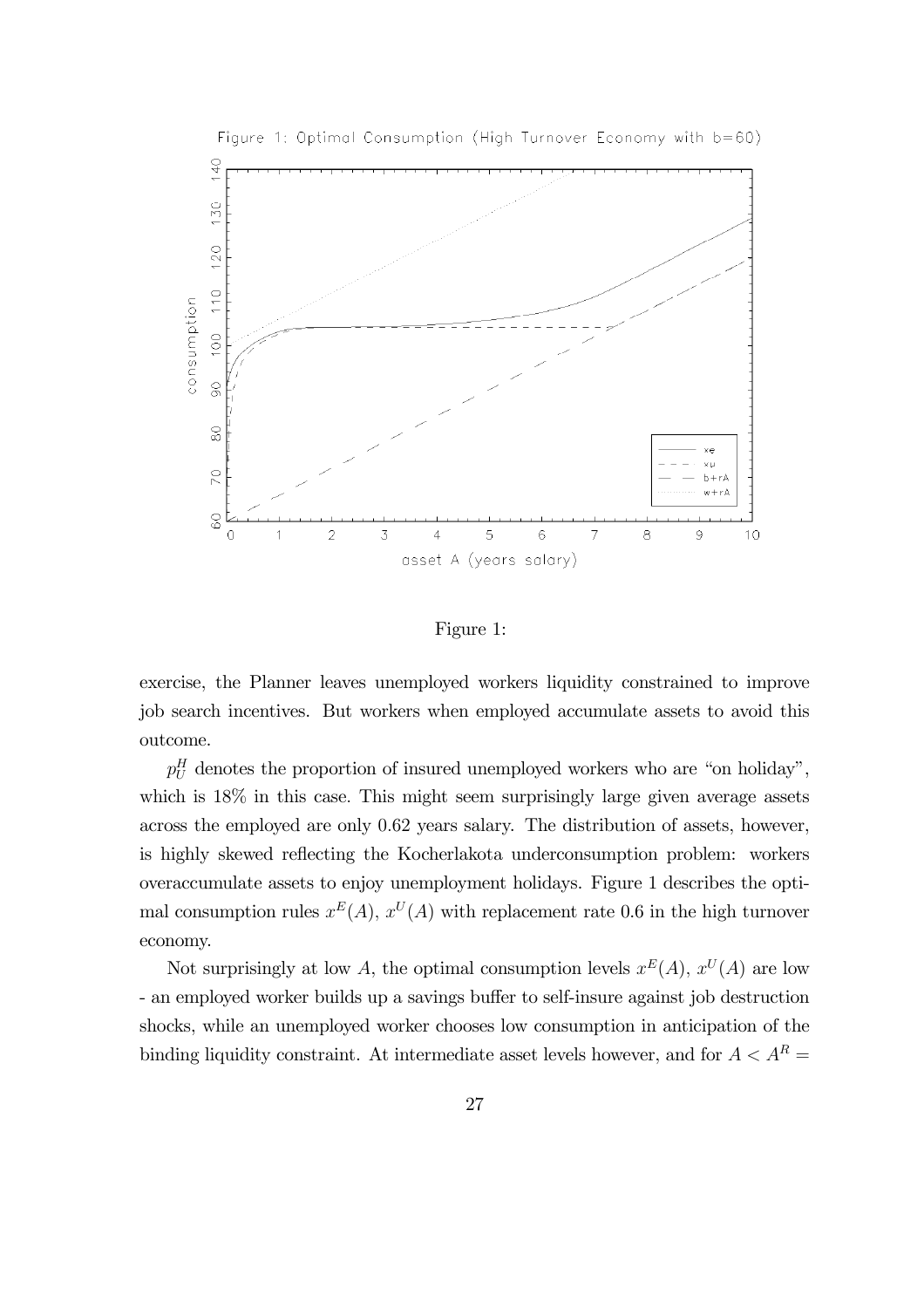7.3 years salary, consumption  $x^U$  increases with A but quickly flattens out so that  $x^U(.) = x^H$ , the holiday level of consumption. Optimal consumption smoothing while employed then implies  $x^E(.)$  also flattens out around  $x^H$ . The upshot is that the savings rate while employed is a minimum at asset level  $A = 0.55$ , but is strictly positive. For higher asset levels, the savings rate while employed rapidly increases as A further increases. This yields a fat right tail in the distribution of assets across employed workers - steady state implies a surprisingly large number of employed workers accumulate assets exceeding  $A<sup>H</sup>$ .<sup>15</sup>

Of course in an ideal world the Planner would raise the replacement rate to  $\rho = 1$ and so offer full insurance against job destruction risk. But at  $\rho = 0.7$  the moral hazard problems become extreme. The next section now considers optimal UI.

# 4 Optimal Layoff Insurance.

The problem for an optimal insurance scheme, then, is to improve consumption smoothing between spells of employment and unemployment without inducing holidaytaking or early retirement. There are two standard approaches to the optimal UI problem. The principal agent literature maximises the value of being laid-off (where the employed worker is laid-off at exogenous rate  $\delta > 0$ ) while the macro approach instead maximises a Utilitarian welfare function in a steady state (e.g. Davidson and Woodbury (1997), Frederiksson and Holmlund (2001), Coles and Masters (2006a)). With savings the latter approach is not appropriate. For example a poor choice of replacement rate implies employed workers, in a steady state, have high average savings  $\overline{A}_E$ . As workers consume the interest on these savings, this implies high average consumption which overstates the value of the UI program. Instead I adopt the layoff insurance problem: the Planner's objective is to maximise  $W^E(0|B)$ , which is the expected payoff of each new labour market entrant when first employed. Thus the Planner designs the UI program to insure all recently hired new labour market entrants against unemployment risk.

The most natural budget constraint to consider is fair insurance - that expected discounted benefits received while unemployed must equal expected discounted premia paid while employed. This case is considered in section 4.2. An interesting result,

 $15$ Lise (2006) uses this mechanism in a model of on-the-job search to explain why equilibrium wage dispersion leads to even larger wealth dispersion.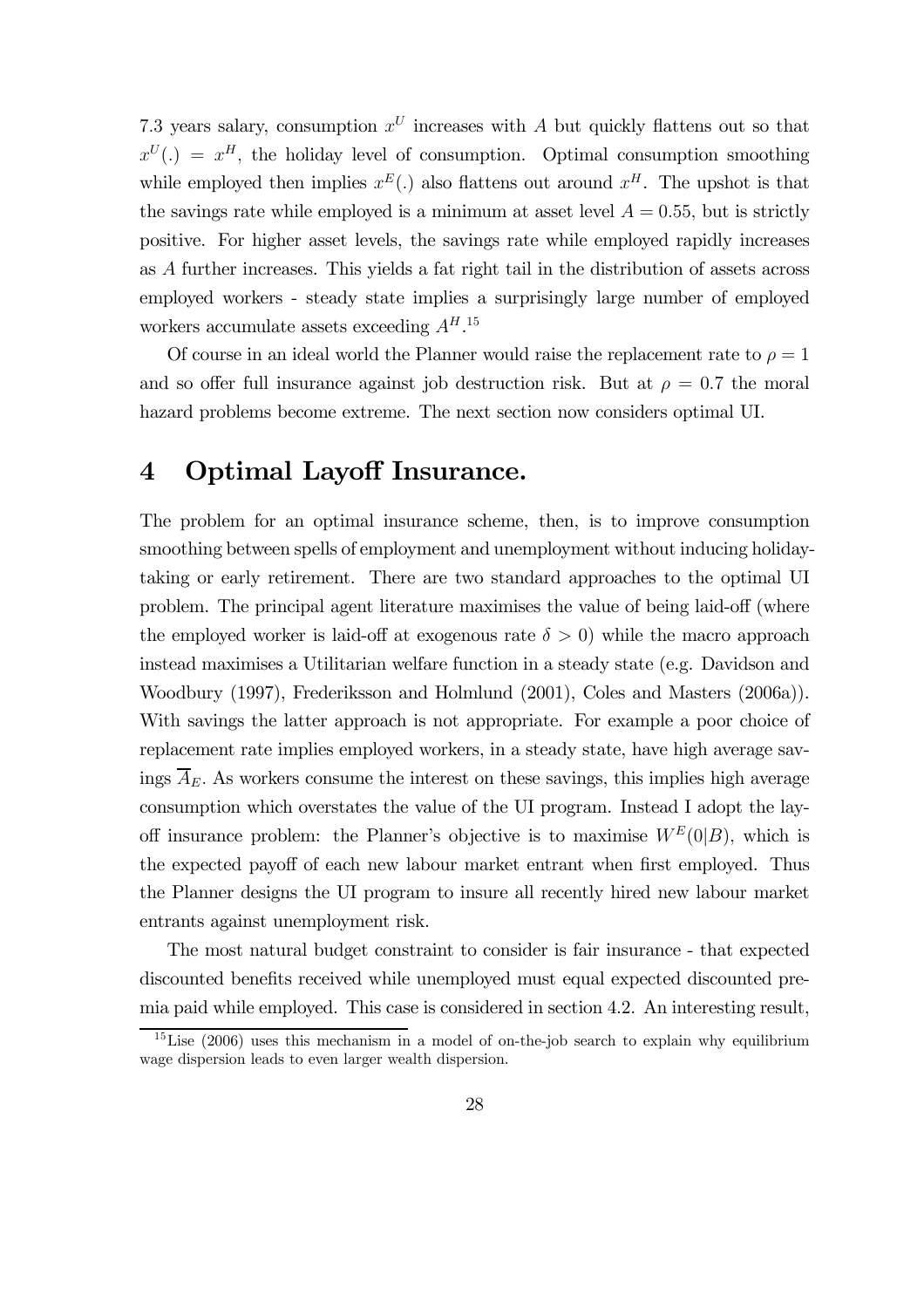however, is that this program yields a steady state flow budget deficit. Given the political process yields turnover in governments, this suggests a dynamic consistency problem where future governments might renege on the original UI program. It is illuminating, therefore, to first consider optimal layoff insurance when the UI program instead satisfies steady state budget balance.

## 4.1 Optimal Layoff Insurance with Steady State Budget Balance.

In this section the Planner's objective is to choose  $B = {\pi, B_0, b}$  to maximise  $W^E(0|B)$  subject to steady state budget balance

$$
U^I b + [1 - U] \delta B_0 = [1 - U] \pi.
$$

To evaluate the impact of lump sum layoff payments on market outcomes, I first constrain  $B_0 = 0$  and suppose the Planner chooses  $(b,\pi)$  to maximise  $W^E(0|B)$  subject to steady state budget balance. Table 2 reports the policy optimum and corresponding market outcome for each of the three economies.

|                    |      |      | high turnover low turnover high unemployment |
|--------------------|------|------|----------------------------------------------|
| optimal b 55       |      | 52   | 49                                           |
| optimal $\pi$ 2.76 |      | 2.37 | 4.37                                         |
| $A^H$              | 2.70 | 3.00 | 3.73                                         |
| $A^R$              | 8.62 | 9.65 | 9.98                                         |
| $\overline{A}_E$   | 0.59 | 0.85 | 1.20                                         |
| $\overline{A}_{U}$ | 0.53 | 0.79 | 1.42                                         |
| $p_{U}^{H}(\%)$    | 0.9  | 1.9  | 6.4                                          |
| $p_H^R (\%)$       | 0    | 0.4  | 1.5                                          |
| $m_u (\%)$         | 1.4  | 2.6  | 2.3                                          |
|                    |      |      |                                              |

**Table 2:** Optimal constant UI programs with  $B_0 = 0$ .

Consider the high turnover economy as described in column 1. Table 1 established that holiday-taking by the unemployed becomes large at around  $b = 60$ . Optimal b is 0.55 and budget balance then requires  $\pi = 2.76\%$  on gross wages. At this replacement rate,  $A^H$  is sufficiently high that very few workers take unemployment holidays  $(p_U^H)$ , and the number reaching early retirement  $(p_U^R)$  is negligible. The same insights apply to the LT and HU economies. In those economies the lower re-employment rate implies the effective cost of search,  $c/\gamma$ , is higher. As this increases the magnitude of the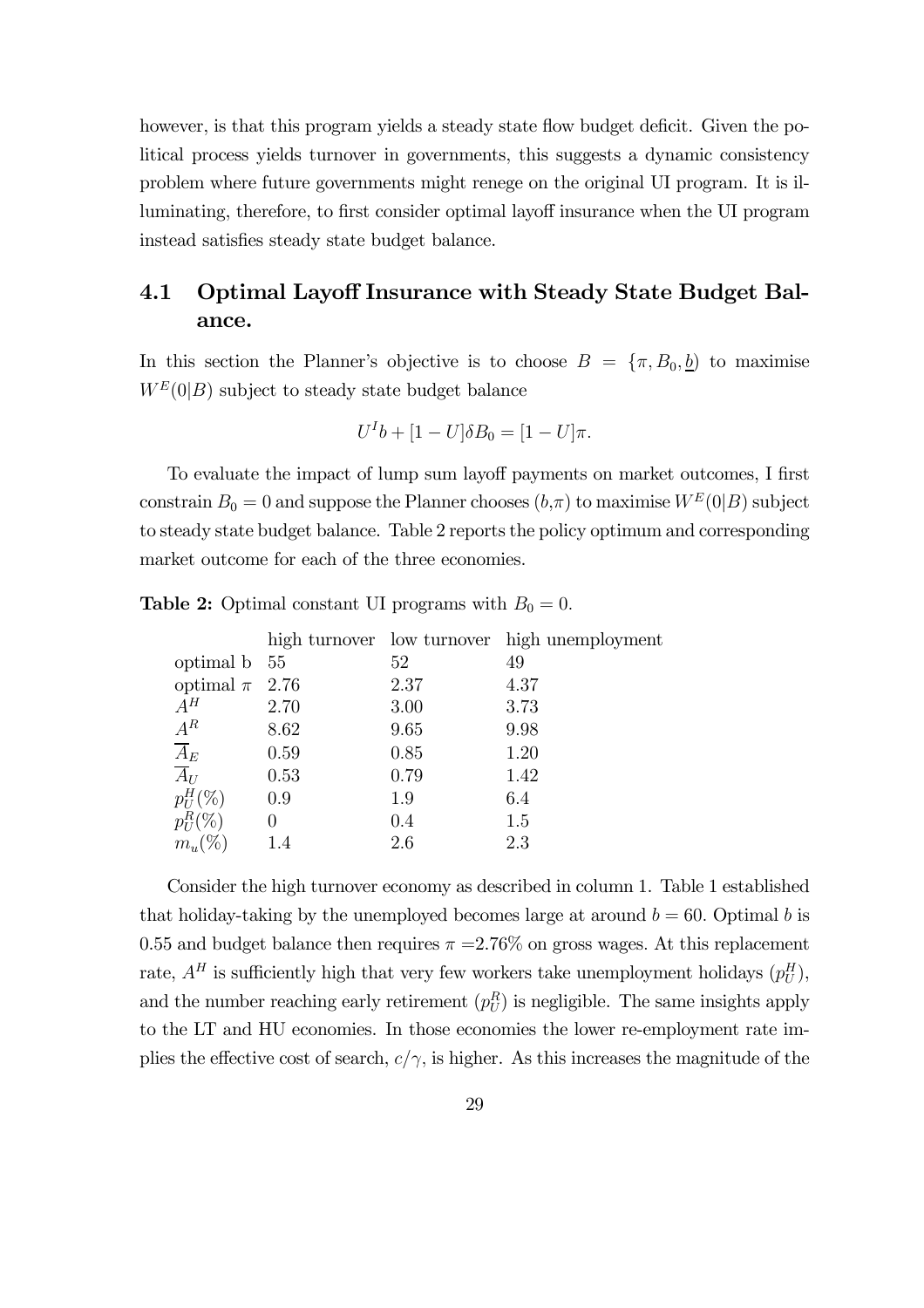moral hazard problem, the Planner reduces the offered  $b$ . The stronger precautionary savings motive leads to an increase in savings and greater holiday taking and early retirement.

I now augment the above UI programs with a lump sum severance payment. An obvious benchmark is that the layoff payment fully compensates the worker for his/her drop in permanent income by being laid-off. Given UI payment b while unemployed, a fully compensating layoff payment (assuming an unemployed worker always chooses k = 1) requires  $B_0 = (w - \underline{b})/(r + \gamma)$  where  $w = w^G - \pi$ . Note that a higher  $\underline{b}$  implies a lower compensating payment  $B_0$ . Given the level of UI  $\underline{b}$  described in Table 2, Table 3 describes the market outcomes when the UI program is augmented with a fully compensating layoff payment and there is budget balance.

|                                         |      |      | high turnover low turnover high unemployment |
|-----------------------------------------|------|------|----------------------------------------------|
| flow UI $(b)$                           | 55   | 52   | 49                                           |
| layoff payment $B_0$ 0.10               |      | 0.21 | 0.27                                         |
| premium $\pi$                           | 4.86 | 4.50 | 8.21                                         |
| $A^H$                                   | 2.74 | 3.10 | 3.92                                         |
| $A^R$                                   | 8.59 | 9.62 | 9.91                                         |
| $\frac{\overline{A}_E}{\overline{A}_U}$ | 0.47 | 0.63 | 0.91                                         |
|                                         | 0.49 | 0.69 | 1.1                                          |
| $p_U^H(\%)$                             | 0.3  | 0.6  | 3.6                                          |
|                                         |      |      | 0.3                                          |
|                                         |      |      |                                              |

Table 3: Fully compensating layoff payment schemes

In each case the augmented UI scheme increases welfare. I defer discussion of the magnitude of those welfare effects to the next section. The focus here is on how fully compensating layoff payments change market behaviour.

Column 1 again describes the high turnover economy. Comparing with column 1 in Table 2, note  $\underline{b}$  is unchanged at 55 but the fully compensating lump sum layoff payment is  $B_0 = 0.10$ . As this lump sum is measured in units of one years salary, it equals 5.2 weeks wages (gross). The more generous UI program requires increasing the insurance premium  $\pi$  to 4.86%. But a surprising result is that for each economy, the more generous UI program leads to a fall in unemployment; compared with Table 2, the proportion of unemployed workers taking holidays  $(p_U^H)$  and early retirement  $(p_U^R)$  are smaller in Table 3.

The lump sum layoff payment not only provides better insurance against layoff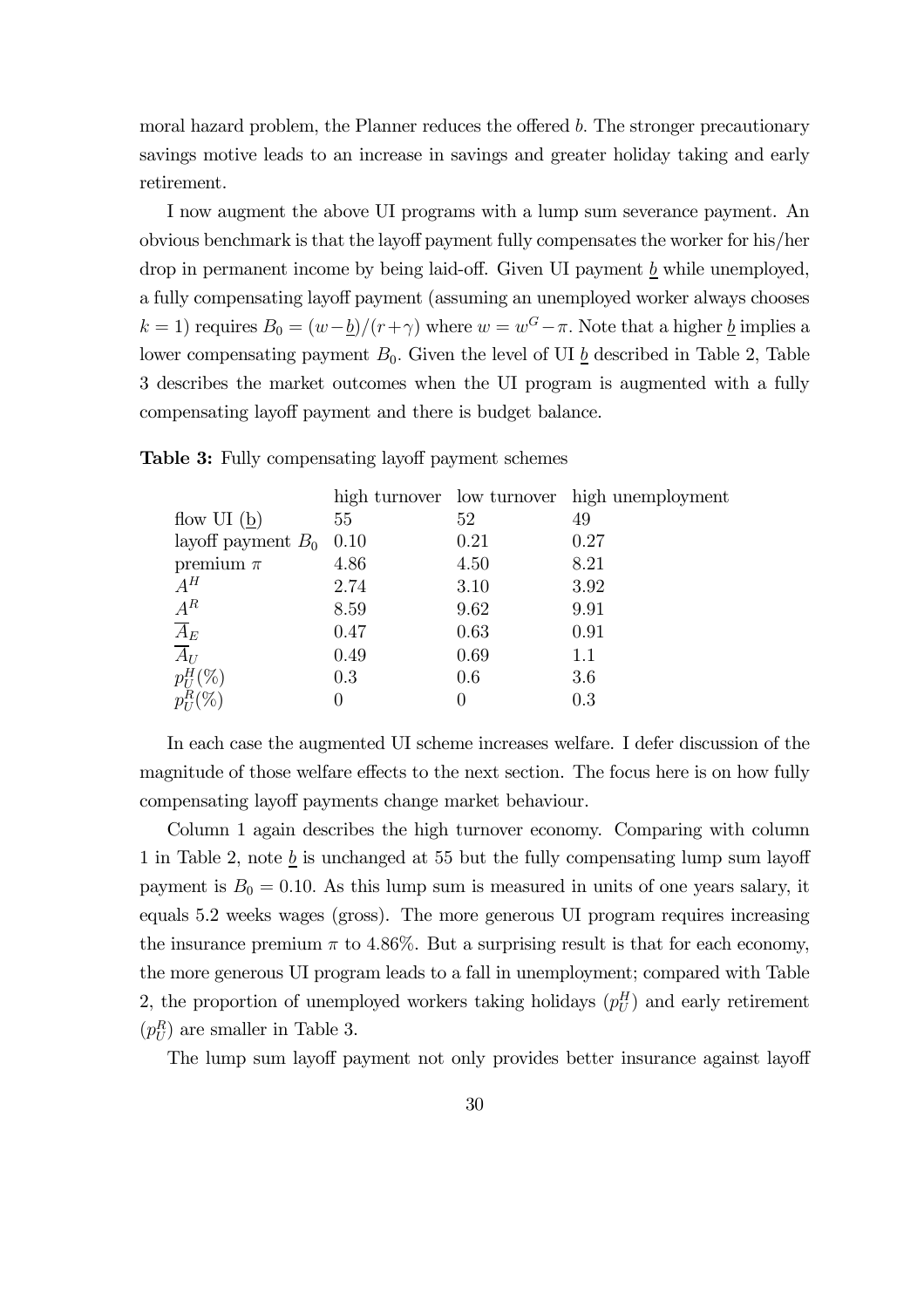

Figure 2: Optimal Consumption (fully compensating layoff payments)

#### Figure 2:

risk, it also improves search incentives. One reason is re-entitlement effects. Reentitlement effects arise when UI payments are duration dependent (e.g. Mortensen (1977)) and duration dependence here is extreme: laid-off workers enjoy a lump sum severance payment. Re-entitlement to full insurance through becoming re-employed increases the value of becoming re-employed and so improves search incentives.

Lump sum layoff payments also reduce the incentive of employed workers to overaccumulate assets. Figure 2 describes the optimal consumption rules  $x^E, x^U$  given this augmented UI program for the high turnover economy.

In contrast to Figure 1, where savings rates by the employed are always strictly positive and assets potentially grow without bound, a fully compensating layoff payment implies the savings rate is **negative** for assets in the range  $A \in [0.8, 1.7]$ . Thus individual level assets while employed (if less than 1.7 years salary) revert to  $A = 0.8$ years salary.

For a large range of asset values, there is almost perfect consumption smoothing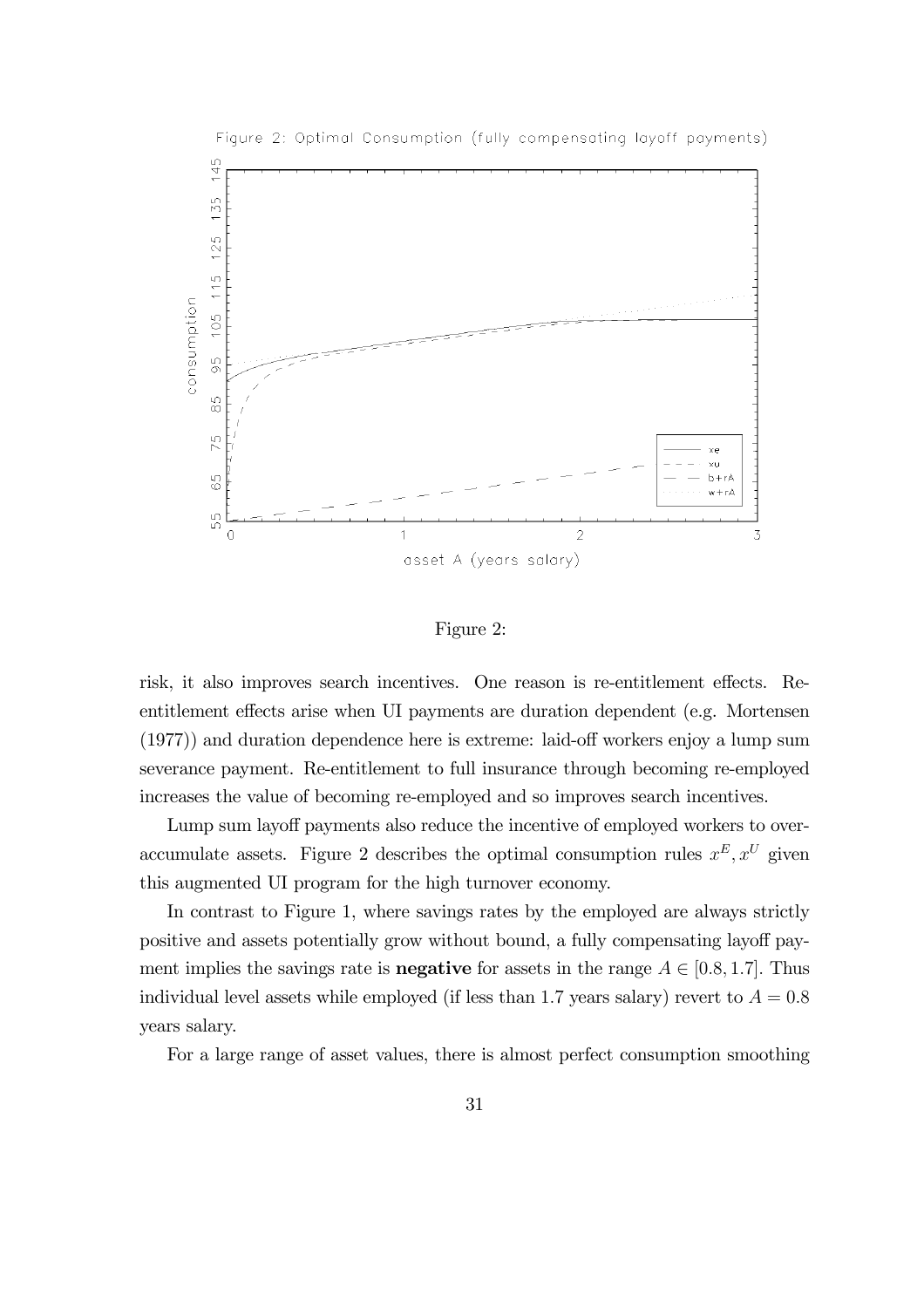across the job destruction shock; i.e.  $x^U(A + B_0) \simeq x^E(A)$ . Indeed for assets  $A \in$ [0.8, 1.7],  $x^U(A + B_0)$  is slightly higher than  $x^E(A)$  which is why an employed worker slowly dissaves in this range.

When laid off in this example, the worker receives a lump sum severance payment equal to 5.2 weeks gross income. Roughly speaking, if the unemployed worker gets a job before 13 weeks, then assets  $A$  will exceed those held when first laid-off. A longer employment spell instead implies lower assets when re-employed. If the unemployment spell is so long that assets fall below  $A = 0.8$ , the worker when re-employed chooses relatively low consumption to rebuild his savings buffer back to  $A = 0.8$ . If instead the unemployment spell is so short that assets exceed  $A = 0.8$  (but not 1.7) the worker when re-employed chooses relatively high consumption and allows his savings buffer to decline to  $A = 0.8$ . Optimal savings behaviour implies savings tend to cycle around  $A = 0.8$  years salary. Achieving the holiday level of assets,  $A<sup>H</sup> = 2.7$ years salary requires several times being laid-off and quickly becoming re-employed so that assets escape the  $A \leq 1.7$  years salary barrier. Of course such a sequence is an unlikely outcome and, in a steady state, only 0.3% of the currently unemployed take unemployment holidays.

The above interpretation applies in all three economies. The fully compensating severance payment scheme has three efficiency advantages:

(i) employed workers are fully insured against the drop in permanent income when laid-off;

(ii) re-entitlement effects imply unemployed workers have improved search incentives and;

(iii) the employed have weaker incentives to over-accumulate assets - assets instead tend to cycle about some intermediate value  $A^c \ll A^H$ .

It turns out that the programs described in Table 3 yield a  $W^E(0|B)$  which is remarkably close to the full information benchmark. Numerical findings show it is marginally welfare improving to increase  $\underline{b}$  further: the unemployment holiday distortion in Table 3 is relatively small and raising b further improves the quality of insurance against re-employment risk. It is also marginally welfare improving to increase further the lump sum layoff payment and so strengthen the mean reversion in asset accumulation. But for these numerical values, the additional welfare improvement is very small.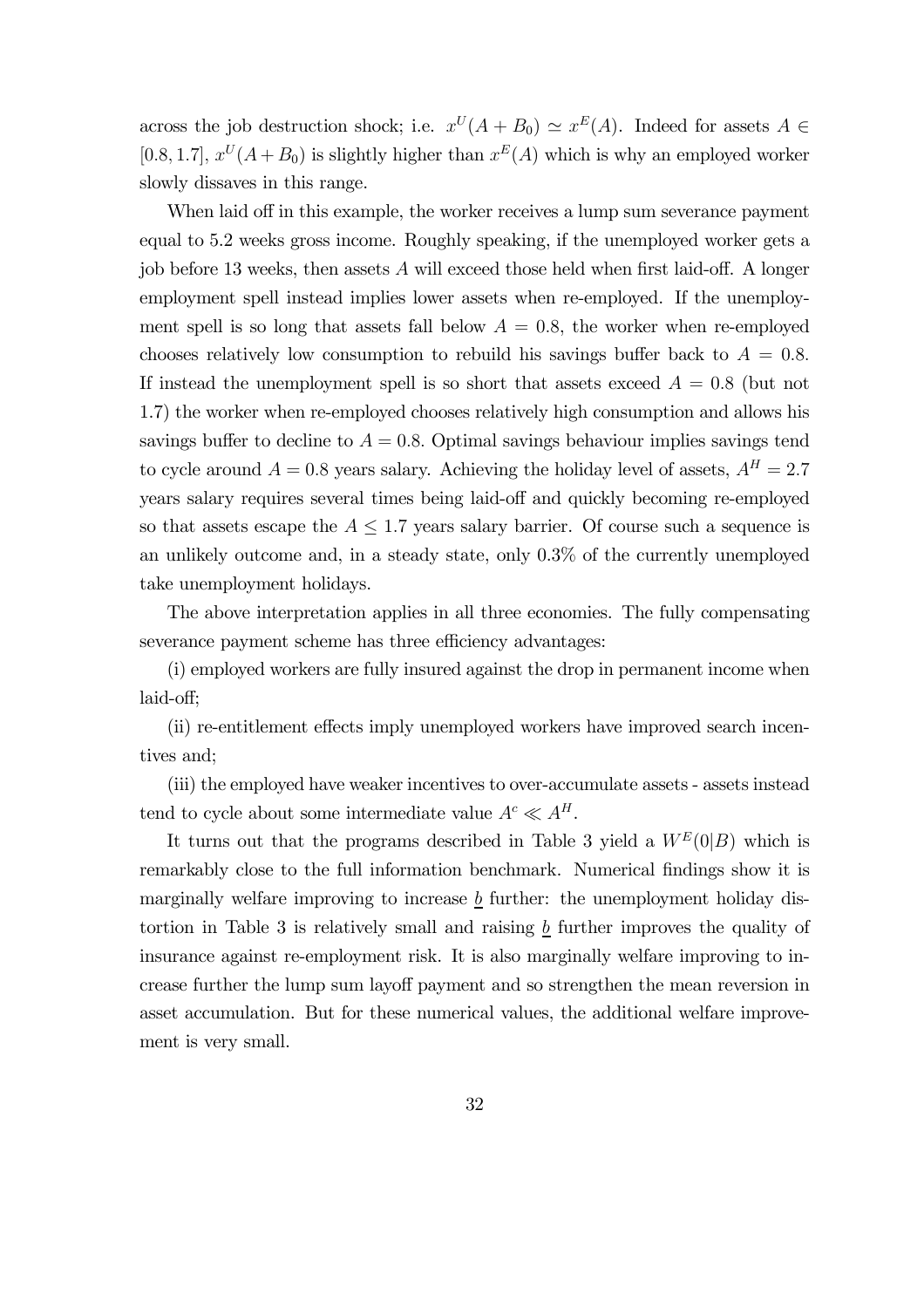### 4.2 Welfare and Fair Insurance.

To identify welfare measures, this section considers the alternative welfare problem: what is the cost of the UI program which yields welfare  $W^{E}(0|B) = W^*$  where  $W^*$  is the worker's payoff in the full information benchmark.<sup>16</sup> To be consistent with that benchmark, it is important this cost is measured in terms of fair insurance rather than steady state budget balance.

Let  $p(t|B)$  denote the probability the newly hired labour market entrant is unemployed at future date t given program  $B$ . The funding shortfall is defined as

$$
\text{Shortfall} = \int_0^\infty e^{-rt} \left[ p(t|B) \underline{b} + [1 - p(t|B)] \delta B_0 - [1 - p(t|B)] \pi \right] dt.
$$

Note that a fair insurance premium implies the shortfall is zero. But given welfare is set at W∗, the moral hazard problems imply the shortfall is necessarily positive. The difference in shortfalls across different programs then measures their efficiency differences in terms of cost per new labour market entrant. Those costs are reported below in units of annual salary.

 $p(t|B)$  depends on worker search effort choice and thus on how the worker's assets evolve over time. Computing shortfall directly requires not only computing the probability distribution of assets  $G(A|t, B)$  at each date  $t > 0$ , but also doing this over the infinite horizon. This is not computationally feasible. An alternative approach is to estimate the shortfall statistically by considering a large number of independent labour market histories. I do this using the following procedure. First I fix a UI program  $(\underline{b}, B_0)$ . The insurance premium  $\pi$  is then determined by the welfare constraint  $W^{E}(0|B) = W^*$ . Given this policy  $(\pi, \underline{b}, B_0)$ , solving the Bellman equations yields the optimal search and consumption rules. I then generate 100,000 independent labour market histories over a 50 year time horizon. Assuming  $p(.)$  at 50 years is close to its ergodic distribution, I can then compute the mean shortfall per worker and its variance. A sample of 100,000 histories yields sufficiently small standard errors that the shortfall is tightly estimated.

I repeat the methodology described in the previous section. For each economy I first restrict  $B_0 = 0$  and find the constant UI program  $(\pi, b)$  which generates least shortfall. I then augment that UI program with fully compensating layoff payments.

<sup>&</sup>lt;sup>16</sup>The full information benchmark implies  $\pi = \delta w^G/(r + \gamma + \delta)$ ,  $b = w = (r + \gamma)w^G/(r + \gamma + \delta)$ , and  $B_0 = 0$ . The parameter restriction  $c = d$  implies  $W^* = (u(w) - d)/r$ .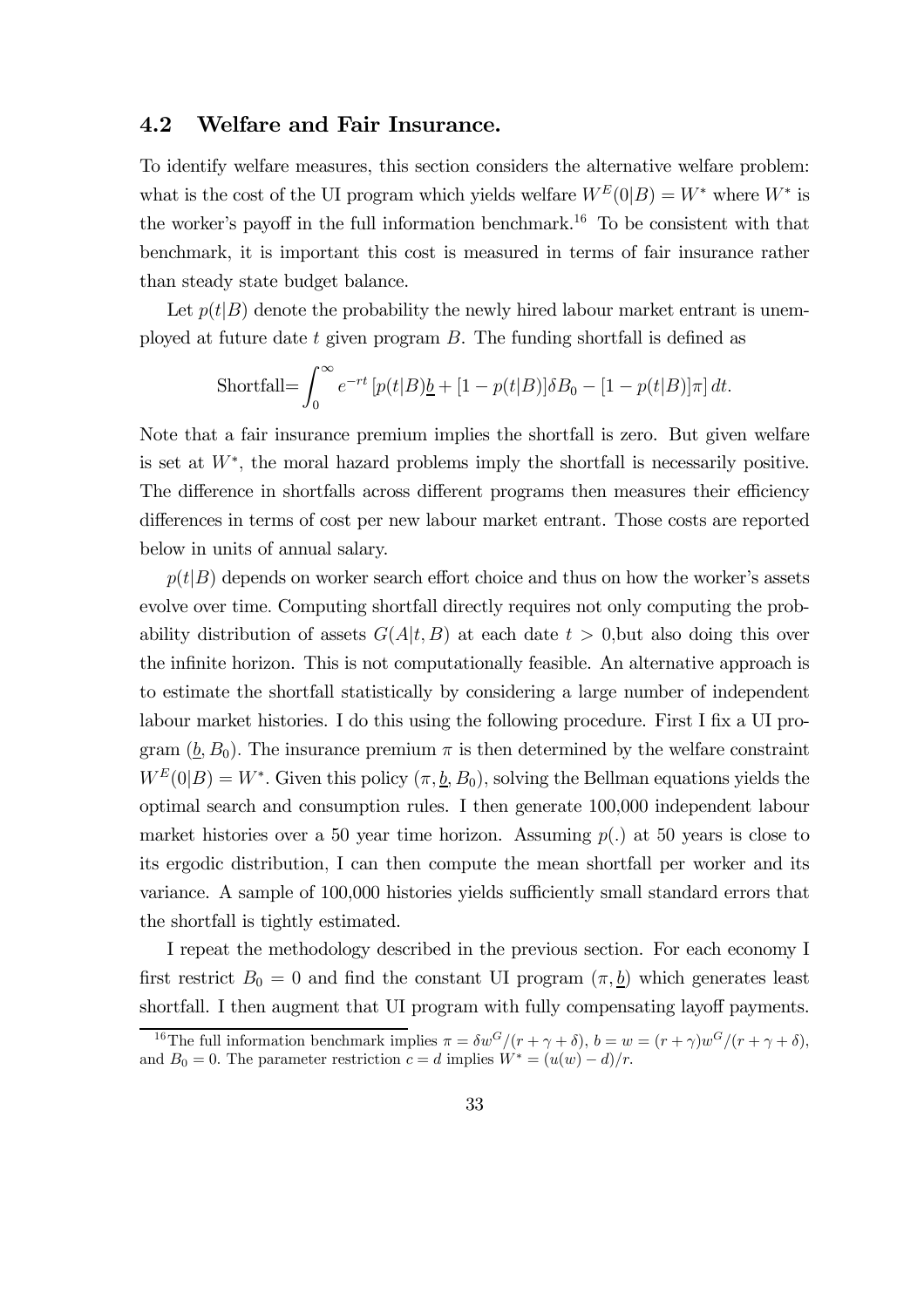Table 4 reports those policies and their corresponding shortfalls (standard errors are reported in brackets).

Table 4: Optimal UI and Welfare with Fair Insurance

| Economy              | $\boldsymbol{b}$ |              |             | $B_0$ premium shortfall $\begin{pmatrix}$ standard $\\$ error |
|----------------------|------------------|--------------|-------------|---------------------------------------------------------------|
| <b>High Turnover</b> |                  |              |             |                                                               |
|                      | 60 0             |              | 2.77        | 0.044(0.0009)                                                 |
|                      | 60               |              | $0.09$ 4.61 | 0.030(0.0010)                                                 |
| Low Turnover         |                  |              |             |                                                               |
|                      | 59 0             |              | 2.29        | 0.052(0.0011)                                                 |
|                      |                  | 59 0.18 4.05 |             | 0.028(0.0015)                                                 |
| High Unemployment    |                  |              |             |                                                               |
|                      | 57 0             |              | 4.05        | 0.094(0.0016)                                                 |
|                      | 57               | 0.23         | 7.19        | 0.046(0.0022)                                                 |

A surprising result is that for each economy, the optimal  $b$  in the constant UI case (with no severance payments) is signficantly higher with the fair insurance budget constraint than with steady state budget balance. In the high turnover economy,  $b = 60$  is optimal and Table 1 shows that around 18% of the currently unemployed are then on an unemployment holiday. In contrast in Table 2 where  $b = 55$  is optimal, less than 1% are on an unemployment holiday. The reason for the difference is that workers taking unemployment holiday are relatively old: a worker must first accumulate assets  $A > A<sup>H</sup>$  which takes time. The fair insurance constraint discounts those payments heavily - the new labour market entrant is, say, 20 years old and might take an unemployment holiday when 50. In contrast, the steady state budget balance condition does not discount those payments and the Planner keeps the number of workers on unemployment holidays relatively low. In fact the optimal UI program with fair insurance yields a steady state budget deficit. On startup, the fair insurance program generates an initial budget surplus as all workers admitted onto the program are employed and pay premium  $\pi > 0$ . But turnover of governments through the political process then finds a future government faces a flow budget deficit as many older workers enjoy unemployment holidays. As such governments have the incentive to redesign the UI program to at least yield flow budget balance, the fair insurance case may not be dynamically consistent.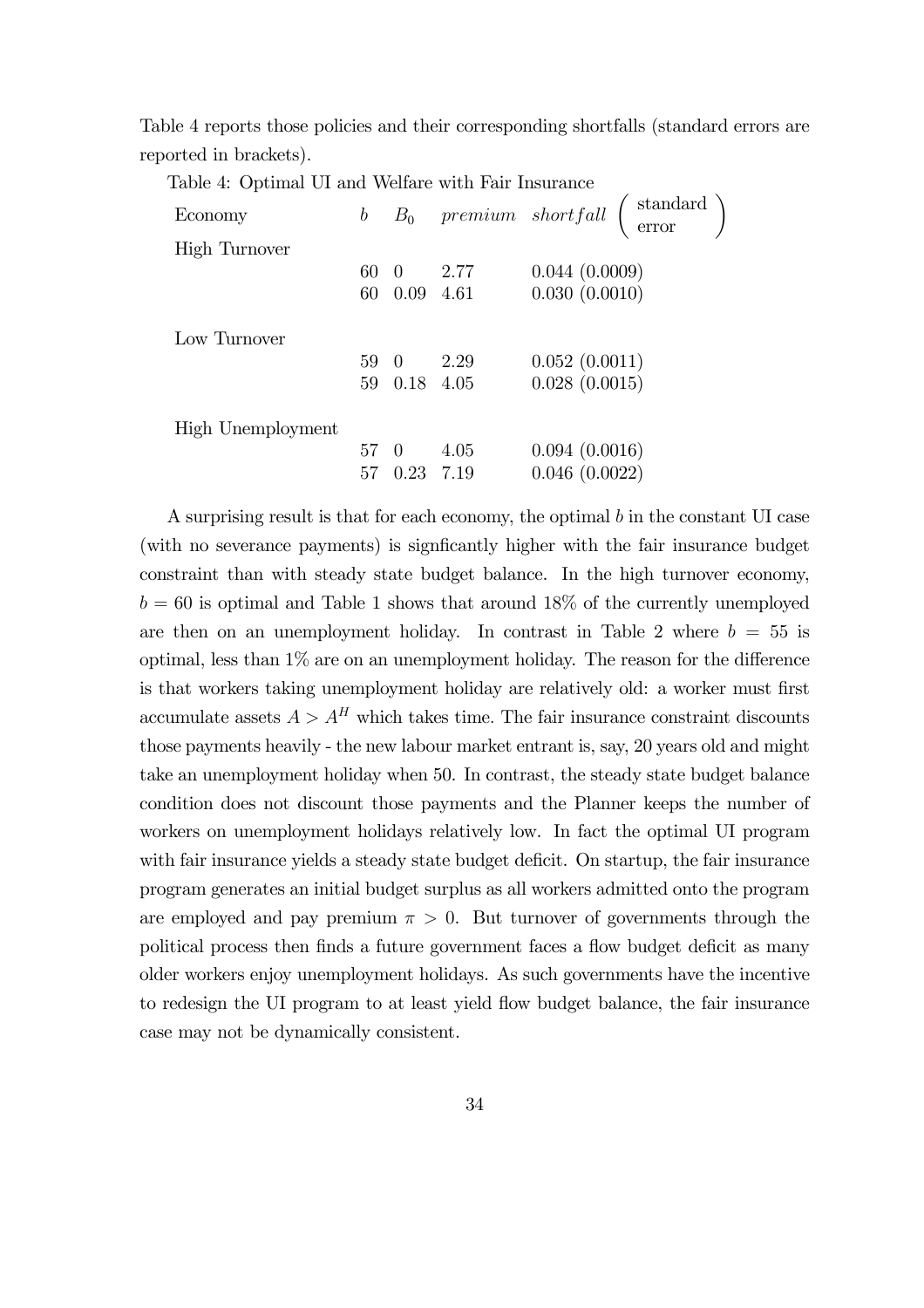A second important feature of Table 4 is that the shortfall is relatively small. Assuming workers all have these same preferences, then a constant UI program with optimally chosen b achieves value which is already close to the full information benchmark. The shortfall is highest in the high unemployment economy and is around 5 weeks income per worker. In each case, augmenting the constant UI program with a fully compensating layoff payment is welfare improving and roughly halves the shortfall. The welfare gain is highest in the high unemployment economy and has value around 2.5 weeks income (per worker). The welfare gain in the high turnover economy is around 0.7 weeks income, reflecting that the market outcome is already close in value to the full information benchmark.

Table 4 describes the optimal UI program for a given worker with particular preferences  $u(.)$ , c, d. But such preferences vary widely across workers, and such preferences are not observed by the government. Suppose instead the Planner chooses  $b$  for some other representative worker, and so  $b$  is not optimal for our particular worker.

For example suppose the policy-maker believes work disutility d for most workers is appreciably higher than for my representative worker. Suppose then the Planner sets a very low b to reduce average holiday taking; e.g. suppose  $b = 20$ . Given my worker above, Table 5 reports the resulting shortfall and the welfare value of fully compensating layoff payments.

| Table 5. Efficiency Gains with Suboptimal $b; b=20$ |    |                 |                         |              |
|-----------------------------------------------------|----|-----------------|-------------------------|--------------|
| Economy                                             | b  |                 | $B_0$ premium shortfall |              |
| High Turnover                                       |    |                 |                         |              |
|                                                     |    |                 | $20 \t 0 \t -0.4$       | 0.22(0.0003) |
|                                                     |    | 20 0.19 4.1     |                         | 0.10(0.001)  |
| Low Turnover                                        |    |                 |                         |              |
|                                                     |    |                 | $20 \quad 0 \quad -1.2$ | 0.34(0.0003) |
|                                                     |    | 20 0.37 3.3     |                         | 0.14(0.0013) |
|                                                     |    |                 |                         |              |
| High Unemployment                                   |    |                 |                         |              |
|                                                     | 20 |                 | $0 \t -2.0$             | 0.56(0.005)  |
|                                                     | 20 | $0.47\quad 6.0$ |                         | 0.24(0.002)  |
|                                                     |    |                 |                         |              |

Setting  $b = 20$  offers too little insurance against re-employment risk and the efficiency loss, as measured by shortfall, is correspondingly larger.<sup>17</sup> Reflecting that b is very

<sup>&</sup>lt;sup>17</sup>The premium is sometimes negative in Table 5 as it has to ensure  $W^{E}(0|B) = W^*$ .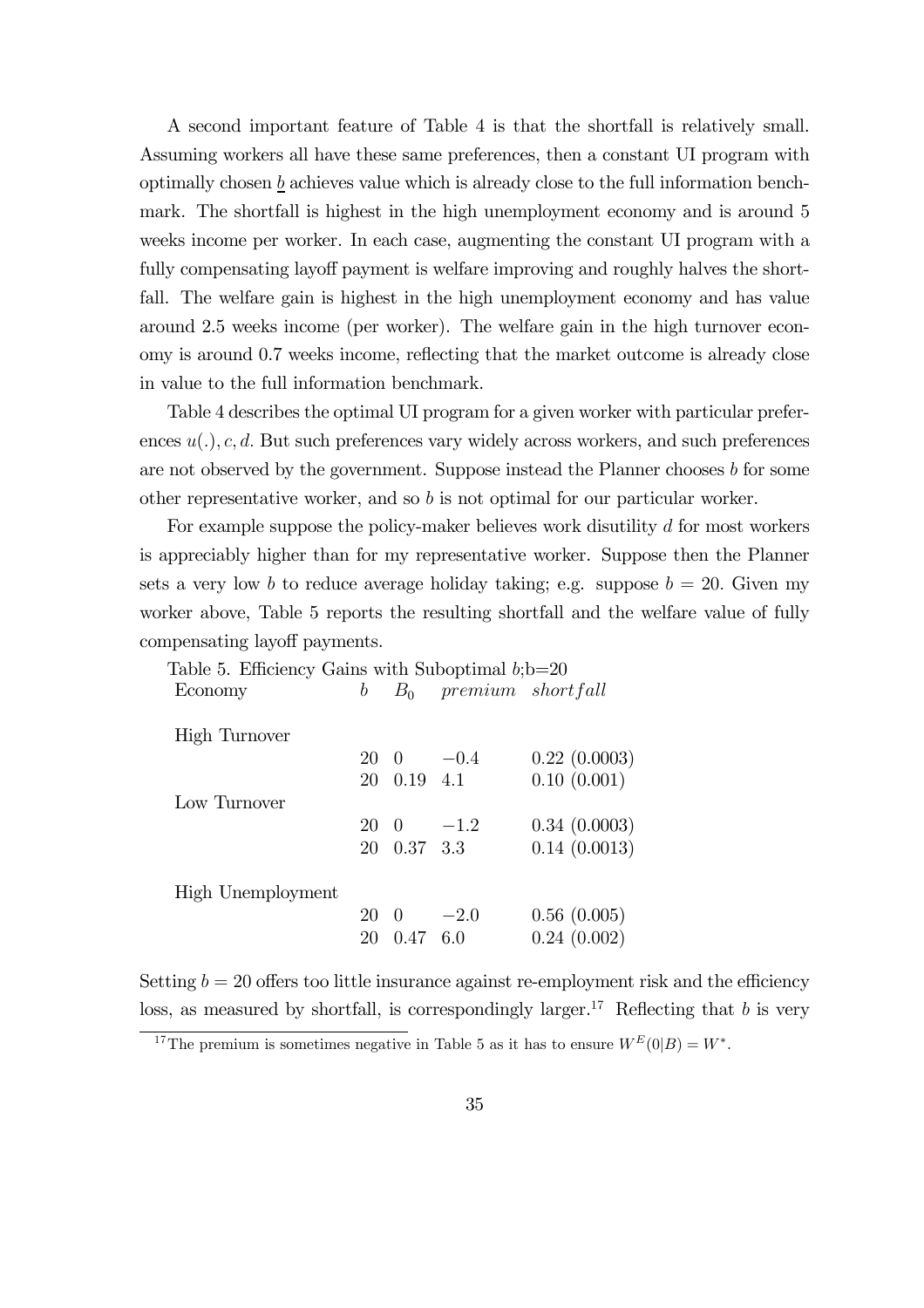low, the fully compensating layoff payment in Table 5 is correspondingly high. Note in each case, the fully compensating layoff payment more than halves the shortfall. The welfare gain is highest in the high unemployment economy and is worth around 4 months income per labour market entrant. The welfare gain remains relatively modest in the high turnover economy, worth around 5 weeks income. But comparing results with Table 4, it is particularly noteworthy that choosing  $b$  much too low does not yield an immoderate increase in shortfall.

Suppose in contrast the Planner sets b just a little too high, say  $b = 65$ . An important point here is that the welfare losses are highly asymmetric to the choice in b.

|    |      | 0.75(0.0009)                                                                                                                                                          |
|----|------|-----------------------------------------------------------------------------------------------------------------------------------------------------------------------|
|    |      | 0.66(0.0013)                                                                                                                                                          |
|    |      |                                                                                                                                                                       |
|    |      | 0.72(0.0012)                                                                                                                                                          |
|    |      | 0.67(0.0017)                                                                                                                                                          |
|    |      |                                                                                                                                                                       |
|    |      |                                                                                                                                                                       |
|    |      | 1.45(0.0015)                                                                                                                                                          |
| 65 |      | 1.41(0.0024)                                                                                                                                                          |
|    | 65 0 | Table 6. Efficiency Gains with Suboptimal $b; b = 65$<br>$b$ $B_0$ premium shortfall<br>65 0 3.16<br>65 0.07 4.70<br>65 0 2.76<br>65 0.15 4.18<br>- 5.26<br>0.18 7.55 |

In contrast to the previous Table, a small increase in b above the optimum leads to a steep increase in shortfall. Augmenting the UI program with a lump sum severance payment remains welfare enhancing but the gains are not large. This is not surprising as the Planner is already offering 'too much' insurance. But it is important to note that such layoff payments remain welfare improving.

For too low  $b$ , increasing  $b$  is welfare improving as it provides better insurance against re-employment risk. But the gain through smoother consumption is relatively small. Thus setting a too low b does not yield a large welfare decrease. In contrast for too high b, too many workers take unemployment holidays. At this margin the number taking unemployment holidays increases steeply with b and welfare quickly drops as b is further increased. Given disperse worker preferences which are unobserved by the Planner, this asymmetry suggests it is important to be relatively conservative on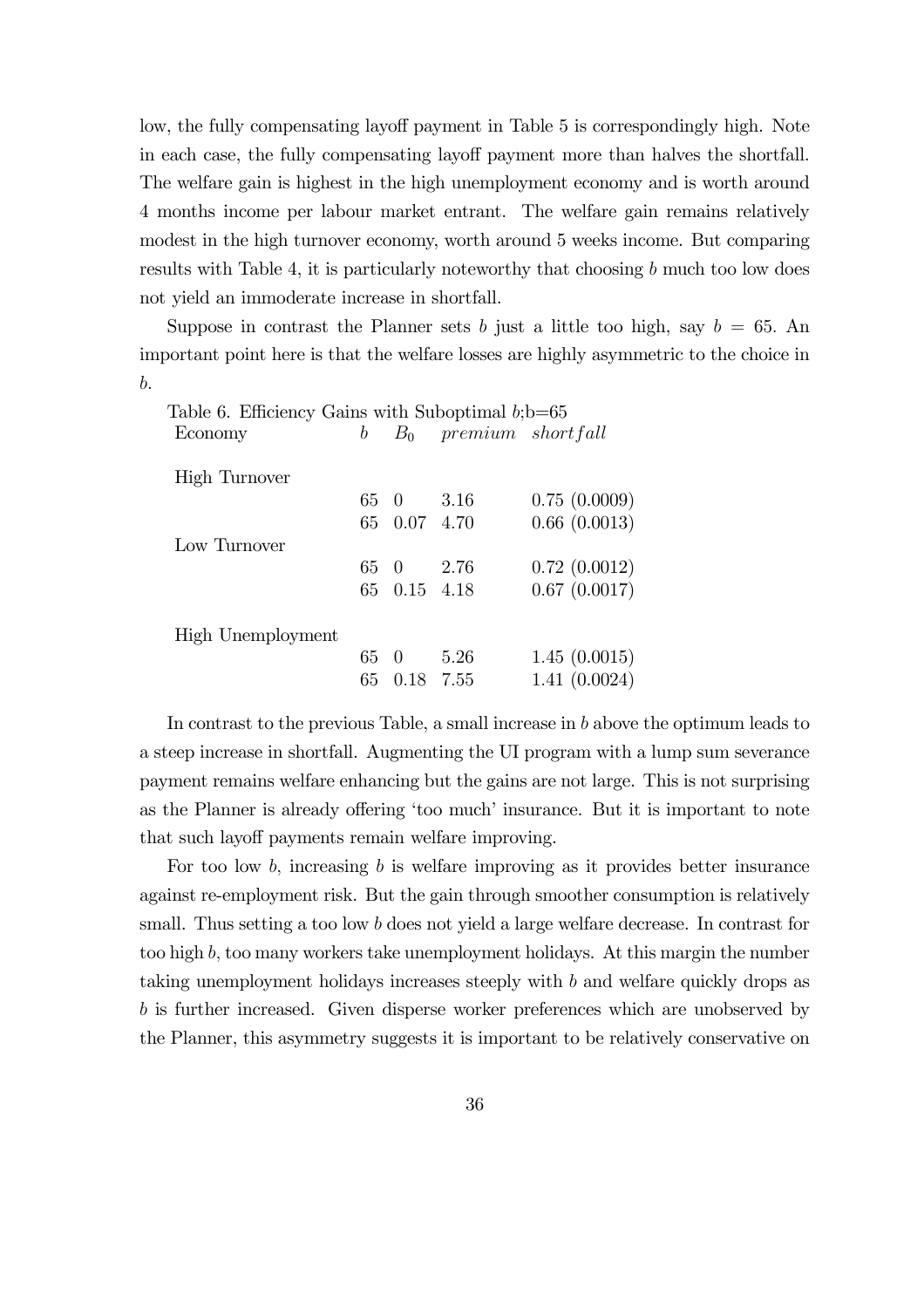the choice of b. Nevertheless regardless of the choice of b, augmenting the UI program with a fully compensating lump sum severance payment is always welfare enhancing

## 5 Conclusion

By reviewing results on optimal UI with unobserved search effort and hidden savings, the paper identifies that lump sum layoff payments are an important policy tool. Simulations find that co-ordinating constant UI paid,  $b(.) = \underline{b}$ , with a fully compensating layoff payment  $B_0 = (w - b)/(r + \gamma)$  can yield payoffs which are surprisingly close to the full information benchmark. It has also been shown that welfare losses are highly asymmetric with respect to the choice of  $\underline{b}$ . For given worker preferences, a  $\underline{b}$  which is much too low generates a relatively small welfare loss, while a  $\underline{b}$  which is slightly too high generates large welfare losses. In an extended world with heterogeneous worker preferences which are unobserved by the Planner, and where the Planner designs a "one size fits all" UI program, this asymmetric loss structure suggests it is important to keep  $\underline{b}$  small. Fully compensating layoff payments will then generate relatively large welfare gains. Establishing this formally, assuming ex-ante heterogeneous agents, is an important issue which is left for future research.

The results identified here are strongly complementary to those found in Pissarides (2004), Fella (2006). Those papers assume the UI program pays constant  $\underline{b}$ and consider optimal contracting between a firm and risk averse employee. In those papers, severance layoff payments are privately optimal. Here instead I have considered optimal UI with hidden search effort and hidden savings but ignored privately optimal contracting between firms and employees. The finding here is that UI payments should be duration dependent, but the dependency is extreme and results in lump sum layoff payments. As public insurance crowds out private insurance, the underlying question is who should provide the lump sum layoff payment? Given publicly provided UI may generate strategic layoff behaviour (e.g. temporary layoffs as seen in the U.S., see Feldstein (1976)), the most likely answer is that severance layoff payments should be made by the firing firm. This suggests the decentralised policy optimum might simply offer constant, but low  $\underline{b}$ , anticipating that firms and workers privately negotiate fully compensating severance payments  $B_0$ . Of course if firms are risk averse or there is a risk of default (e.g. firing firms might declare bankruptcy),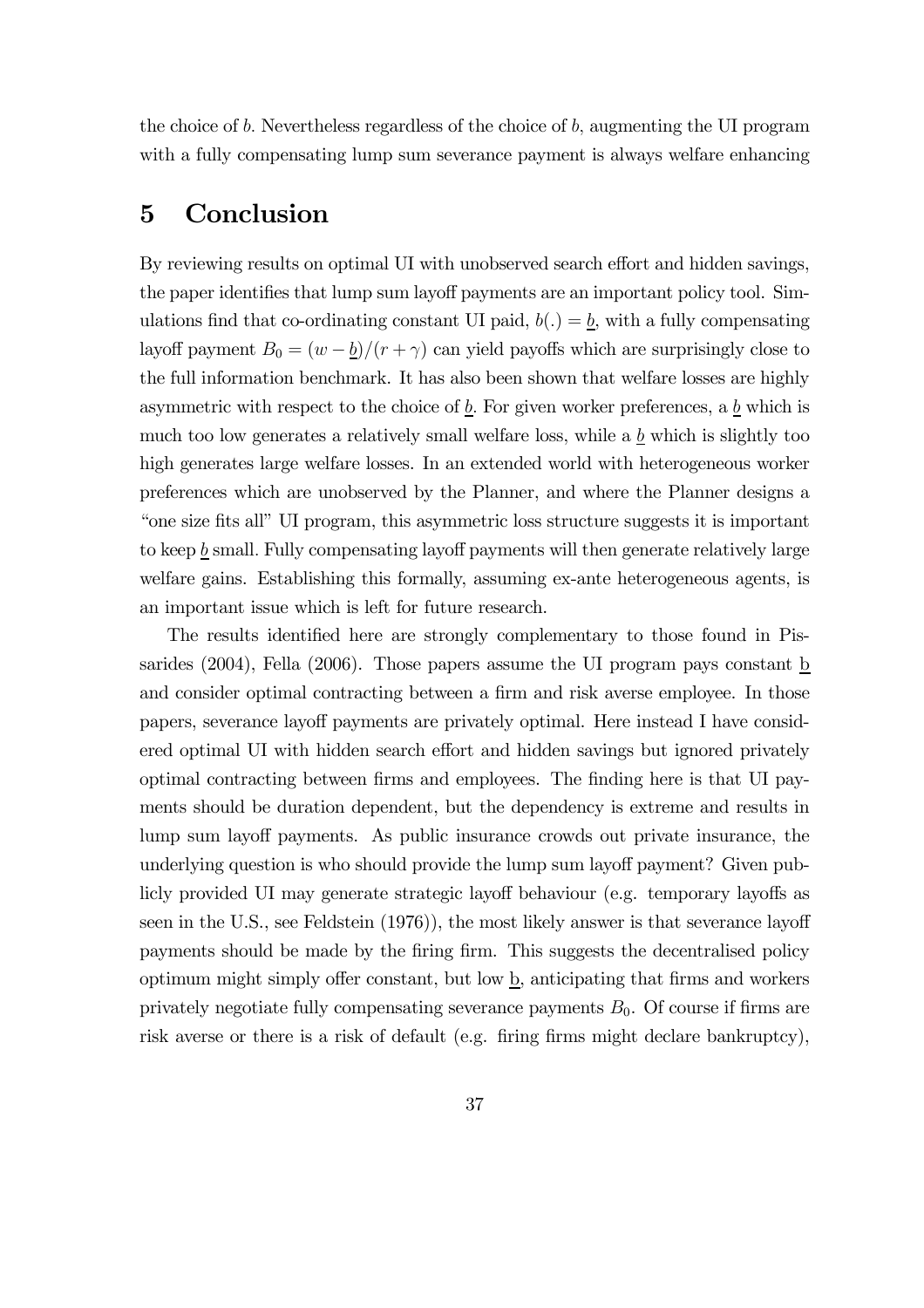the Planner might pool those risks by insuring firms against such dismissal costs.

A third research direction is that workers enjoying unemployment holidays are (locally) risk neutral even though  $u(.)$  is strictly concave. Thus workers when laid off with assets  $A \in (A^H, A^R)$  are more willing to gamble than others. In an extended framework, such workers might invest in relatively risky self-employment projects noting that if the project fails, they return to unemployment with reduced assets. Should this happen, they again decide whether to search for work or maybe take a short holiday before looking for work or perhaps, if losses were not too great, invest in another self-employment project. Such an approach seems a promising way forward in explaining the self-employment decision.

Identifying a coherent unemployment policy also requires embedding this insurance problem into an equilibrium matching framework. With equilibrium wage bargaining, more generous flow UI payments  $b(.)$  raise the option value of remaining unemployed and so tend to increase negotiated hiring wages. If hiring wages rise too high, job creation rates fall and  $\gamma$  (which describes how easy it is to find work) falls. This makes unemployed workers worse off through the thick market externality. But re-employment bonusses, which are financed through taxes while employed, act as a hiring subsidy. Coles (2006) shows that hiring subsidies target directly the underlying hold-up distortion and so re-employment bonusses potentially play an important policy role in a matching equilibrium.

# 6 Appendix A

#### Proof of Theorem 1.

For any given  $A > 0$ , there are two possibly optimal strategies; (i) a retirement strategy where along the optimal path the worker never searches for a job, and (ii) a holiday strategy where along the optimal path the worker begins search for a job at a finite duration. The text establishes that the value of the retirement strategy, denoted here as  $W^R(A; \underline{b})$ , is  $W^R = u(\underline{b} + rA)/r$ . The following describes the value of the optimal holiday strategy, which I denote  $W^H(A; \underline{b})$ , and compares that payoff against  $W^R(.)$ . As <u>b</u> is fixed, I simplify notation here by subsuming reference to <u>b</u> in these functions.

The proof identifies unimprovable strategies and a critical asset thresholds  $A<sup>R</sup> > 0$ .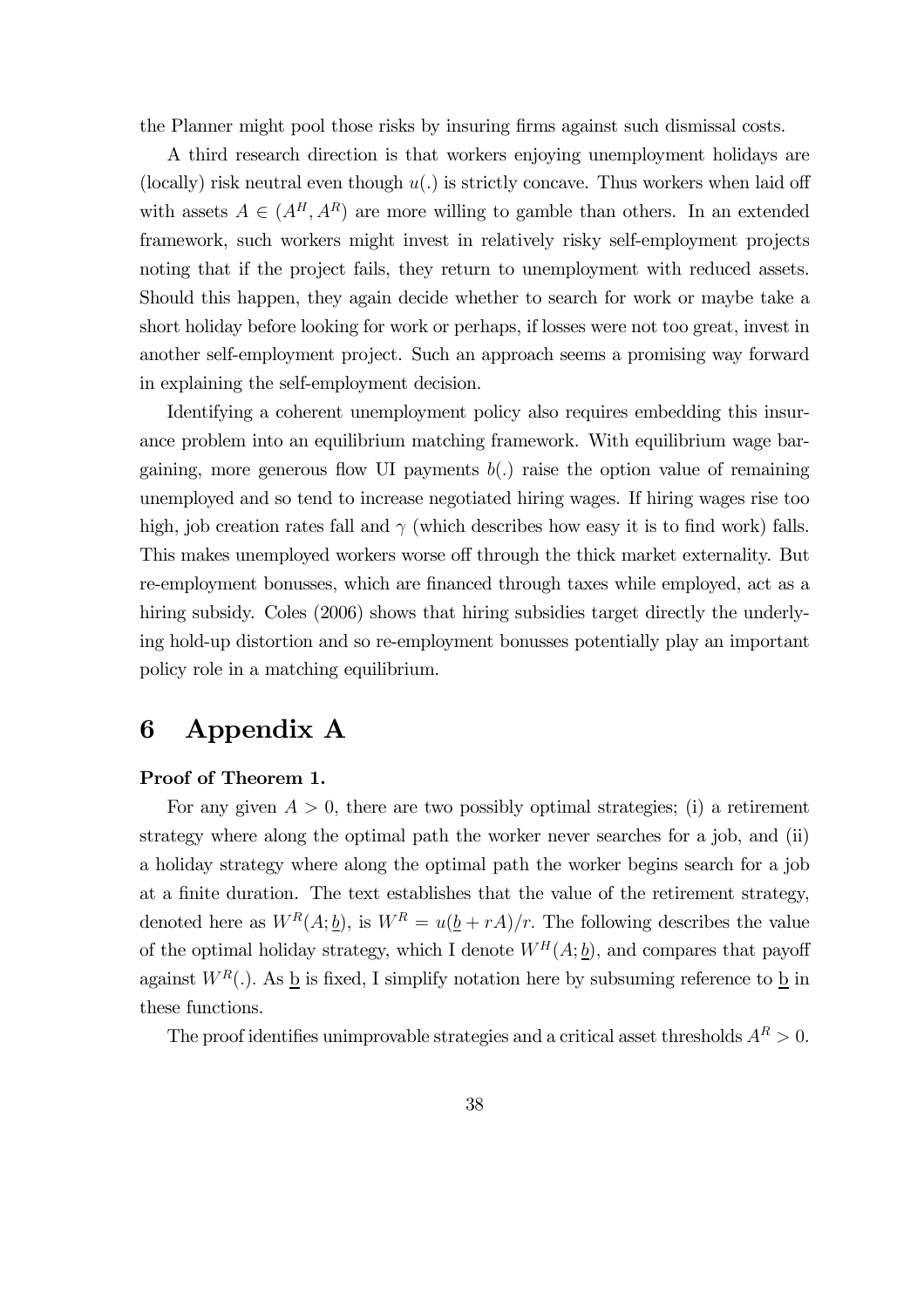For  $A < A<sup>R</sup>$ , the holiday strategy is optimal and implies assets strictly decline with duration. Using backward induction from  $A = 0$  the following first identifies an unimprovable holiday strategy for assets  $A < A<sup>R</sup>$ . This backward induction process identifies  $W<sup>H</sup>(A)$  and the iteration stops when the retirement strategy dominates; i.e. where  $W^R \geq W^H$ . This identifies  $A^R$ . I then establish a single crossing property, that  $W^H > W^R$  if and only if  $A < A^R$ . The Principle of Unimprovability [Proposition 4, page 813 in Kreps (1993)] then establishes the Theorem.

First consider  $A = 0$ . Optimal consumption smoothing implies  $x^* = b$  (as future income is never lower) and the restriction  $u(\underline{b}) < u(w) - d - rc/\gamma$  implies  $k^* = 1$  is optimal. Thus policy rules  $x^* = b$  and  $k^* = 1$  are strictly optimal when  $A = 0$ .

Consider now  $A > 0$  but sufficiently small that  $k^* = 1$  remains optimal. The optimal consumption path is identified by solving  $(8), (9), (10)$  in Claim 1 for  $\{x, \mu, A\}$ with  $k = 1$ . As (8) implies  $u''(x)x = \mu$ , use this to solve out  $\mu$  in (9), and note that optimal  $(x, A)$  must then evolve according to the autonomous pair of equations:

$$
[-u''(x)]\dot{x} = \gamma[u'(w + rA) - u'(x)]
$$
\n(15)

$$
\dot{A} = rA - x + \underline{b} \tag{16}
$$

while  $x, A > 0$ . Figure A describes the corresponding phase diagram.

 $\underline{b} < w$  implies the  $x = 0$  locus lies above the  $A = 0$  locus. Given  $k = 1$ , Claim 1 implies the optimal consumption path corresponds to the flow line which limits to  $(A, x) = (0, \underline{b})$ . Let  $x = x^U(A; \underline{b})$  denote that path. As  $u(.)$  is twice differentiable for all  $x \geq b > 0$ , it follows that  $x^U$  is continuous and it is also strictly increasing in A. As  $x^U$  cannot cross the  $x = 0$  locus nor the  $A = 0$  locus, it also follows that  $x^U \in (\underline{b} + rA, w + rA)$  and thus assets A are strictly decreasing with duration. As  $(A, x) = (0, b)$  is not a stationary point in this dynamic system,  $(A, x)$  reaches  $(0, b)$ in finite time. This consumption path with  $k^* = 1$  determines  $W^H(A)$  for small A.

Now define re-employment surplus

$$
S(A) = \frac{u(w + rA) - d}{r} - W^H(A)
$$

and note that  $k = 1$  is optimal only if  $S(A) \ge c/\gamma$ . The restriction  $u(\underline{b}) < u(w) - d$  $rc/\gamma$  implies  $S(0) > c/\gamma$ . Differentiating with respect to A implies: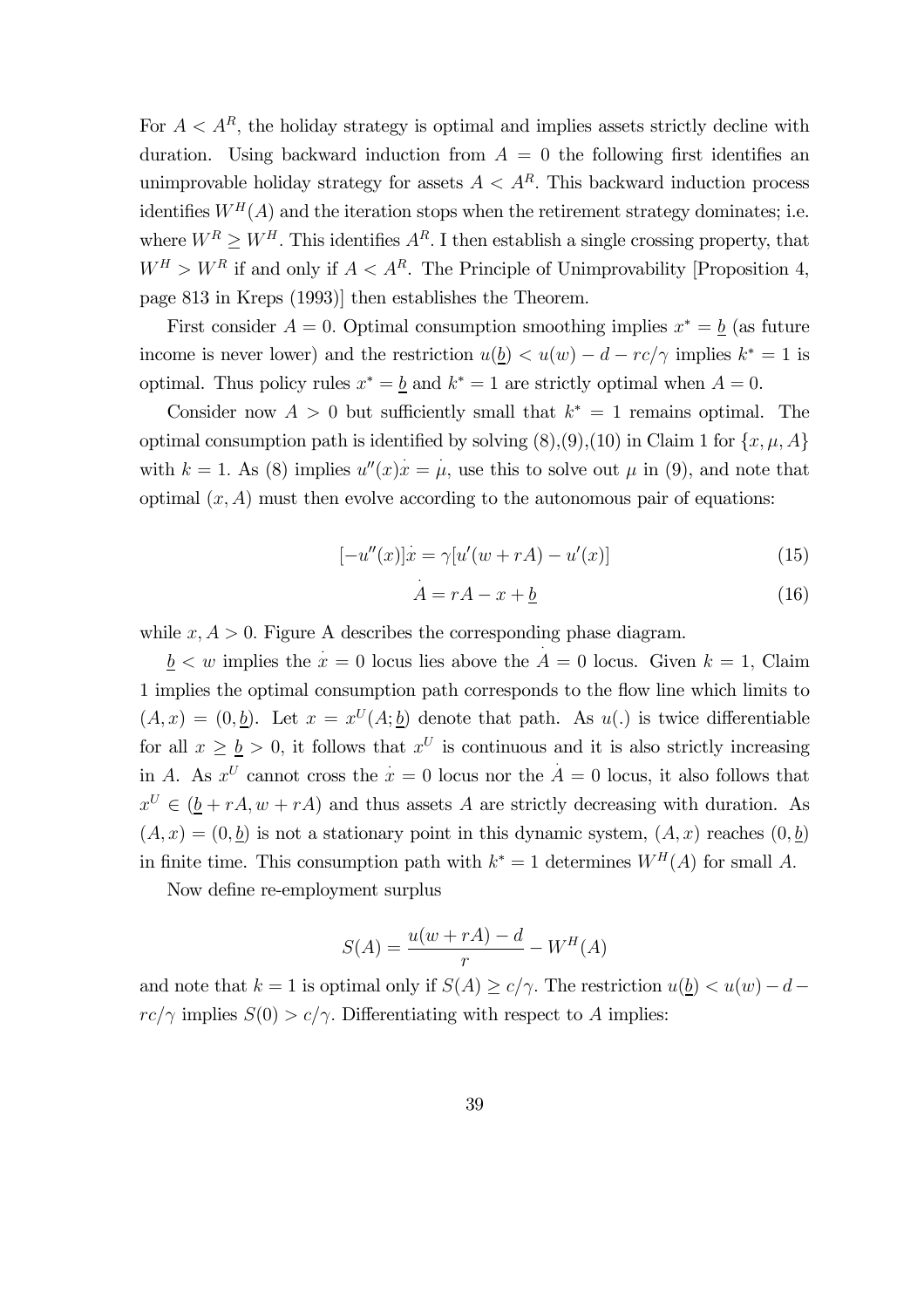

Figure 3: Figure A

$$
\frac{dS}{dA} = u'(w + rA) - \frac{\partial W^H}{\partial A}
$$
  
=  $u'(w + rA) - u'(x^U(A; \underline{b})) < 0$ 

along the optimal consumption path  $x^U(.)$  and so is strictly decreasing with A. Thus an  $A^H > 0$  exists where  $S(A^H) = c/\gamma$ .

For  $A > A<sup>H</sup>$  the no holiday constraint fails and optimal job search  $k^* = 0$ . (9) in Claim 1 then implies  $\mu$ , and hence consumption, is constant with duration. Let  $x<sup>H</sup>$  denote that consumption choice. An optimal holiday strategy exists only for A satisfying  $x^H > \underline{b} + rA$  so that assets strictly decrease with duration and reach  $A^H$ at a finite duration. But optimal consumption smoothing then implies  $x^H = x^U (A^H)$ at  $A = A<sup>H</sup>$ . Thus an optimal holiday strategy implies

$$
k = 1, x = x^U(.) \text{ for } A \le A^H
$$
  

$$
k = 0, x = x^H \text{ for } A > A^H
$$

with  $x^H = x^U (A^H)$ . Strictly declining assets during the holiday phase  $(k = 0)$  requires assets  $A < A^R$  where  $A^R$  is defined by  $x^H = \underline{b} + rA^R$ . As  $x^H = x^U(A^H) > \underline{b} + rA^H$  this implies  $A^R > A^H$ . Further note that as  $A \rightarrow (A^R)^-$ , the holiday phase becomes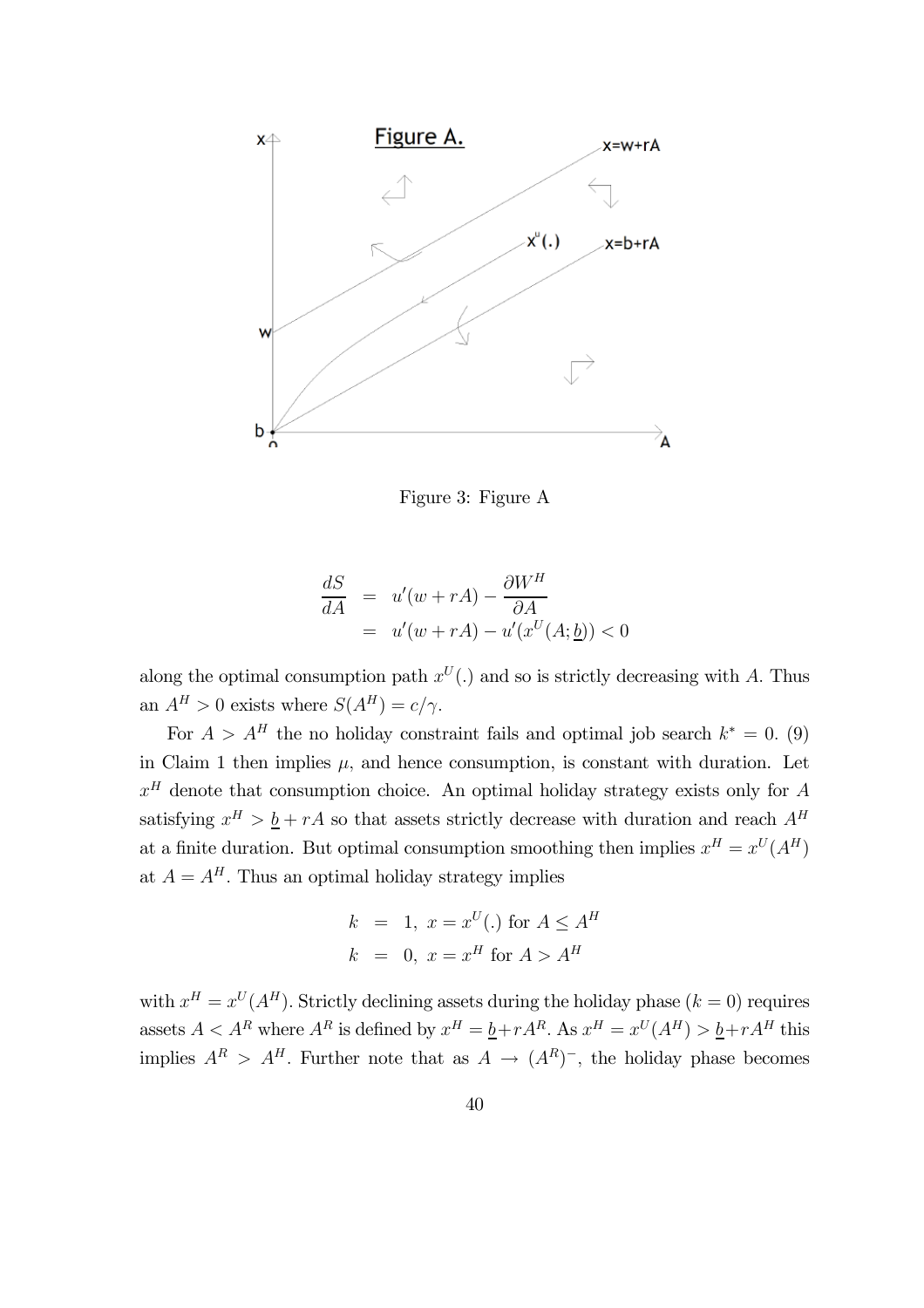arbitrarily long in duration and  $W<sup>H</sup>(A)$  converges in value to the retirement strategy (i.e. consume permanent income  $x^H = \underline{b} + rA^H$  and never search). I now compare  $W^H(A)$  with the value of the retirement strategy  $W^R(A) = u(b + rA)/r$ .

The above has established  $W^H(A^R) = W^R(A^R)$ . The Envelope Theorem implies  $dW<sup>H</sup>/dA$  equals the marginal utility of consumption given the optimal holiday strategy. Furthermore, the definition of  $A^R$  (that  $A^R = A$  satisfying  $x^H = \underline{b} + rA$ ) implies optimal consumption in the holiday strategy exceeds  $b + rA$  for all  $A \in (0, A^R)$ . As  $u(.)$  is strictly concave, the slope of  $W<sup>H</sup>$  is therefore strictly less than the slope of  $W^R$  for all  $A \in (0, A^R)$ . As  $W^H = W^R$  at  $A = A^R$  then  $W^H > W^R$  for  $A < A^R$ . Thus the holiday strategy dominates the retirement strategy for all such A. Further for  $A > A<sup>R</sup>$ , consuming holiday consumption  $x<sup>H</sup>$  indefinitely is strictly dominated by the retirement strategy where consumption instead equals permanent income  $\underline{b}+r\overline{A} > x^H$ .

By construction, these strategies (as described in the Theorem) are unimprovable strategies. To establish that they describe an optimal strategy, I now use the Principle of Unimprovability. Note that in an optimal savings strategy, it is never optimal to consume  $x < \underline{b}$  as  $\underline{b}$  is a lower bound on future income. Hence there is no loss in generality by imposing the additional restriction  $x \geq \underline{b}$ . In this extended case, the restrictions  $x \geq b$  and  $k \in \{0,1\}$  imply the "one period" payoff function  $u(x) - ck$  is bounded below by  $u(\underline{b}) - c$ . Thus for  $\underline{b} > 0$ , the Principle of Unimprovability implies Theorem 1.

## 7 Appendix B: steady state asset distributions.

**Claim B.** Given a constant UI program  $b(.) = b$  with lump sum layoff payment  $B_0 \in [0, A^H]$ , steady state turnover implies:

(i) the number of unemployed workers  $U = U^{NI} + U^{I}$  where

$$
U^{I} = \frac{\gamma}{\lambda + \gamma} \frac{\delta}{\delta + \lambda + \gamma G^{U}(A^{H})}
$$

$$
U^{NI} = \frac{\lambda}{\lambda + \gamma}
$$

(ii)  $G<sup>E</sup>(.)$  satisfies the differential equations

$$
(\lambda + \delta)G^{E}(A|.) + (rA - x^{E}(A|.) + w)\frac{dG^{E}}{dA} = \frac{\gamma U^{NI} + \gamma G^{U}(A|.)U^{I}}{1 - U}
$$
 for  $A < A^{H}$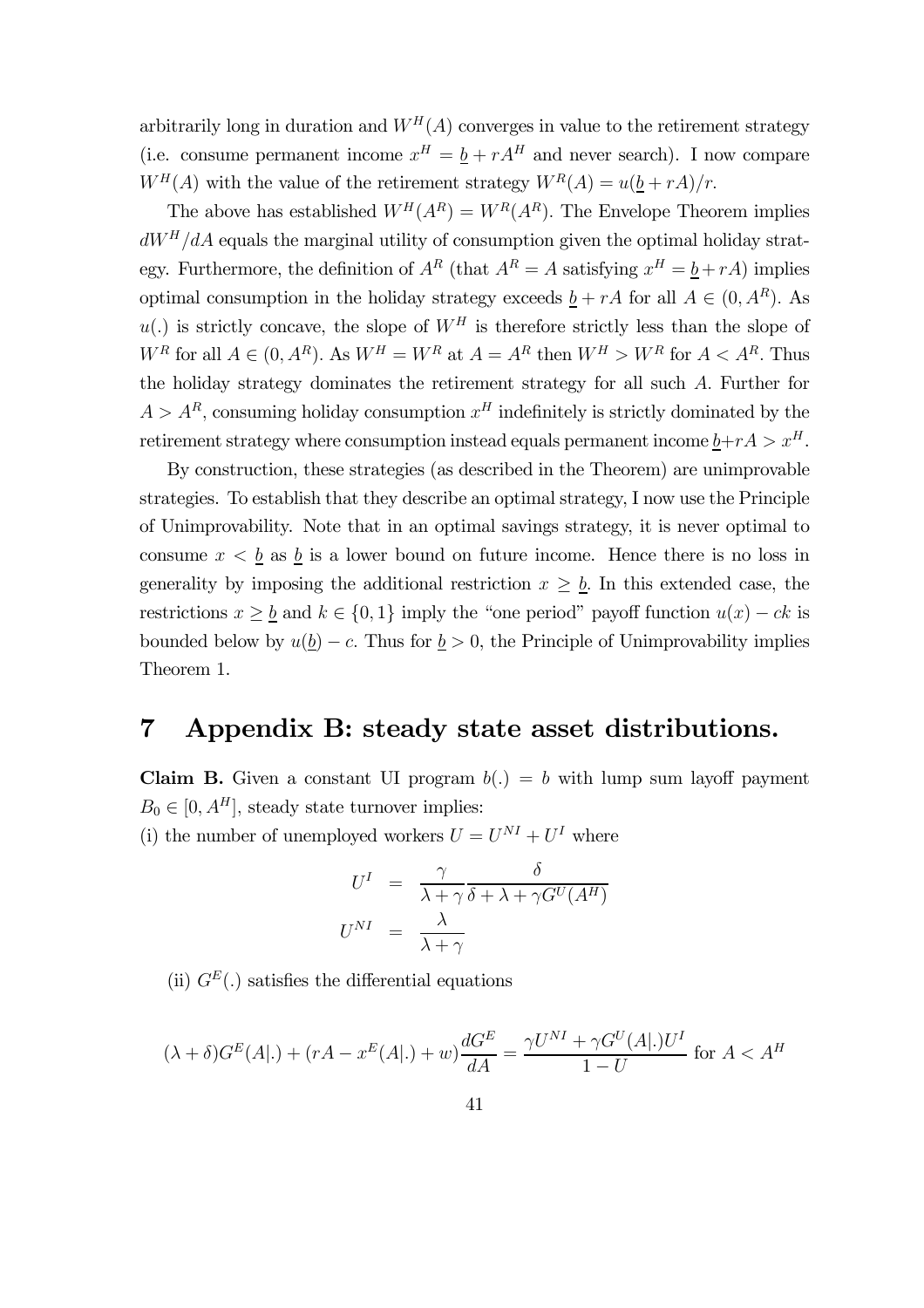$$
(\lambda + \delta)G^{E}(A|.) + (rA - x^{E}(A|.) + w)\frac{dG^{E}}{dA} = \frac{\gamma U^{NI} + \gamma G^{U}(A^{H}|.)U^{I}}{1 - U}
$$
 for  $A > A^{H}$ 

subject to the initial value  $G^{E}(0|.) = 0;$ 

(iii)  $G^U(.)$  satisfies the differential equations

$$
(\lambda + \gamma)G^{U}(A|.) + (rA - x^{U}(A|.) + b)\frac{dG^{U}}{dA} = \frac{1 - U}{U^{I}} \delta G^{E}(A - B_{0}|.) \text{ for } A < A^{H}
$$

$$
\lambda G^{U}(A|.) + \gamma G^{U}(A^{H}|.) + (rA - x^{U}(A|.) + b)\frac{dG^{U}}{dA} = \frac{1 - U}{U^{I}} \delta G^{E}(A - B_{0}|.) \text{ for } A \in (A^{H}, A^{R})
$$

$$
\lambda G^{U}(A|.) + \gamma G^{U}(A^{H}|.) = \frac{1 - U}{U^{I}} \delta G^{E}(A - B_{0}|.)
$$
 for  $A \ge A^{R}$ .

#### Proof:

(i) Steady state turnover implies the number of uninsured unemployed workers satisfies

$$
\lambda = (\gamma + \lambda)U^{NI},
$$

while the number of insured unemployed workers satisfies

$$
\delta[1-U] = U^I[\lambda + \gamma G^U(A^H)].
$$

Using  $U = U^I + U^{NI}$  then implies Claim B(i).

(ii) Consider the pool of employed workers with assets no greater than  $A > 0$ . Over arbitrarily small time period  $\Delta > 0$ , the number who exit this pool is:

outflow = 
$$
[1 - U] [G^{E}(A|.)(\lambda + \delta)\Delta + [G^{E}(A|.) - G^{E}(A'|.)]
$$

where  $A' < A$  satisfies  $A = e^{r\Delta} [A' - x^E(A' |.) \Delta + w\Delta]$ . The first term describes the outflow through layoff or death, the second describes exit through asset accumulation, where employed workers with assets in  $(A', A]$  have assets strictly greater than A after further time period  $\Delta$ . The inflow for  $A > 0$  is

$$
\text{inflow} = [\gamma U^{NI} + \gamma G^{U}(A|.)U^{I}]\Delta \text{ for } A \le A^{H}
$$
\n
$$
= [\gamma U^{NI} + \gamma G^{U}(A^{H}|.)U^{I}]\Delta \text{ for } A > A^{H}
$$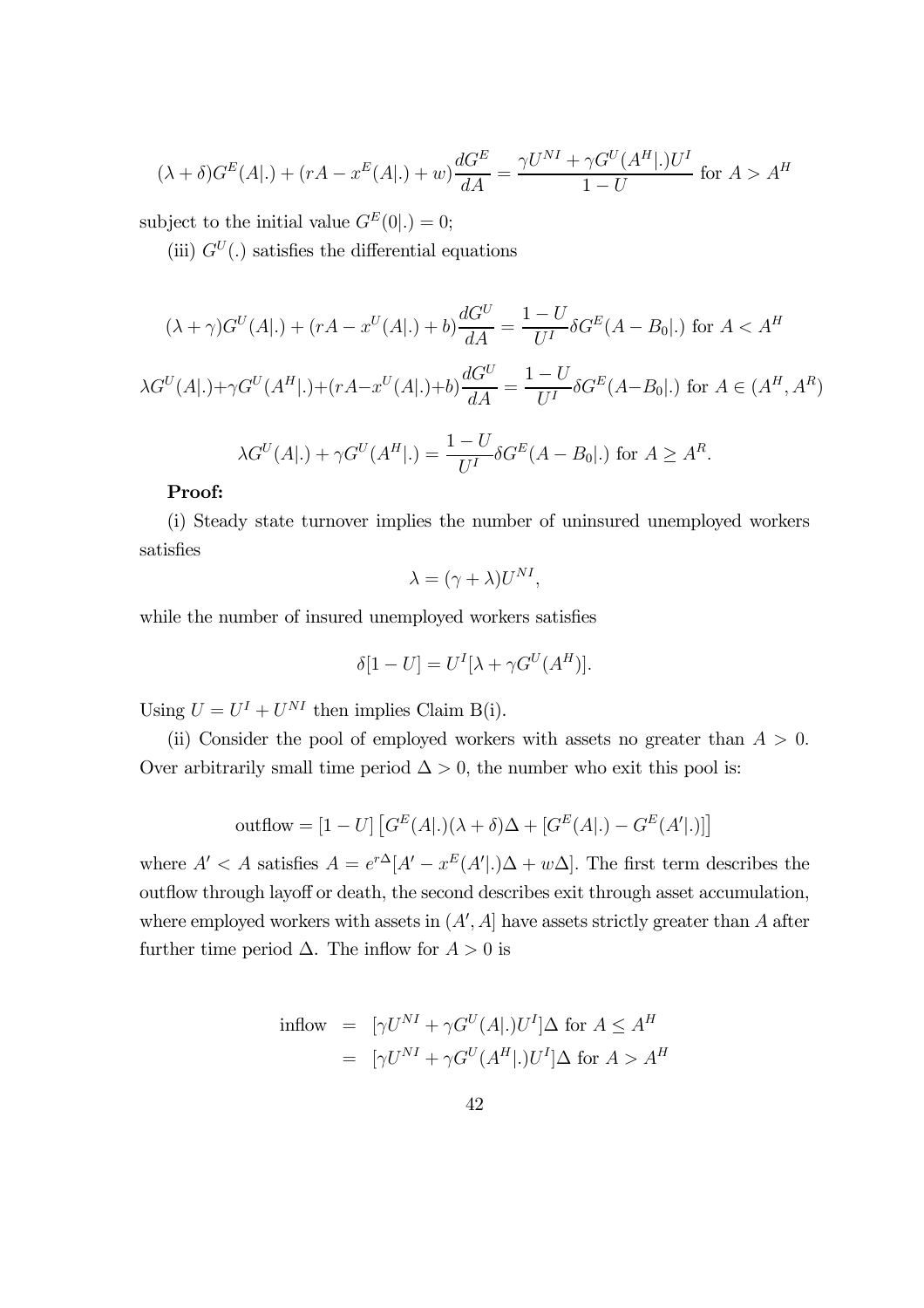Setting inflow equal to outflow and letting  $\Delta \to 0$  implies Claim B(ii). There can be no mass point in  $G^E$  at  $A = 0$  as optimal consumption implies  $x^E(0) < w$  and assets  $A' > 0$  in the next instant. Thus  $G<sup>E</sup>(0) = 0$ .

(iii) Consider the pool of insured unemployed workers with assets no greater than A. Over arbitrarily small time period  $\Delta > 0$ , steady state turnover for  $A < A<sup>H</sup>$ implies

$$
[1-U]GE(A - B0), \delta\Delta + UT [GU(A'). - GU(A).)] = UTGU(A).)(\lambda + \gamma)\Delta
$$

where  $A' > A$  satisfies  $e^{r\Delta}[A' - x^U(A' | .)\Delta + b\Delta] = A$ . The left hand side describes the inflow through job destruction and through insured workers dissaving over time where insured unemployed workers with assets in  $[A, A')$  have assets strictly less than A after further time period  $\Delta$ . The right hand side describes the outflow through finding work or death.

For  $A \in (A^H, A^R)$  steady state turnover implies:

$$
[1 - U]G^{E}(A - B_{0}|.)\delta\Delta + U^{I} [G^{U}(A'|.) - G^{U}(A|.)]
$$
  
=  $U^{I}G^{U}(A^{H}|.)(\lambda + \gamma)\Delta + U^{I}[G^{U}(A|.) - G^{U}(A^{H}|.)]\lambda\Delta$ 

where insured unemployed workers with  $A > A<sup>H</sup>$  only exit through death. Finally for  $A \geq A^R$  the steady state turnover equations are

$$
[1-U]GE(A - B0].)\delta\Delta = UIGU(AH].)(\lambda + \gamma)\Delta + UI[GU(A].) - GU(AH].)]\lambda\Delta
$$

as workers do not dissave over time in the early retirement phase. Letting  $\Delta \to 0$ implies the conditions in Claim B(iii).

# References

- [1] Abdulkadiroglu, A., Kuruscu, B and A. Sahin (2002): Unemployment insurance and the role of self-insurance, Review of Economic Dynamics, 5, 681-703.
- [2] Acemoglu, D. and R. Shimer (1999): Efficient Unemployment Insurance, Journal of Political Economy, 107, 893-928.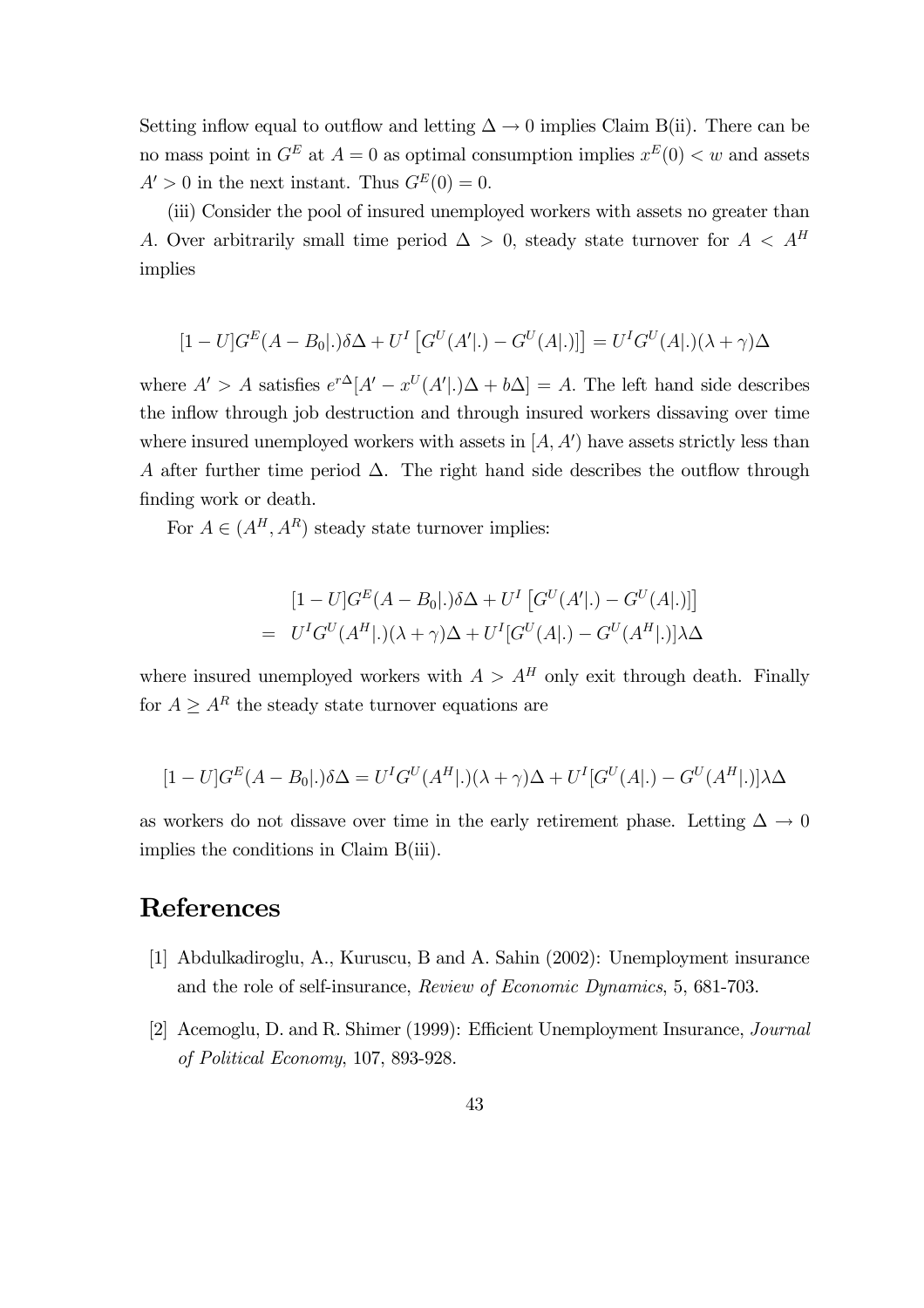- [3] Albrecht, J. and S. Vroman (2005): Equilibrium Search with Time-Varying Unemployment Compensation, Economic Journal, .
- [4] Alvarez, F. and M. Veracierto (2001), Severance payments in an economy with search frictions, Journal of Monetary Economics, 47, 477-498.
- [5] van den Berg, G. (1990): Non-stationarity in Job Search Theory, Review of Economic Studies, 57, 255-277.
- [6] Bentolila, S. and G. Bertola (1990): "Firing costs and labor demand: how bad is Eurosclerosis?", Review of Economic Studies, 57, 381-402.
- [7] Burdett, K. and M.G. Coles (2003): Equilibrium Wage-Tenure Contracts, Econometrica, 71,5,1377-1404.
- [8] Cahuc, P. and E. Lehmann (2000): Should Unemployment Benefits Decrease with the Unemployment Spell?, *Journal of Public Economics*, 77, 135-153.
- [9] Coles, M.G. (2006) "Optimal Unemployment Policy in a Matching Equilibrium" mimeo, I.A.E..
- [10] Coles, M.G. and A. Masters (2006a): "Optimal Unemployment Insurance in a Matching Equilibrium", Journal of Labor Economics, 24, 109-38.
- [11] Coles, M.G. and A. Masters (2006b): "Re-entitlement Effects with Duration Dependent Unemployment Insurance in a Stochastic Matching Equilibrium" Journal of Economic Dynamics and Control, forthcoming
- [12] Davidson, C. and S. Woodbury (1997): Optimal Unemployment Insurance, Journal of Public Economics, 64, 359-387.
- [13] Feldstein, M., (1976): "Temporary Layoffs in the Theory of Unemployment," Journal of Political Economy, 84, 5, 937-957.
- [14] Fella (2006) Optimal Severance Pay in a Matching Model, mimeo Queen Mary College, London.
- [15] Fredriksson, P. and B. Holmlund (2001): Optimal Unemployment Insurance in Search Equilibrium, Journal of Labor Economics, 19,2, 370-398.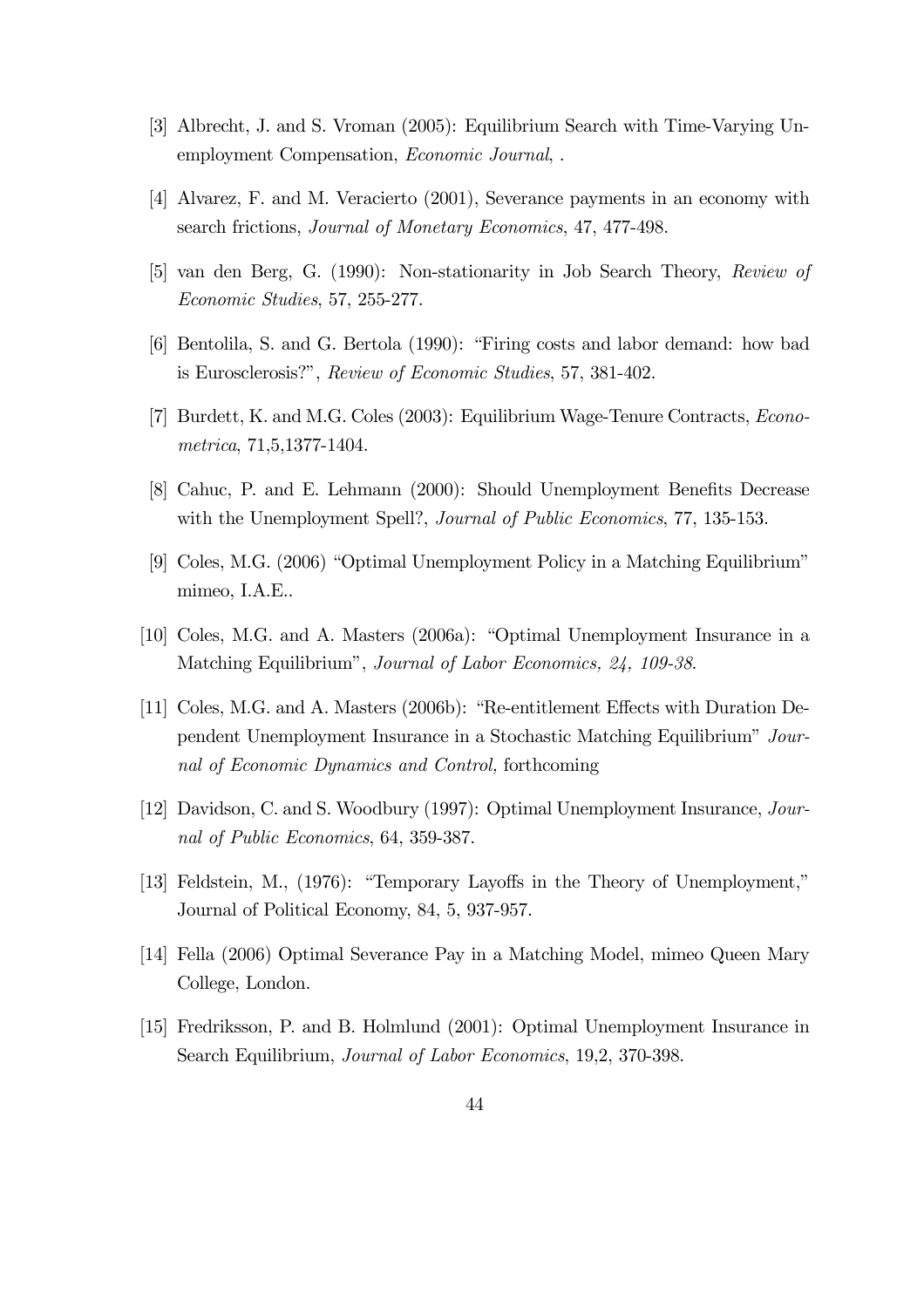- [16] Fudenberg, D, B. Holmstrom and P. Milgrom (1990): Short-term contracts and long term agency relationships, Journal of Economic Theory, 51, 1, 1-31.
- [17] Garibaldi, P. and G.L. Violante (2005) The employment effects of severance payments with wage rigidities, Economic Journal, 115, 799-832.
- [18] Hassler, J. and J. Rodriguez Mora (1999) Employment turnover and the public allocation of unemployment insurance, Journal of Public Economics, 73, 55-83.
- [19] Hopenhayn, H. and R. Rogerson (1993): "Job turnover and policy evaluation: a general equilibrium analysis" Journal of Political Economy, 101, 915-938.
- [20] Hopenhayn, H. and P. Nicolini (1997): Optimal Unemployment Insurance, Journal of Political Economy, 105, 2, 412-438.
- [21] Kocherlakota, N. (2004): Figuring Out the Impact of Hidden Savings on Optimal Unemployment Insurance, Review of Economic Dynamics,
- [22] Kreps, D., (1993) A Course in Microeconomic Theory,
- [23] Lazear, E.P., (1990) Job security provisions and employment, Quarterly Journal of Economics, 105, 699-726.
- [24] Lentz, R. (2005) "Optimal unemployment insurance in an estimated job search model with savings, mimeo Boston University.
- [25] Lentz, R. and T. Tranaes (2005) Job Search and Savings: Wealth Effects and duration Dependence, Journal of Labor Economics, 23, 3, 467-489.
- [26] Lise, J. (2006): "On-the-Job Search and Precautionary Savings: Theory and Empirics of Earnings and Wealth Inequality," mimeo Queens University, Kingston.
- [27] Marimon, R. and F. Zilibotti (1999); 'Unemployment vs mismatch of talents: reconsidering unemployment benefits' Economic Journal, 109, 266-291.
- [28] Millard, S. and D.T. Mortensen (1997): 'The Unemployment Effects of labor market policy: a comparison of the US and the UK' in Unemployment Policy: Government Options for the Labour Market, eds D. Snower and G. de la Dehase [Cambridge University Press, Cambridge, UK].